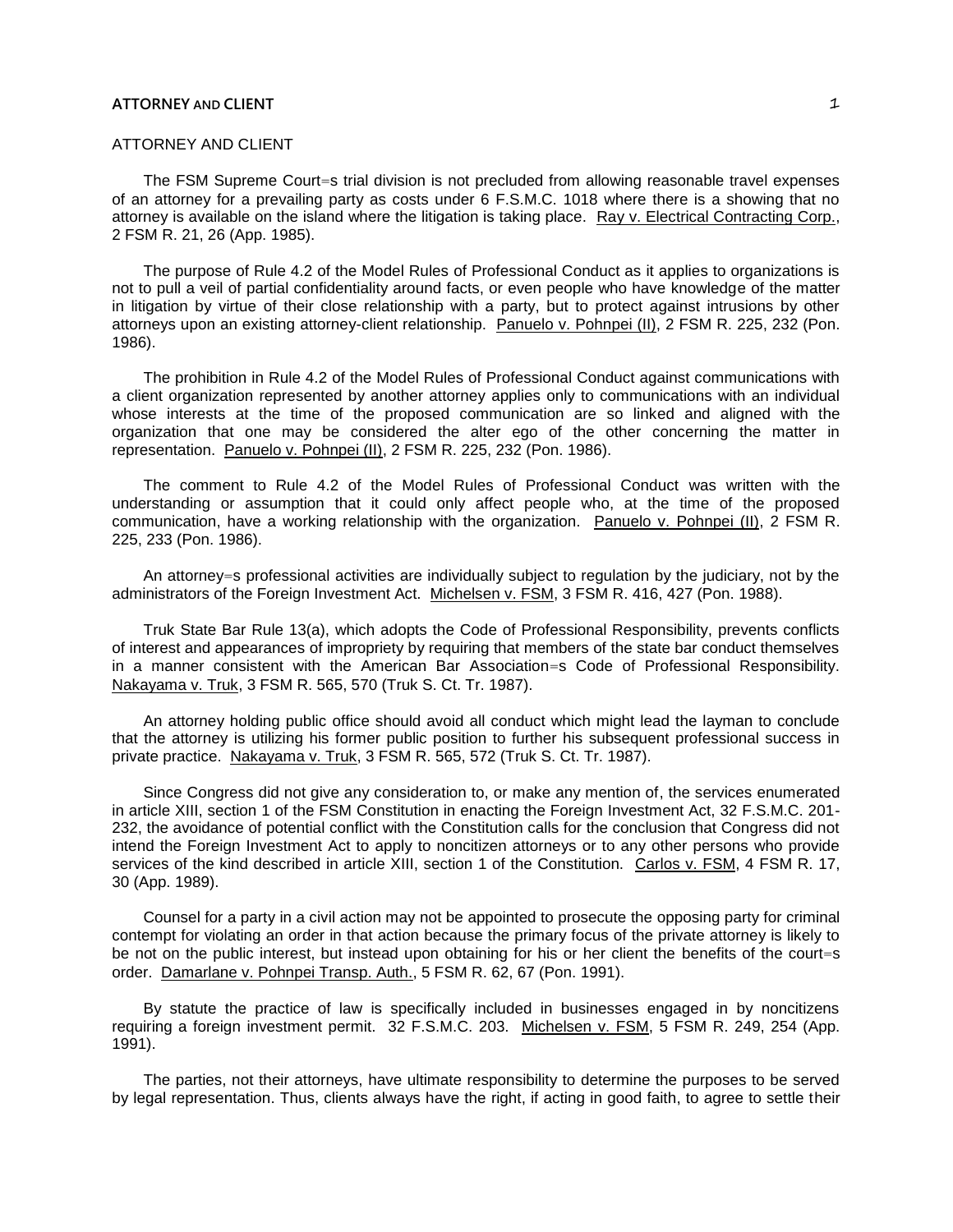own case, with or without the consultation or approval of counsel, even when their attorneys have failed to settle. Iriarte v. Micronesian Developers, Inc., 6 FSM R. 332, 334 & n.1 (Pon. 1994).

Counsel=s own dissatisfaction with the settlement agreement reached by his clients without counsel=s consultation or approval does not take precedence over the clients= rights to settle their claims themselves. Iriarte v. Micronesian Developers, Inc., 6 FSM R. 332, 334-35 (Pon. 1994).

While it may be unethical for an attorney to testify at a trial in which he is an advocate, no actual conflict exists when the attorney has not yet been called to testify and case may be resolved without a trial. Triple J Enterprises v. Kolonia Consumer Coop. Ass=n, 7 FSM R. 385, 386 (Pon. 1996).

When the attorney of record at the time of appeal obtains a later trial court order substituting another attorney who cannot address all the issues on appeal, the appellate court will direct the first attorney to proceed with the appeal. Senda v. Creditors of Mid-Pacific Constr. Co., 7 FSM R. 520, 522 (App. 1996).

Rule 1.16(d) requires that upon termination of representation, a lawyer shall take steps to the extent reasonably practicable to protect a client=s interests, such as giving reasonable notice to the client. In re Attorney Disciplinary Proceeding, 9 FSM R. 165, 170 n.3 (App. 1999).

A court cannot unilaterally relieve an attorney of his obligations to his clients. It is initially the attorney=s responsibility, in consultation with his clients, to determine where his obligations and duties lie and if they will be satisfied by not participating in an appeal, and proceed accordingly. In re Sanction of Woodruff, 9 FSM R. 414, 415 (App. 2000).

Counsel must act with reasonable diligence and promptness in representing a client. Reasonable diligence requires follow up by legal counsel to determine whether any documents have been served upon him at his office. Kilafwakun v. Kilafwakun, 10 FSM R. 189, 193 (Kos. S. Ct. Tr. 2001).

A lawyer must keep a client reasonably informed about the status of a matter. The failure of the counsel of record to inform his clients of an order striking their punitive damages count if new counsel did not file an appearance by March 30, 2001, would appear not to discharge that duty. Elymore v. Walter, 10 FSM R. 267, 268 (Pon. 2001).

A lawyer generally cannot appear as an advocate when he also appears as a witness, although there is an exception when the testimony relates to an uncontested issue. FSM Dev. Bank v. Ifraim, 10 FSM R. 342, 344 (Chk. 2001).

Attorney negligence, even gross negligence, if demonstrated, is not a separate basis for Rule 60(b)(6) relief from judgment. Under established FSM law, attorney neglect as a basis for Rule 60(b) relief falls within subsection Rule 60(b)(1), "mistake, inadvertence, surprise, or excusable neglect." Amayo v. MJ Co., 10 FSM R. 371, 381 (Pon. 2001).

Generally, attorney negligence is not a basis for Rule 60(b)(1) relief from judgment. Parties who freely choose their attorneys should not be allowed to avoid the ramification of the acts or omissions of their chosen counsel. A party in a civil case whose attorney=s conduct has fallen below a reasonable standard has other remedies. To grant Rule 60(b)(1) relief in such circumstances would penalize the nonmoving party for the negligent conduct of the moving party=s counsel. Amayo v. MJ Co., 10 FSM R. 371, 381 (Pon. 2001).

The exception to the rule that attorney neglect does not state a basis for relief under Rule 60(b)(1) is where the neglect itself is excusable. Clients must be held accountable for their attorneys= acts or omissions. Amayo v. MJ Co., 10 FSM R. 371, 381-82 (Pon. 2001).

Allegations of an attorney=s gross negligence do not entitle his client to relief from judgment under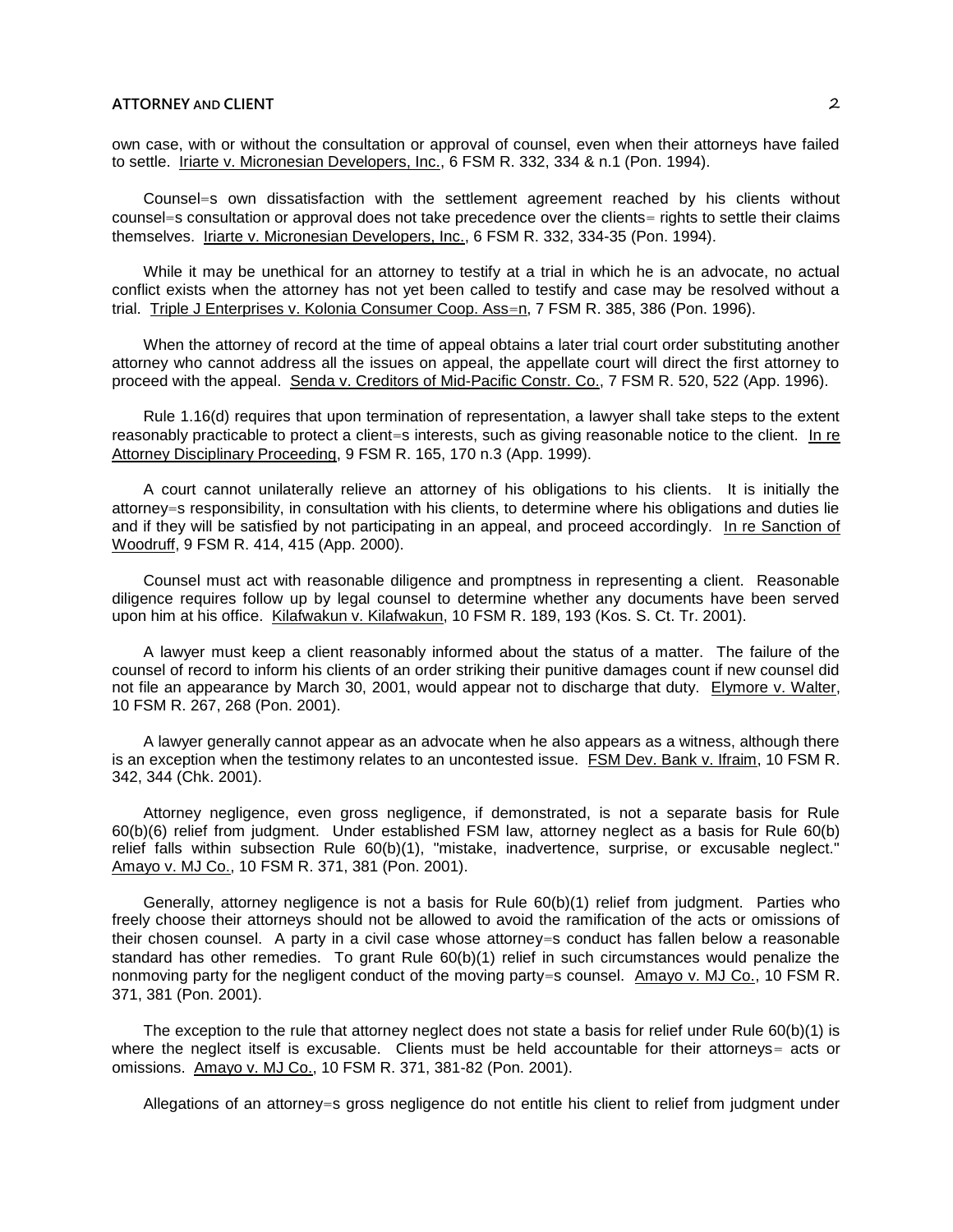the excusable neglect provision of Rule 60(b)(1). Amayo v. MJ Co., 10 FSM R. 371, 382 (Pon. 2001).

An analysis of excusable neglect under Rule 60(b)(1) by its terms brings into play the conduct of the client, as well counsel because the proper focus is upon whether the neglect of the clients and their counsel was excusable. Amayo v. MJ Co., 10 FSM R. 371, 382 (Pon. 2001).

The phrase "the endless stream of discovery drivel emanating from plaintiffs= quarter" in a written response has no place in the civil colloquy (especially in the course of written discourse which permits the authoring party time to reflect) within the bounds of which professional, zealous advocacy takes place. Such comments are no substitute for convincing arguments that follow from the careful marshaling of facts, and the application to those facts of carefully researched principles of law. Adams v. Island Homes Constr., Inc., 10 FSM R. 466, 473-74 (Pon. 2001).

Normally, a quasi-governmental agency would be represented by private counsel not associated with the agency. Hauk v. Board of Dirs., 11 FSM R. 236, 239 n.2 (Chk. S. Ct. Tr. 2002).

While counsel may be engaged for only limited purposes, it is expected that the court and the other parties would be so informed on the record at the representation=s start. If the court has not been so informed, the court and the other parties, must presume that counsel is the counsel of record for all purposes whatsoever. Atesom v. Kukkun, 11 FSM R. 400, 402 (Chk. 2003).

When the court has not been notified on the record at the representation=s start that counsel=s representation was limited, counsel then must seek the court=s permission to withdraw when he believes his representation has come to an end. He then remains counsel of record until, and if, the court grants him permission to withdraw. Atesom v. Kukkun, 11 FSM R. 400, 402 (Chk. 2003).

An experienced, certified trial counselor admitted to practice law in Kosrae is held to a higher standard regarding knowledge of contract requirements. He should have known that a valid, enforceable contract requires the material term of the cost. Youngstrom v. Mongkeya, 11 FSM R. 550, 554 (Kos. S. Ct. Tr. 2003).

Trial counsel may have a duty to take steps to protect a client=s appeal rights even though trial counsel may not be obligated or intended to be appellate counsel. Goya v. Ramp, 13 FSM R. 100, 106 (App. 2005).

Trial counselors and attorneys are expected to handle different types of cases, both civil and criminal. A counsel need not necessarily have special training or prior experience to handle legal problems of a type with which the counsel is unfamiliar. Consequently, even if a trial counselor did not have prior experience with the specific types of offenses charged against the defendant, that lack of experience does not automatically result in lack of competency. Kosrae v. Kinere, 13 FSM R. 230, 236 (Kos. S. Ct. Tr. 2005).

Since as an advocate, a lawyer zealously asserts the client=s position under the rules of the adversary system, clients have every expectation that counsel should vigorously pursue their interests along the line of uncovering incriminating evidence against the opposing parties even if it happens to involve another of counsel=s clients. McVey v. Etscheit, 14 FSM R. 207, 213 (Pon. 2006).

Dismissal for an attorney=s inexcusable neglect in failing to file an opening brief is handled differently in civil and criminal appeals. Appellate courts are much more reluctant to dismiss a criminal appeal for an attorney=s inexcusable neglect because a criminal defendant has no other remedy. In a civil appeal, when the appeal is dismissed for inexcusable neglect in prosecuting the appeal, if the party whose appeal is thus dismissed is thereby aggrieved, his remedy will be against his attorney. A criminal appellant has no such remedy. Heirs of George v. Heirs of Dizon, 16 FSM R. 100, 114 (App. 2008).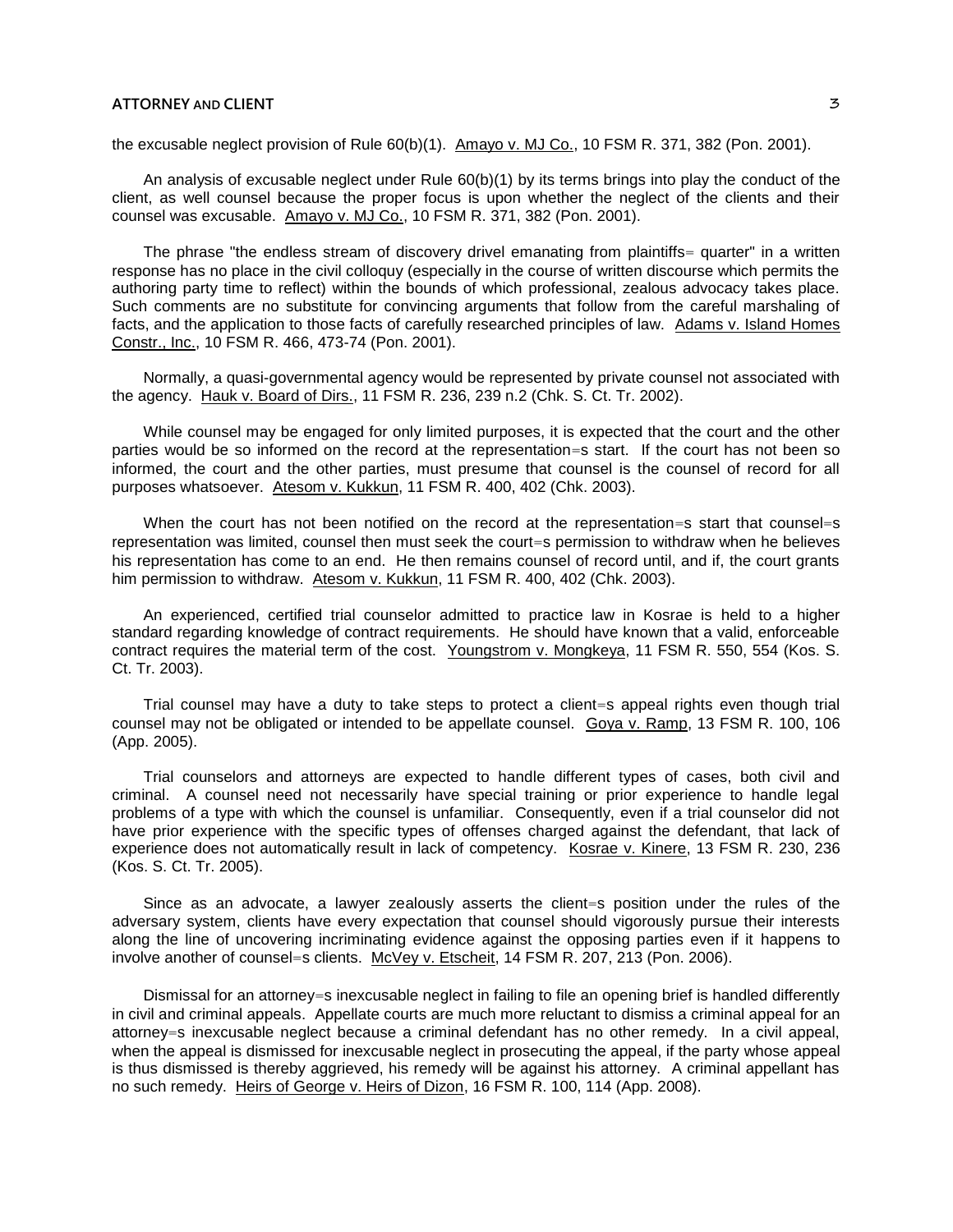Dismissal for an attorney=s inexcusable neglect in failing to file an opening brief must be handled differently in civil and criminal appeals. Appellate courts are much more reluctant to dismiss a criminal appeal for an attorney=s inexcusable neglect because a criminal defendant has no other remedy. When a civil appeal is dismissed for inexcusable neglect in prosecuting the appeal, if the party whose appeal is thus dismissed is thereby aggrieved, his remedy will be against his attorney. A criminal appellant has no such remedy. Palsis v. Tafunsak Mun. Gov=t, 16 FSM R. 116, 129-30 (App. 2008).

It is not the province of the court to prepare a party=s case but that of counsel. Clients must be held accountable for their attorneys= acts or omissions. Parties who freely choose their attorneys should not be allowed to avoid the ramification of the acts or omissions of their chosen counsel because to grant relief in such circumstances would penalize the nonmoving party for the conduct of the moving party=s counsel. Miochy v. Chuuk State Election Comm=n, 15 FSM R. 426, 429 (Chk. S. Ct. App. 2007).

When the contract is for an attorney to provide legal assistance for the plaintiffs= appeal case and when the terms are that the attorney will represent the plaintiffs and the plaintiffs will pay the attorney a \$100 per hour, there is a promise between the two parties with an offer of performing legal services and the acceptance on the plaintiffs= behalf and there was mutual assent when the parties reached a meeting of the minds with the attorney making the offer and the plaintiffs accepting the offer. The consideration present for the promise was that the attorney offered his legal services to the plaintiffs in exchange for the plaintiffs= money. There was a bargained-for exchange between the parties and what was bargained for was considered of legal value. The contract terms were definite and therefore there was a valid written contract between the parties for the performance of legal services for a fee. Heirs of Tulenkun v. Simon, 16 FSM R. 636, 645 (Kos. S. Ct. Tr. 2009).

When an attorney had promised to handle an appeal case for the plaintiffs and when the attorney failed to file a brief in the case resulting in the appeal=s dismissal, the attorney, by his failure to file a brief, breached his contract with the plaintiffs. Heirs of Tulenkun v. Simon, 16 FSM R. 636, 646 (Kos. S. Ct. Tr. 2009).

When the plaintiffs had a contract with the defendant attorney and their appeal case was dismissed without the plaintiffs getting their day on court due to the attorney=s failure to file required materials with the appellate court, the plaintiffs are entitled to a refund of the \$500 retainer that they paid the attorney in the case and to the \$10 filing fee because \$510 is the amount to put the non-breaching party, the plaintiffs, in a position they would have been in but for the attorney=s breach. Heirs of Tulenkun v. Simon, 16 FSM R. 636, 646-47 (Kos. S. Ct. Tr. 2009).

Notice served on a represented party=s attorney of record is notice to the party because clients must be held accountable for their attorneys= acts or omissions. Saimon v. Wainit, 18 FSM R. 211, 214 (Chk. 2012).

Although the court must first look to FSM sources of law, it may look to U.S. sources for guidance in interpreting the Model Rules of Professional Conduct when FSM case law does not provide a complete answer. FSM Dev. Bank v. Ehsa, 18 FSM R. 388, 391 n.3 (Pon. 2012).

Although the court must first look to FSM sources of law and circumstances, when an FSM court has not previously construed an FSM ethical rule which is identical or similar to a U.S. counterpart, the court may look to U.S. sources for guidance in interpreting the rule. FSM Dev. Bank v. Tropical Waters Kosrae, Inc., 18 FSM R. 569, 571-72 n.1 (Kos. 2013).

In representing a client, a lawyer must not communicate about the subject of the representation with a party the lawyer knows to be represented by another lawyer in the matter unless the lawyer has the other lawyer=s consent or is authorized by law to do so. Mori v. Hasiguchi, 19 FSM R. 16, 20 (Chk. 2013).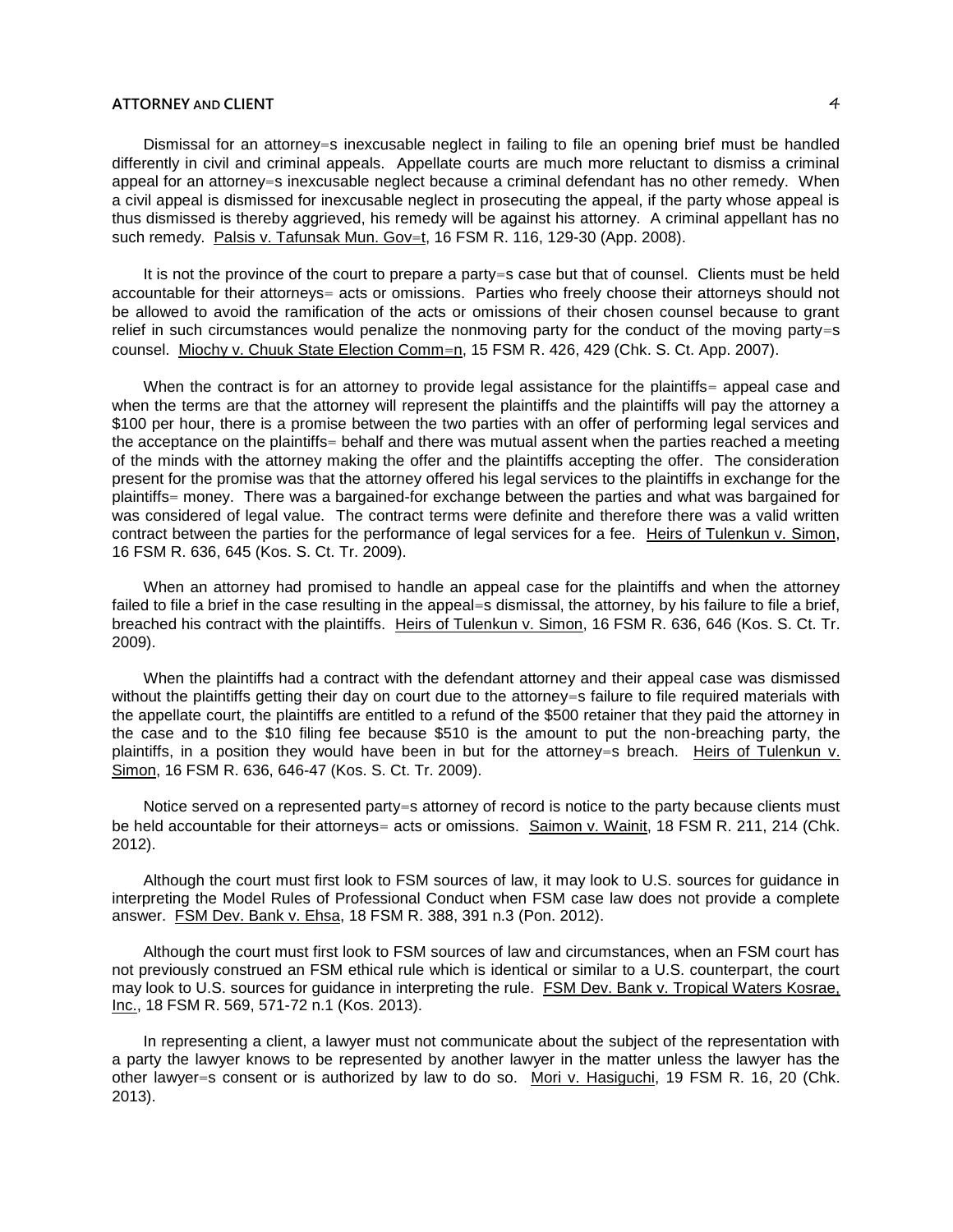An attorney may rely on someone else to do the research and, based on past experience with that researcher or by double-checking the researcher=s research, be able to certify that the filing was wellgrounded in fact and warranted by law or by a good faith argument that this is what the law should be. In re Sanction of Sigrah, 19 FSM R. 305, 310 (App. 2014).

If a disbarred or suspended attorney drafts a paper and an admitted attorney signs and files it, the attorney signature on the filing constitutes assisting a person who is not a member of the bar in the performance of activity that constitutes the unauthorized practice of law. That would subject the signing attorney to discipline under Model Rule 5.5(b), which prohibits an attorney from assisting a person who is not a member of the bar in the performance of activity that constitutes the unauthorized practice of law. In re Sanction of Sigrah, 19 FSM R. 305, 313 (App. 2014).

An attorney=s reputation is an important and valuable professional asset. Mori v. Hasiguchi, 19 FSM R. 414, 418 (App. 2014).

A motion sounding in an attorney=s purported negligence does not constitute a basis for Rule 60(b) relief from judgment, as clients are held accountable for their attorney=s acts or omissions. FSM Dev. Bank v. Christopher Corp., 20 FSM R. 98, 103 (Chk. 2015).

Under the foreign investment laws requiring noncitizens "engaging in business" to hold a valid foreign investment permit, "engaging in business" includes providing professional services as an attorney for a fee. Pacific Int=l, Inc. v. FSM, 20 FSM R. 346, 349 (Pon. 2016).

Someone providing professional services for a fee, such as an attorney, is not considered to be "engaging in business" unless he or she, while present in the FSM, performs his or her respective professional services for more than 14 days in any calendar year. Pacific Int=l, Inc. v. FSM, 20 FSM R. 346, 349 (Pon. 2016).

A noncitizen attorney, licensed to practice in the FSM since 1985 and a member of the Bar in good standing but currently resident and practicing on Guam, is excepted from the foreign investment permit requirement when he works in tandem with an FSM citizen licensed to practice in the FSM and when his involvement in the case has been from a remote location and, as a result, he has not been present in the FSM rendering professional services for more than 14 days in any calendar year. Pacific Int=I, Inc. v. FSM, 20 FSM R. 346, 349 (Pon. 2016).

Under 55 F.S.M.C. 419(1) and (2), no foreign investment permit is required of a noncitizen attorney when his representation directly involves "contract management activities" that relate to a public contract awarded for a civil works project to implement part of the Infrastructure Development Plan and that is supported by funds through the Amended Compact of Free Association Section 211. Pacific Int=I, Inc. v. FSM, 20 FSM R. 346, 349-50 (Pon. 2016).

An attorney cannot be said to come within the ambit of the 32 F.S.M.C. 204, which otherwise would require a foreign investment permit, when his legal representation, to date, has been conducted *in absentia*, and thus cannot be said to have rendered his professional services "while present in the FSM for more than 14 days in any calendar year" and when the present action involves an Infrastructure Development Plan project and the construction by his client was undertaken pursuant to a contract underwritten with Compact monies. Pacific Int=l, Inc. v. FSM, 20 FSM R. 346, 350 (Pon. 2016).

A non-attorney parent must be represented by counsel in bringing an action on behalf of his or her child. Pillias v. Saki Stores, 20 FSM R. 391, 395 (Chk. 2016).

A minor child cannot bring suit through a parent acting as a next friend if the parent is not represented by an attorney. Pillias v. Saki Stores, 20 FSM R. 391, 395 (Chk. 2016).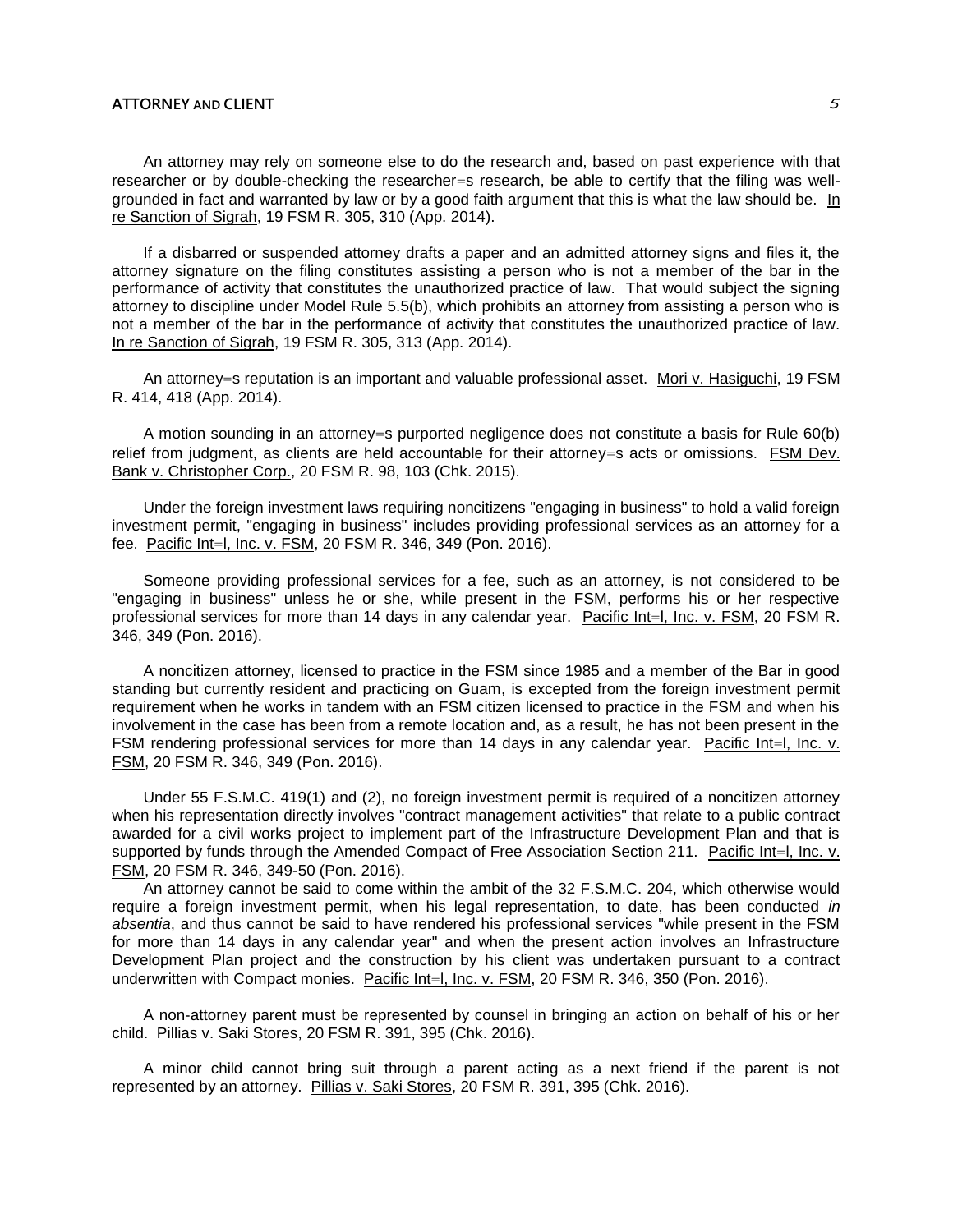The requirement that a minor be represented by counsel is based on two cogent policy considerations. First, there is a strong governmental interest in regulating the practice of law. The second consideration is the importance of the rights at issue during litigation and the final nature of any adjudication on the merits. Pillias v. Saki Stores, 20 FSM R. 391, 395 (Chk. 2016).

A non-attorney parent must be represented by counsel in bringing an action on behalf of a child. Pillias v. Saki Stores, 20 FSM R. 391, 395 (Chk. 2016).

A garnishee=s payment of the monthly rent to the debtor or to his attorney does not excuse his noncompliance with the writ of garnishment, because clients are held accountable for their attorney=s acts or omissions. In re Contempt of Fujita, 21 FSM R. 634, 638-39 (Pon. 2018).

A garnishee=s attorney, as an officer of the court, is obligated to advise her garnishee client to comply with the writ of garnishment, and to transmit the garnishee=s monthly payments to the creditor and not to her other clients, who were not entitled to receive those funds. In re Contempt of Fujita, 21 FSM R. 634, 639 (Pon. 2018).

A lawyer=s incorrect legal argument does not, by itself, constitute a fraud upon the court since an attorney is to be expected to responsibly present his client=s case in the light most favorable to his client. Helgenberger v. Ramp & Mida Law Firm, 22 FSM R. 4, 12 (Pon. 2018).

The Chuuk State Supreme Court adopted the 1983 ABA Model Rules of Professional Conduct as the code of ethics and model for professional conduct. These Model Rules lack a provision concerning "prospective clients." Thus, a person who approaches a firm and has a consultation with its attorneys is classified as either a former client, current client, or perhaps as a non-client. Peter v. Gouland, 22 FSM R. 404, 406 (Chk. S. Ct. Tr. 2019).

A client is responsible for his attorney=s actions, inactions, or omissions. Rule 60(b) is not meant to relieve a party from its own carelessness and neglect, or from his counsel=s carelessness and neglect. FSM Dev. Bank v. Talley, 22 FSM R. 587, 593 (Kos. 2020).

─ Admission to Practice

The normal Trust Territory High Court authorization to practice before it is unlimited as to time and covers the entire Trust Territory. Limited or provisional Trust Territory High Court authorization to practice law is not sufficient High Court "certification" to qualify an applicant for admission to practice under Rule I(A) of the FSM Supreme Court=s Rules for Admission. In re Robert, 1 FSM R. 4, 4-5 (Pon. 1981).

The grandfather clause of Rule I of the FSM Supreme Court=s Rules for Admission permits licensed or existing practitioners before the Trust Territory courts to continue in their same capacity by shielding them from the necessity of complying with the new licensing standards. In re Robert, 1 FSM R. 4, 7 (Pon. 1981).

In seeking authorization to practice before the FSM Supreme Court, if the High Court=s authorization of the applicant to practice before it is not an unreserved certification the applicant does not fulfill the requirements under the FSM Supreme Court=s Rule for Admission I(A), and must fulfill the conditions required of new applicants. In re Robert, 1 FSM R. 4, 11-13 (Pon. 1981).

In absence of express appellate division permission to appear without supervision of an attorney, the court will require all appellate level briefs and other documents to be signed by an attorney authorized to practice before the FSM Supreme Court. Any appellate submission not so signed will be rejected. Alaphonso v. FSM, 1 FSM R. 209, 230 n.13 (App. 1982).

Only attorneys admitted to practice before the FSM Supreme Court or trial counselors supervised by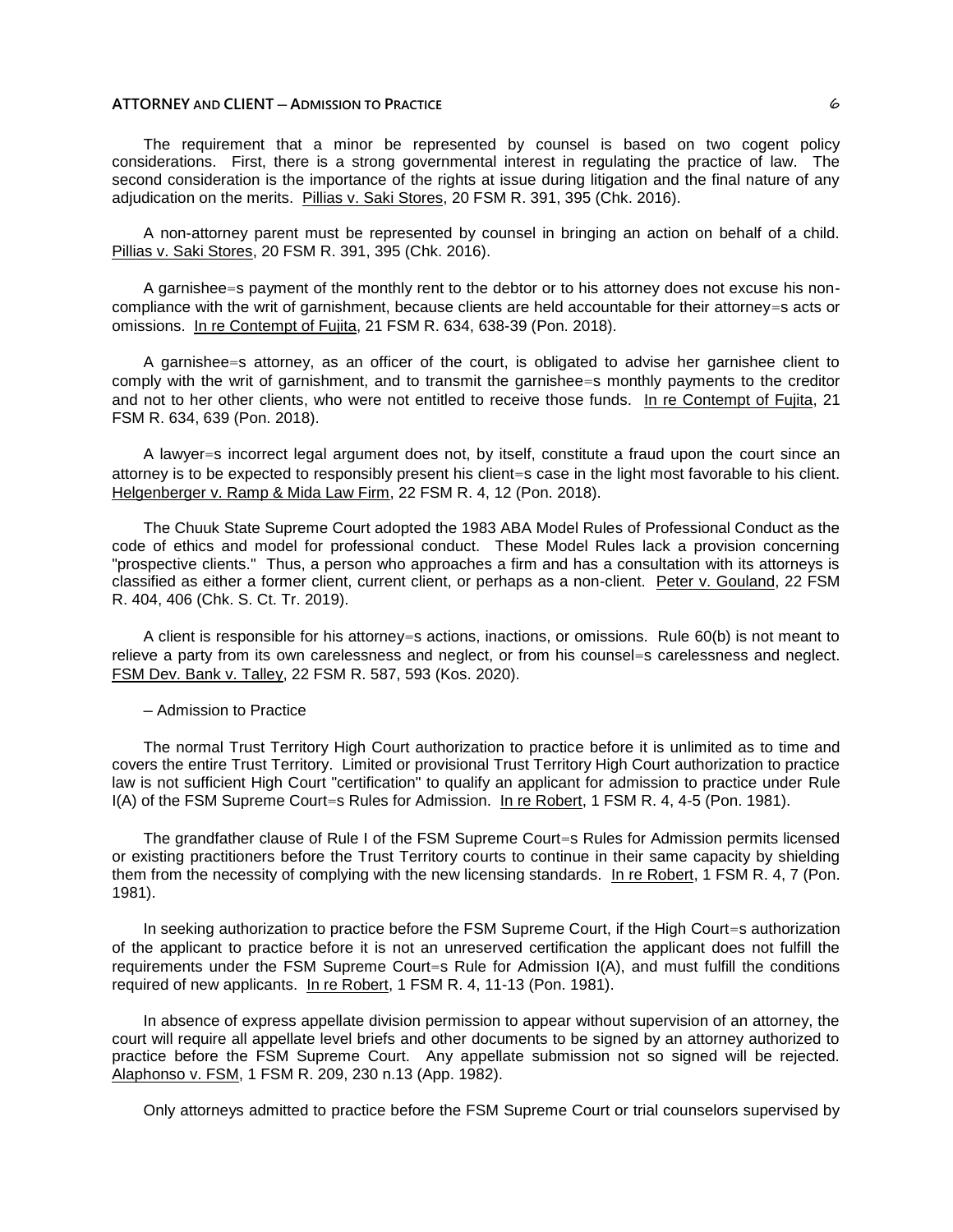an attorney admitted to practice may appear before the FSM Supreme Court on appeals from state court cases. Kephas v. Kosrae, 3 FSM R. 248, 252 (App. 1987).

Admission to appear for a particular case, pursuant to Rule 4(A) of the Rules for Admission to Practice, is liberally granted. Truk Transp. Co. v. Trans Pacific Import Ltd., 3 FSM 440, 443 (Truk 1988).

Where an attorney seeks to have another attorney disqualified on the grounds that such other attorney was not admitted to the state bar, and the attorney seeking the disqualification should have known that the other attorney was within an exception to that rule, the motion to disqualify is without merit and shall be denied. Nakayama v. Truk, 3 FSM R. 565, 568-69 (Truk S. Ct. Tr. 1987).

In a nation constitutionally committed to attempt to provide legal services for its citizens, the mere fact that an attorney had previously sued the state, without any suggestion that actions taken were frivolous, vexatious, or for purposes of harassment, cannot be viewed as reasonable grounds for denying the attorney the opportunity to practice law in that state. Carlos v. FSM, 4 FSM R. 17, 24 (App. 1989).

The Constitution places control over admission of attorneys to practice before the national courts, and regulation of the professional conduct of the attorneys, in the Chief Justice, as the chief administrator of the national judiciary. Carlos v. FSM, 4 FSM R. 17, 27 (App. 1989).

The decision whether to permit an attorney, not licensed within the FSM, to practice before the FSM Supreme Court, in a particular case falls within the sound discretion of the trial judge. In re Chikamoto, 4 FSM R. 245, 248 (Pon. 1990).

FSM Admission Rule IV(A) does not provide a means for a nonresident attorney, who has not been licensed to practice before the court and who has no reasonable prospect of being licensed in the near future, nonetheless to be permitted to practice before the court on a continuing basis. In re Chikamoto, 4 FSM R. 245, 249 (Pon. 1990).

Congress and the President respectively have the power to regulate immigration and conduct foreign affairs while the Chief Justice may make rules governing the admission of attorneys. Therefore a rule of admission that treats aliens unequally, promulgated by the Chief Justice, implicates powers expressly delegated to other branches. Berman v. FSM Supreme Court (I), 5 FSM R. 364, 366 (Pon. 1992).

FSM Admission Rule III presumes that an arrangement of reciprocity must already exist between the FSM Court and another jurisdiction, in order for the rule to apply. When no such arrangement exists, it must first be created before Rule III can be applied. In re McCaffrey, 6 FSM R. 20, 21 (Pon. 1993).

The fact that the Pohnpei Supreme Court admits attorneys of the FSM Bar does not alone create a formal arrangement of reciprocity. The arrangement must be formal, neither implied nor constructive. In re McCaffrey, 6 FSM R. 20, 22 (Pon. 1993).

The language of FSM Admission Rule III contemplates that formal arrangements between the FSM Supreme Court and other jurisdictions must exist before an attorney from another jurisdiction may apply for admission to the FSM Supreme Court on the basis of reciprocity. McCaffrey v. FSM Supreme Court, 6 FSM R. 279, 281-82 (App. 1993).

FSM Admission Rule III is directed at attorneys residing outside of the FSM in other Pacific jurisdictions. McCaffrey v. FSM Supreme Court, 6 FSM R. 279, 282 (App. 1993).

Motions to appear are not granted as a matter of course and each application must be carefully reviewed for compliance with the Rules of Admission. Pohnpei v. M/V Zhong Yuan Yu #606, 6 FSM R. 464, 466 (Pon. 1994).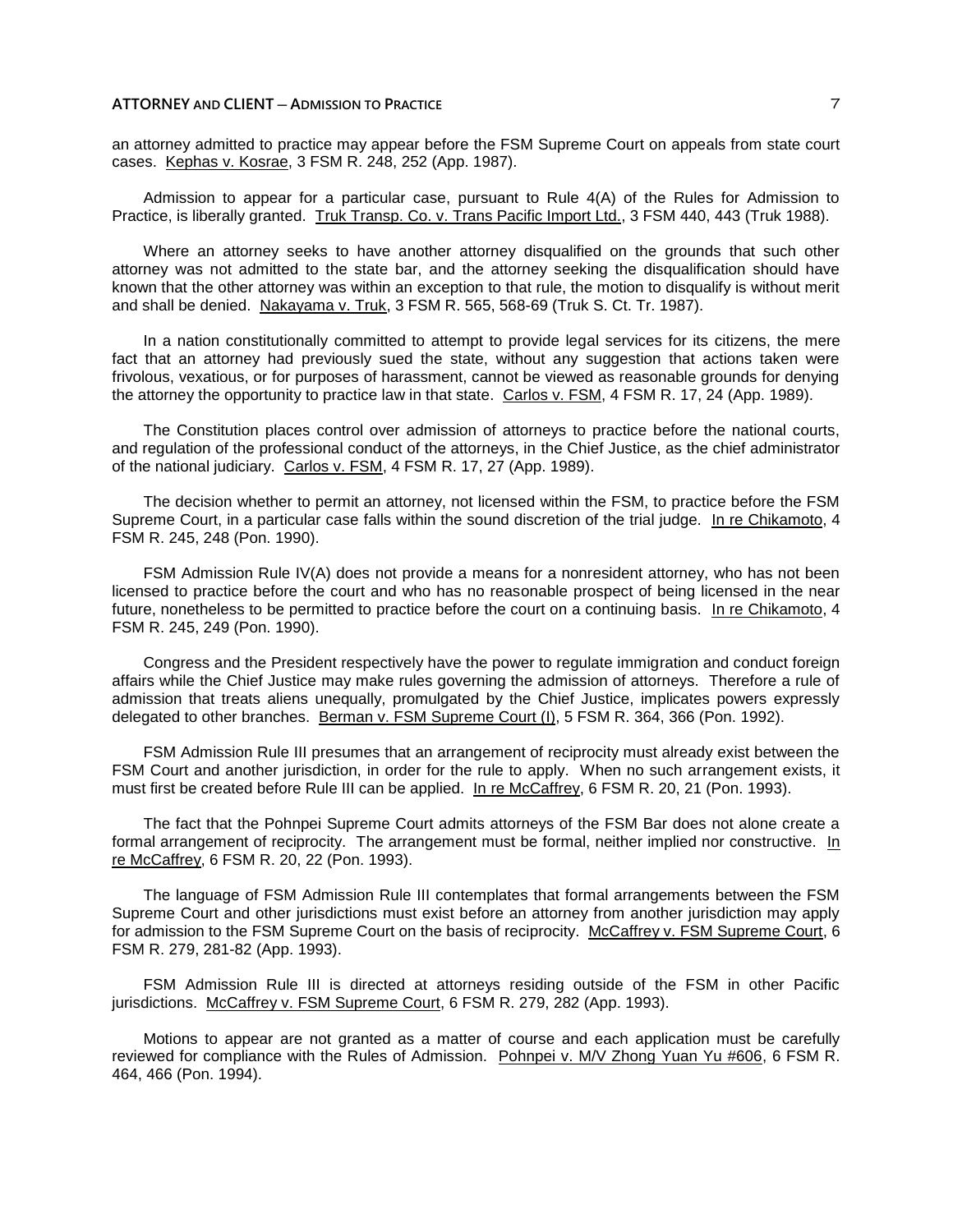The FSM Supreme Court=s Chief Justice=s constitutional powers to make rules governing the attorney discipline and admission to practice is limited to the national courts. He is not authorized to govern admission to practice in state courts. Berman v. Santos, 7 FSM R. 231, 236 (Pon. 1995).

The FSM Supreme Court and the state courts may each admit and discipline attorneys to appear before their respective courts. Berman v. Santos, 7 FSM R. 231, 237-38 (Pon. 1995).

A chief justice=s actions in reviewing an attorney=s application for admission is a judicial function that is entitled to absolute immunity from suit for damages. Berman v. Santos, 7 FSM R. 231, 240 (Pon. 1995).

The power to make rules governing the admission of attorneys to practice in state courts is a state power, not a power of the FSM Supreme Court Chief Justice. Berman v. Santos, 7 FSM R. 624, 626 (App. 1996).

Once an attorney has started private practice she must submit a \$25 fee to the Pohnpei Supreme Court in order to be admitted there even if she was exempt from that requirement before as a government attorney. Berman v. Santos, 7 FSM R. 624, 627 (App. 1996).

A motion to appear pro hac vice requires a Rule II(B) certification as to the morals and character of the applying attorney. In re Certification of Belgrove, 8 FSM R. 74, 77 (App. 1997).

The FSM Supreme Court has the discretion to properly raise the issue of the fitness and character of an applicant for admission to the FSM bar even when the rule=s requirements have been met by the applicant=s actions because the court may require, in addition to the applicant=s certificate, other proof of good character. In re Certification of Belgrove, 8 FSM R. 74, 77 (App. 1997).

When there are pending criminal or professional responsibilities charges against an applicant to the FSM bar the FSM Supreme Court normally has the necessary discretion to investigate and reach a conclusion concerning the applicant=s character and fitness. That discretion may be abused by an unexplained, lengthy delay. Failure to exercise the discretion within a reasonable time is an abuse of the discretion. In re Certification of Belgrove, 8 FSM R. 74, 77-78 (App. 1997).

When there is no right of appeal from the Chief Clerk=s deferral of an applicant=s certification as an attorney entitled to practice law before the FSM Supreme Court, and no other remedy exists, and when the deferral was without giving the applicant a hearing, and the deferral was continued during an unexplained, lengthy delay in the subsequent disciplinary proceeding, constituting an abuse of the discretion allowed by the admission rules, a writ of mandamus will lie to compel the certification of the applicant. In re Certification of Belgrove, 8 FSM R. 74, 78 (App. 1997).

Admission to appear pro hac vice may be granted conditioned upon counsel=s later providing to the court certificates of good standing in the jurisdictions where she is permitted to practice. Kosrae v. Worswick, 9 FSM R. 536, 538 (Kos. 2000).

The FSM Supreme Court Admission Rules apply to all cases properly before the national courts, regardless of where the case originated. There is no exception to these rules, express or implied, for legal representatives whose cases are removed to the national court from a state court. Nett Dist. Gov=t v. Micronesian Longline Fishing Corp., 10 FSM R. 520, 521-22 (Pon. 2002).

When trial counselors seek to appear in the FSM Supreme Court without supervision, the court will, in addition to any relevant criteria specified in Rule IV.A., consider the availability to the trial counselor of an attorney for consultation; the client=s wishes and whether the trial counselor had prior professional association with the client; the litigation=s complexity and the importance of the issues to the FSM; the trial counselor=s previously demonstrated competence and other factors indicating whether granting the motion would be in the interests of justice. Nett Dist. Gov=t v. Micronesian Longline Fishing Corp., 10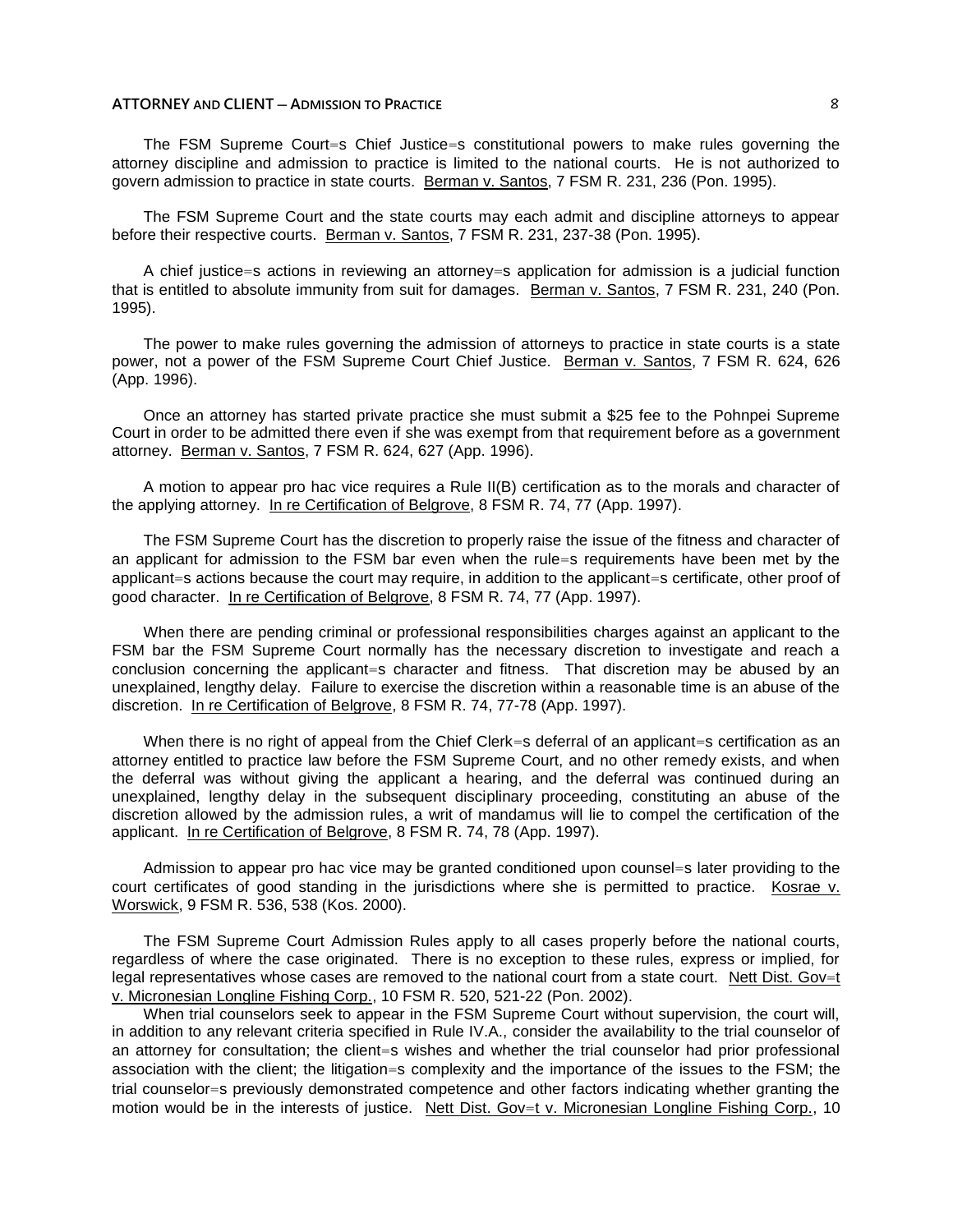FSM R. 520, 522 (Pon. 2002).

When the issues involved in the litigation are complex, and are important to the people of Micronesia and of Pohnpei and when the trial counselor has had a prior professional association with the client, but had been required to appear with supervision in previous FSM Supreme Court cases in which he represented the client, and when there are several private attorneys in Pohnpei who are admitted to practice before the court, the trial counselor will be admitted to appear in the case only after he has submitted a written motion and a written agreement, signed by an attorney admitted to practice before the FSM Supreme Court, stating that the attorney will supervise him. Nett Dist. Gov=t v. Micronesian Longline Fishing Corp., 10 FSM R. 520, 522 (Pon. 2002).

A person seeking to appear *pro hac vice* in a case, but who is not licensed to practice law, nor admitted as a trial counselor in Chuuk or in any other jurisdiction is therefore moving to permit "third-party lay representation" in the case. Chuuk v. Ernist Family, 12 FSM R. 154, 156 (Chk. S. Ct. Tr. 2003).

The Chuuk State Supreme Court follows the general rule that in order to obtain permission to appear for a particular case (*pro hac vice*), in a jurisdiction where the applicant is not admitted to practice, the applicant must be properly admitted to practice law in another jurisdiction. The only exceptions to this rule are when a party represents him or he self, *pro se*, or where a husband or wife appears on behalf of either or both when one or the other are parties to a lawsuit, pursuant to the custom that a spouse may represent the other spouse in matters involving either or both of them. Chuuk v. Ernist Family, 12 FSM R. 154, 156-57 (Chk. S. Ct. Tr. 2003).

While it might perhaps be better if the rule that admission *pro hac vice* requires admission in another jurisdiction could be relaxed or waived in some cases, the potential injury to the client, should the applicant fail to discharge his duties as an attorney properly, clearly outweighs the benefits of permitting him to act as an attorney without having the requisite credentials. For these reasons a motion for admission *pro hac vice* will be denied. Chuuk v. Ernist Family, 12 FSM R. 154, 157 (Chk. S. Ct. Tr. 2003).

Any attorney who assists parties in a case must be one admitted to practice before the national court. Without the court=s prior authorization, attorneys or individuals who are not admitted to the national court are expressly prohibited from taking any part in any matter filed in the national court. Damerlane v. Sato Repair Shop, 12 FSM R. 231, 233 (Pon. 2003).

All persons admitted to practice law in Kosrae must comply with the Model Rules of Professional Conduct as adopted by the American Bar Association in August 1983 as amended through 1995. The word "lawyer" as it appears in the Model Rules is deemed to refer to attorneys and trial counselors practicing law in the state. George v. Nena, 12 FSM R. 310, 318 n.5 (App. 2004).

When a complaint and a later memorandum are signed by the plaintiffs and a practitioner not admitted to practice in the national courts and the practitioner has not moved to appear pro hac vice, the court must therefore disregard the practitioner=s signature and consider the plaintiffs as appearing pro se only. Puchonong v. Chuuk, 14 FSM R. 67, 68 n.1 (Chk. 2006).

The filing of a motion to appear pro hac vice does not automatically entitle the applicant to appear. Goya v. Ramp, 14 FSM R. 303, 305 n.2 (App. 2006).

The filing of a motion to appear pro hac vice does not automatically entitle the applicant to appear. Goya v. Ramp, 14 FSM R. 305, 308 n.4 (App. 2006).

All attorneys and trial counselors admitted to practice law before the FSM Supreme Court pursuant to the court=s rules for admission to practice are eligible to appear before the FSM Supreme Court=s appellate division. M/V Kyowa Violet v. People of Rull ex rel. Ruepong, 15 FSM R. 7, 11 (App. 2007).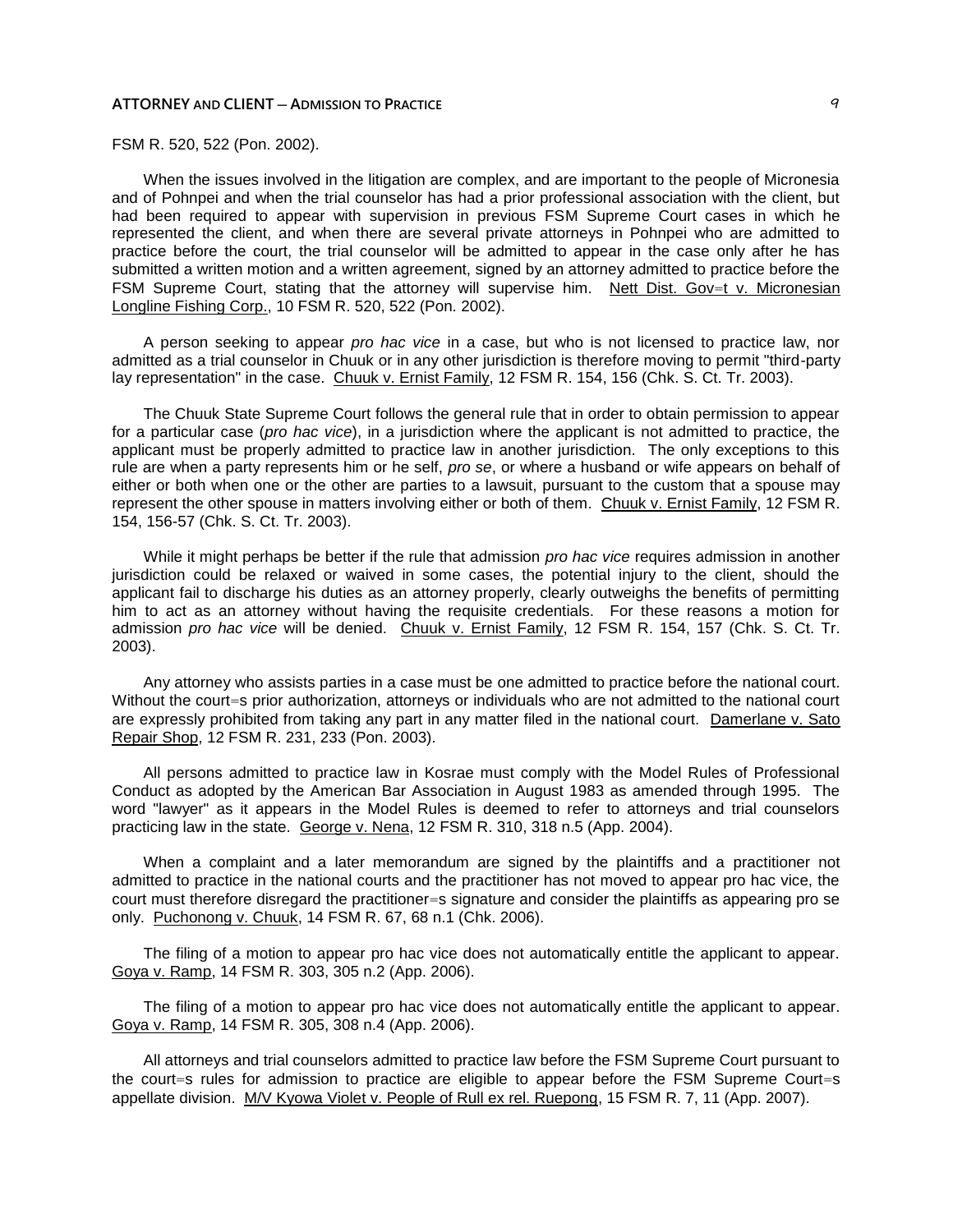## **ATTORNEY AND CLIENT ─ APPEARANCE** 10

When attorneys were granted permission to appear pro hac vice before the court=s trial division in the underlying matter at issue in an appeal, but have not been admitted to practice law before the court, they must, if they intend to appear in the appeal, undertake the appropriate action to appear before the appellate division. M/V Kyowa Violet v. People of Rull ex rel. Ruepong, 15 FSM R. 7, 11 (App. 2007).

When counsel was admitted pro hac vice conditioned upon his submission of certificates of good standing from all jurisdictions in which he is admitted along with a sworn statement that complied with the morals and character requirement imposed under FSM Admission Rule II(B), but counsel failed to submit certificates of good standing for two of the three jurisdictions he was admitted in, his request to appear pro hac vice will be denied. Upon the submission of another request to appear pro hac vice which contains all the relevant documentation needed for the court to issue a determination on the request to appear, the court will reconsider its ruling. M/V Kyowa Violet v. People of Rull ex rel. Ruepong, 15 FSM R. 355, 361 (App. 2007).

Although the better practice is to file the motion to appear pro hac vice simultaneously with the first filing in the FSM Supreme Court appellate division, it is not uncommon for unlicensed counsel to move for pro hac vice admission at a reasonable time after the filing of a notice of appeal, as meeting the rules= time constraints and thus protecting the client=s interest is of paramount concern. Akinaga v. Heirs of Mike, 15 FSM R. 391, 395 (App. 2007).

When no substantial activity took place on the appeal before counsel filed his motion for pro hac vice admission or before his full admission to the FSM Supreme Court bar after he passed the FSM bar examination and when that counsel did not submit the appellant=s brief until he was fully licensed to appear before the appellate division as contemplated by Appellate Rule 46(a) thus complying with Appellate Rule 31(d)=s explicit mandate, which requires all briefs to be signed by licensed attorneys admitted to the FSM Supreme Court, the appeal was not precluded either by the appellant=s flawed notice of appeal or the fact that her counsel was not admitted to practice before the FSM Supreme Court at the time the notice of appeal was filed in the FSM Supreme Court. Akinaga v. Heirs of Mike, 15 FSM R. 391, 395-96 (App. 2007).

An argument that the residency requirement for foreign citizens to take the FSM bar exam violates the U.S. Constitution=s privileges and immunities clauses is without merit. In re Neron, 16 FSM R. 472, 474 (Pon. 2009).

Admitted attorneys are required to annually provide certain contact information and those attorneys who fail to comply are removed from the list of active members and are no longer authorized to practice before the FSM Supreme Court. In re Attorney Disciplinary Proceeding, 19 FSM R. 576, 578 (Pon. 2014).

An attorney who has not complied with FSM GCO 2012-01, ' X, and who is thus "removed from the list of active members" remains a member of the FSM bar otherwise in good standing and licensed to practice law before the FSM Supreme Court and who, upon submission of the required contact information, will be included in or restored to the list of active members authorized to appear before the court. Until then the attorney is an inactive member of the bar in good standing. In re Attorney Disciplinary Proceeding, 19 FSM R. 576, 578 (Pon. 2014).

#### ─ Appearance

An attorney, who stated that he was appearing temporarily for a party and only for the purposes of that one brief, in chambers, off-the-record status conference and who did not file a notice of appearance either then or subsequently, did not appear of record. And when that attorney did nothing officially of record in the case until he came to court with the party for the trial=s afternoon session, he was not the party=s counsel of record as of the date the notice of trial was served, and it is immaterial whether he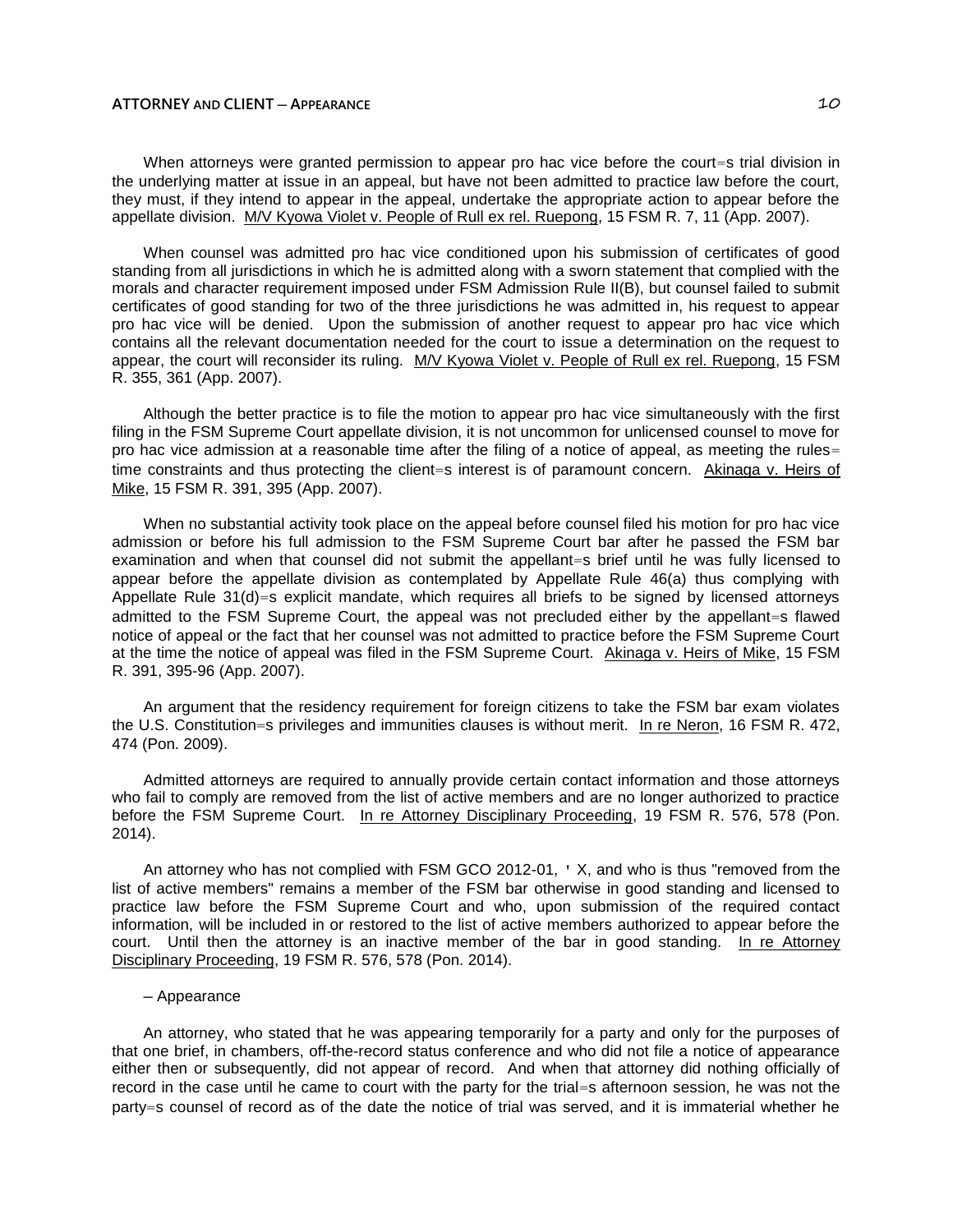### **ATTORNEY AND CLIENT ─ APPEARANCE** 11

received the notice of trial. Amayo v. MJ Co., 10 FSM R. 371, 378-79 (Pon. 2001).

When a court allows an attorney=s limited appearance, it is not clear whether litigants represented in a limited manner understand that their attorney is not taking full responsibility for prosecuting or defending them. Thus trial judges should consider carefully, on a case-by-case basis, whether to allow "limited appearances." As a general rule, attorneys should either enter formal appearances and accept full responsibility for a case, or not be permitted to appear before the court. Panuelo v. Amayo, 12 FSM R. 365, 373 (App. 2004).

If the court learns that an attorney is providing legal advice and/or drafting documents for a *pro se* litigant but concealing that fact from the court, the court should consider ordering the attorney to file a formal notice of appearance or be subjected to sanctions. Panuelo v. Amayo, 12 FSM R. 365, 373-74 (App. 2004).

A special appearance is for the purpose of testing or objecting to the sufficiency of service or the court=s jurisdiction over the defendant without submitting to such jurisdiction. Civil Procedure Rule 12 obviates the need for special appearances, since that rule abolished the distinction between general and special appearances. Ehsa v. Pohnpei Port Auth., 14 FSM R. 567, 572 (Pon. 2007).

When one defendant=s trial level counsel and his appellate counsel are both employed by the Kosrae Public Defender=s Office and appellate counsel is admitted to practice before the FSM Supreme Court, but trial counsel is not, since both counsel are employed by the Kosrae Public Defender=s Office, the appellate counsel properly appeared in the appeal, and it would have been improper for trial counsel to file the appeal, since he is not admitted to practice before the FSM Supreme Court. Nedlic v. Kosrae, 15 FSM R. 435, 437 (App. 2007).

In the trial court, a party has the right to appear pro se. To appear "pro se" means to appear on one=s own behalf; without a lawyer. A person appearing pro se thus appears only for himself and does not represent any other person or anyone else. FSM Telecomm. Corp. v. Helgenberger, 17 FSM R. 407, 410 (Pon. 2011).

A pro se party can, of course, represent his own business when that business is merely a d/b/a because a "d/b/a" is not a separate person or party since a d/b/a is just another name under which a person operates the business or by which the person or business is known. FSM Telecomm. Corp. v. Helgenberger, 17 FSM R. 407, 410 (Pon. 2011).

A party appearing pro se cannot represent anyone else. That would be the unauthorized practice of law. FSM Telecomm. Corp. v. Helgenberger, 17 FSM R. 407, 410 (Pon. 2011).

A corporation is not a human being but a creature created by the government and subject to its regulation and control, including the rule that in court proceedings a corporation must be represented by a licensed attorney. FSM Telecomm. Corp. v. Helgenberger, 17 FSM R. 407, 410 (Pon. 2011).

In instances where there is no FSM precedent, such as whether to require an attorney to appear for a corporation (although it has been a rather long-standing practice in the FSM Supreme Court), the court may consider cases from other jurisdictions in the common law tradition. FSM Telecomm. Corp. v. Helgenberger, 17 FSM R. 407, 410 n.2 (Pon. 2011).

Just as natural persons, appearing pro se, are not permitted to act as "attorneys" and represent other natural persons, by the same token, non-attorney agents are not allowed to represent corporations in litigation, for a wholly unintended exception to the rules against unauthorized practice of law would otherwise result. FSM Telecomm. Corp. v. Helgenberger, 17 FSM R. 407, 411 (Pon. 2011).

A corporation obviously cannot appear pro se and represent itself since it is not a natural person and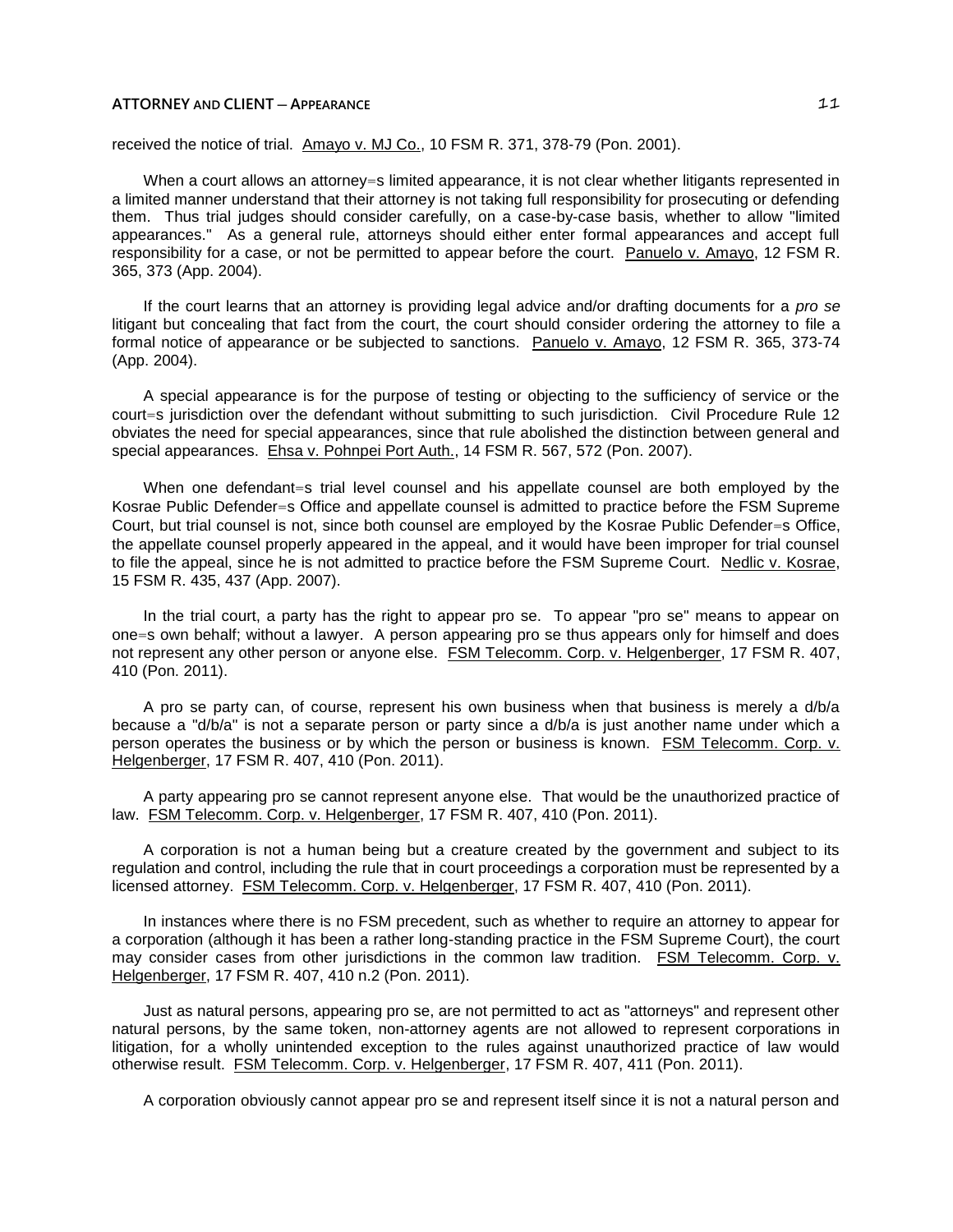### **ATTORNEY AND CLIENT ─ APPEARANCE** 12

it cannot physically appear in court or draft pleadings or the like. Someone must appear for the corporation. Corporations of necessity must always act through their agents. In a court case, that someone would ordinarily be an attorney admitted to appear before the court. FSM Telecomm. Corp. v. Helgenberger, 17 FSM R. 407, 411 (Pon. 2011).

The widely-recognized general rule is that a corporation can only appear through an attorney and that a corporation may not represent itself through nonlawyer employees, officers, or shareholders. FSM Telecomm. Corp. v. Helgenberger, 17 FSM R. 407, 411 (Pon. 2011).

When a business accepts the advantages of incorporation, it must also bear the burdens, including the need to hire counsel to sue or defend in court. Corporations are required to appear through attorneys because a corporation is a hydra-headed entity and its shareholders are insulated from personal responsibility. There must therefore be a designated spokesman accountable to the court. FSM Telecomm. Corp. v. Helgenberger, 17 FSM R. 407, 411 (Pon. 2011).

Unlike lay agents of corporations, attorneys are subject to professional rules of conduct and are amenable to disciplinary action by the courts for violations of ethical standards. Therefore, attorneys, being fully accountable to the courts, are properly designated to act as the representatives of corporations. FSM Telecomm. Corp. v. Helgenberger, 17 FSM R. 407, 411 (Pon. 2011).

A corporation cannot appear in the FSM Supreme Court and represent itself either "pro se" or by its nonlawyer officers or employees. It can only appear through an attorney licensed to practice law. FSM Telecomm. Corp. v. Helgenberger, 17 FSM R. 407, 411 (Pon. 2011).

Often when a shareholder files a derivative action against a corporation, the corporation=s regular attorney may defend it as he would an other suit. But when a corporation does not have a regular corporate counsel and neither the plaintiff nor a defendant corporation control the majority of the corporation=s shares (each owning 50%) and because they are adverse to each other, neither the plaintiff nor the defendant should choose and hire an attorney to represent that corporation since its corporate interests would likely differ from those of both of its two shareholders. FSM Telecomm. Corp. v. Helgenberger, 17 FSM R. 407, 412 (Pon. 2011).

An attorney that represents a corporation represents the organization itself, and does not represent the organization=s constituents such as its shareholders or its officers. FSM Telecomm. Corp. v. Helgenberger, 17 FSM R. 407, 412 (Pon. 2011).

It is extremely rare that the court will assign counsel in a civil case. It may be worth a try when the plaintiff and an adverse defendant each own 50% of a corporation that needs representation. FSM Telecomm. Corp. v. Helgenberger, 17 FSM R. 407, 412 (Pon. 2011).

Since a corporation can only be represented by counsel, any possibility that a corporation could proceed pro se is precluded. FSM Dev. Bank v. Tropical Waters Kosrae, Inc., 18 FSM R. 569, 572 (Kos. 2013).

Being off-island does not prohibit an attorney from appearing telephonically. In re Contempt of Jack, 20 FSM R. 452, 466 (Pon. 2016).

Although a corporation may appear only through licensed counsel, there is no requirement that such licensed attorney must not be an employee of the corporation that he or she represents. The licensed attorney may be an employee of the corporation. Helgenberger v. Ramp & Mida Law Firm, 21 FSM R. 445, 451 (Pon. 2018).

The court expects prior notice when circumstances cause an attorney to appear telephonically in a matter. Salomon v. FSM, 21 FSM R. 522, 524 (Pon. 2018).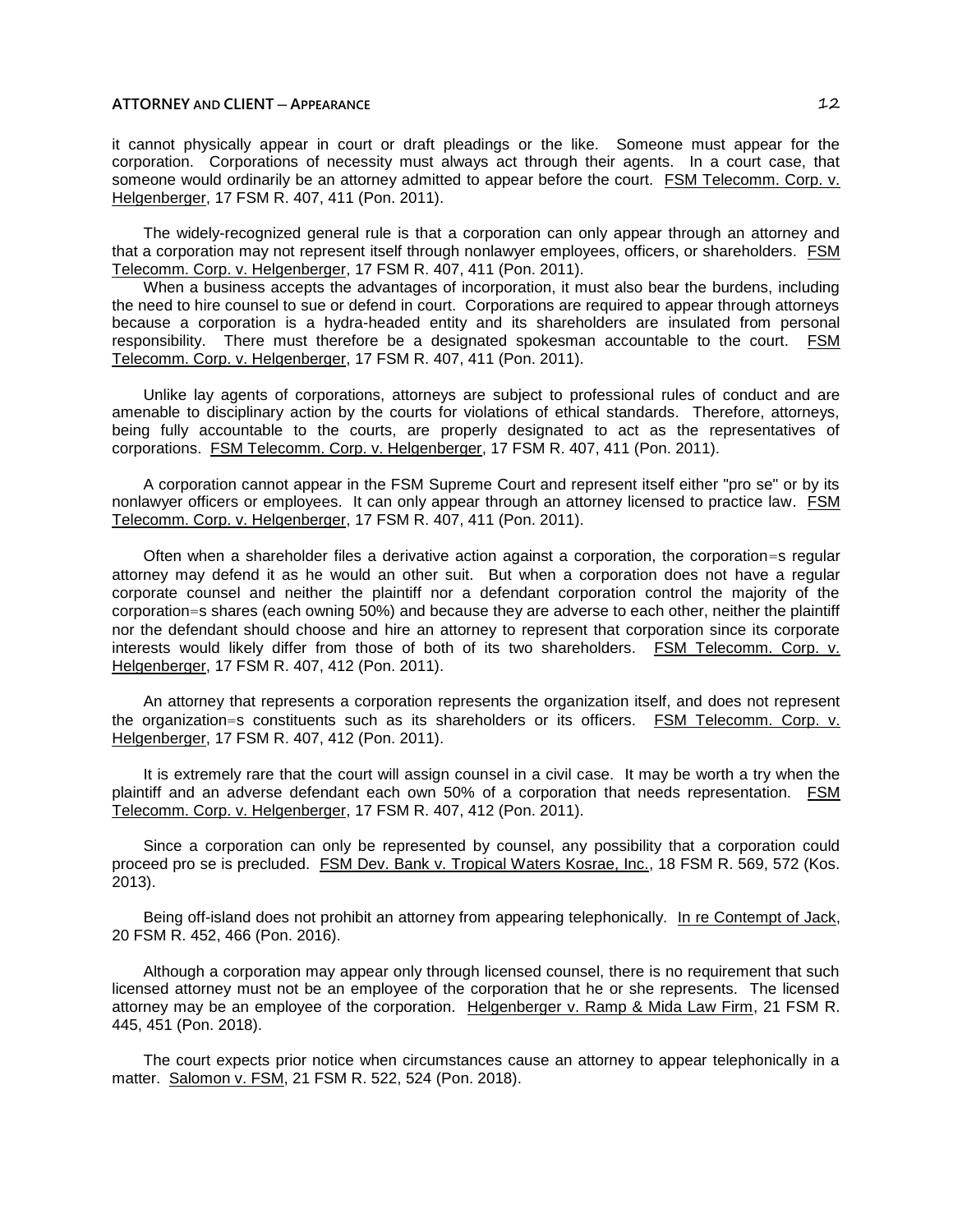#### ─ Attorney Discipline and Sanctions

A counsel=s decision to take steps which may cause him to be late for a scheduled court hearing, coupled with his failure to advise the court and opposing counsel of the possibility that he might be late to the hearing, may, when followed by failure to appear at the scheduled time, constitute an intentional obstruction of the administration of justice within the meaning of section 119(a) of the Judiciary Act, and may be contempt of court. 4 F.S.M.C. 119(a). In re Robert, 1 FSM R. 18, 20 (Pon. 1981).

The summary contempt power may be invoked even after some delay if it was necessary for a transcript to be prepared to substantiate the contempt charge, or when the contemner is an attorney and immediate contempt proceedings may result in a mistrial. In re Iriarte (II), 1 FSM R. 255, 261 (Pon. 1983).

In a new nation in which the courts have not yet established a comprehensive jurisprudence, where an issue is one of first impression and of fundamental importance to the new nation, the court should not lightly impose sanctions upon an official who pushes such an issue to a final court decision, and should make some allowance for wishful optimism in an appeal. Innocenti v. Wainit, 2 FSM R. 173, 188 (App. 1986).

The Constitution places control over admission of attorneys to practice before the national courts, and regulation of the professional conduct of the attorneys, in the Chief Justice, as the chief administrator of the national judiciary. Carlos v. FSM, 4 FSM R. 17, 27 (App. 1989).

Courts have inherent power, and an obligation, to monitor the conduct of counsel and to enforce compliance with procedural rules. Leeruw v. Yap, 4 FSM R. 145, 150 (Yap 1989).

Under Rule 3.7 of the Model Rules of Professional Conduct, when a party=s counsel believes the opposing party=s attorney should be required to testify as to information which may be prejudicial to the opposing party, it is appropriate for counsel for the first party to move to disqualify opposing counsel from further representation of the opposing party, but this is not the only procedure which may be followed and counsel who fails to file such a motion may not be sanctioned for his failure in absence of harm to the opposing party or a showing of bad faith. Bank of Guam v. Sets, 5 FSM R. 29, 30 (Pon. 1991).

Where the record lacked any identifiable order directing a particular counsel to appear before the court, insofar as the court=s expectation was that "somebody" from the Office of the Public Defender appear, no affirmative duty to appear existed, nor did any intentional obstruction of the administration of justice occur to support the lower court=s finding of contempt against counsel. In re Powell, 5 FSM R. 114, 117 (App. 1991).

Where the information desired from another party=s lawyer as a witness was material and necessary and unobtainable elsewhere and the party desiring it had not acted in bad faith in the late service of a subpoena, a motion for sanctions may be denied at the court=s discretion. In re Island Hardware, Inc., 5 FSM R. 170, 174-75 (App. 1991).

Certification of extraditability is an adversarial proceeding. An advocate in an adversarial proceeding is expected to be zealous. In re Extradition of Jano, 6 FSM R. 26, 27 (App. 1993).

Dismissal of actions for attorney misconduct is generally disfavored in light of the judicial preference for adjudication on the merits whenever possible so as to allow parties a reasonable opportunity to present their claims and defenses. Paul v. Hedson, 6 FSM R. 146, 147 (Pon. 1993).

The court may sanction an attorney by its inherent authority to enforce compliance with procedural rules whenever it is apparent that the attorney has failed to abide by such rules without good cause. Paul v. Hedson, 6 FSM R. 146, 148 (Pon. 1993).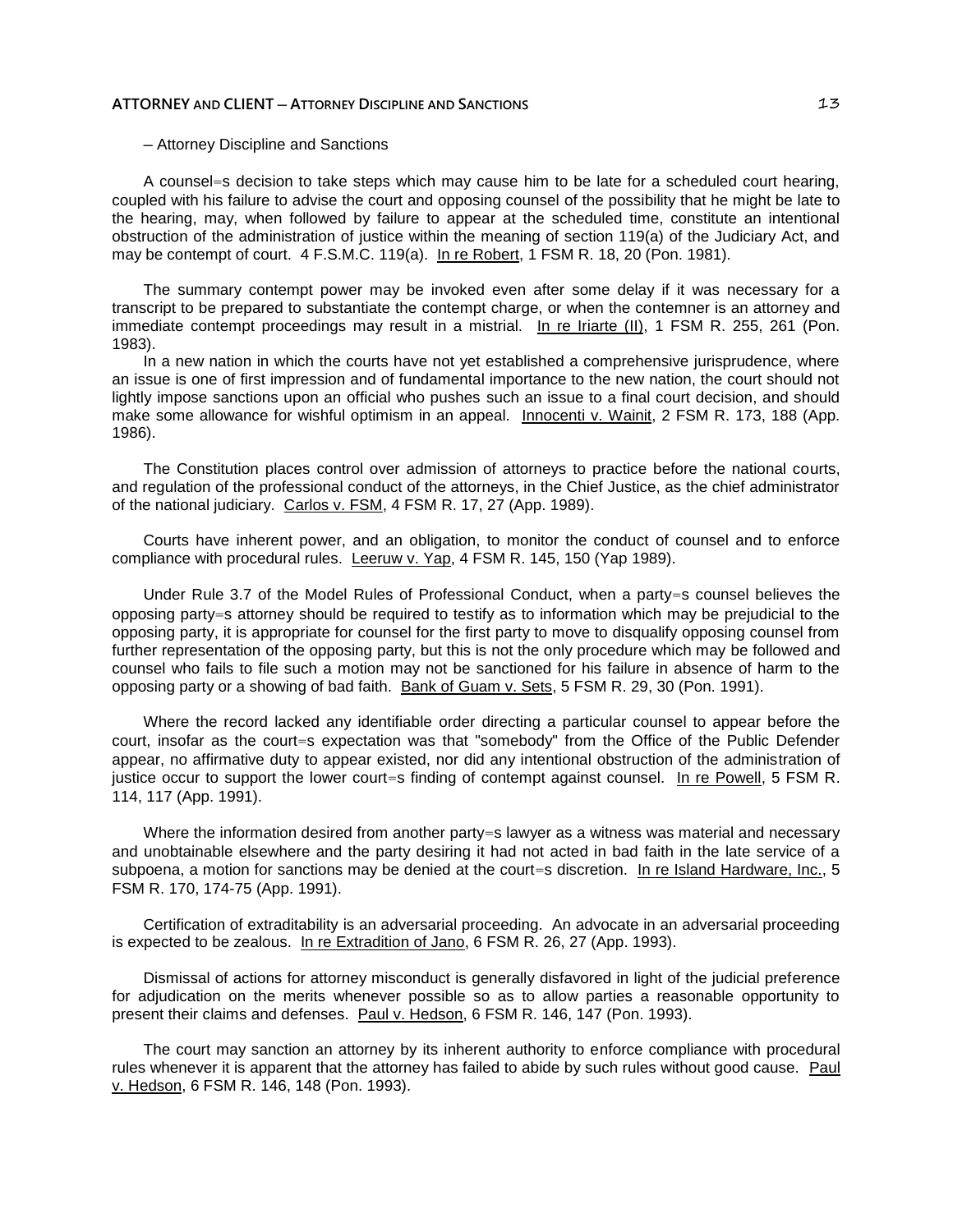An attorney who fails to make timely requests for enlargement of time to complete discovery beyond the deadline set by court order; who has someone other than the client sign answers to interrogatories; and who fails to serve the answers properly on opposing counsel while filing a proof of service with the court is sanctionable on the court=s own motion. Paul v. Hedson, 6 FSM R. 146, 148 (Pon. 1993).

In light of the court=s policy for adjudicating matters on the merits the court may sanction counsel for initial noncompliance with the procedural rules rather than dismissing his client=s case. Nakamura v. Bank of Guam (I), 6 FSM R. 224, 229 (App. 1993).

A member of the FSM Bar may be suspended or disbarred if that individual has been suspended or disbarred by any other court. When an attorney has been suspended or disbarred in another jurisdiction and has not shown cause why he is not unfit to practice law in the FSM, he will be disbarred in the FSM. In re Webster, 7 FSM R. 201, 201 (App. 1995).

An attorney disciplinary proceeding in state court for violations of state disciplinary rules may not be removed to the FSM Supreme Court. Berman v. Santos, 7 FSM R. 231, 241 (Pon. 1995).

An attorney who takes a fee for representation and fails to provide any services to his client and whose client has to sue him for the return of the fee has violated the bar=s ethical rules and his oath, and no longer has the good moral character required of a member of the Chuuk State Bar and will be suspended from the practice of law. In re Suspension of Chipen, 7 FSM R. 268, 268-69 (Chk. S. Ct. Tr. 1995).

An attorney may be sanctioned when that attorney=s use of two different addresses and his failure to monitor both addresses for service of papers causes delay. FSM Telecomm. Corp. v. Worswick, 7 FSM R. 420, 422 (Yap 1996).

A lawyer has an ethical obligation to disclose legal authority in the controlling jurisdiction known to the lawyer to be directly adverse to her client=s position. Iriarte v. Etscheit, 8 FSM R. 231, 237 (App. 1998).

When counsel has not been specifically advised that the court is considering the issuance of personal sanctions against him and he was not specifically given notice of a hearing on the court=s motion to sanction him, the sanction will be vacated and a hearing scheduled to provide the counsel an opportunity to be heard on every matter relevant to the court=s resolution of the issue. Pohnpei v. M/V Miyo Maru No. 11, 9 FSM R. 150, 153 (Pon. 1999).

A disbarment proceeding is adversarial and quasi-criminal in nature and the moving party bears the burden of proving all elements of a violation. The same is true when an attorney disciplinary proceeding results in a lesser sanction. Any disciplinary proceeding has the potential to end in disbarment or suspension. In re Attorney Disciplinary Proceeding, 9 FSM R. 165, 171 (App. 1999).

The disciplinary counsel=s burden is to prove attorney misconduct by clear and convincing evidence. In re Attorney Disciplinary Proceeding, 9 FSM R. 165, 171 (App. 1999).

The FSM Disciplinary Rules do not encourage settlement or compromise between disciplinary counsel and the respondent attorney. Settlements between a complainant and the respondent attorney do not, in themselves, justify abatement of the disciplinary proceeding. In re Attorney Disciplinary Proceeding, 9 FSM R. 165, 171 (App. 1999).

The reviewing justice has every right to reject a sanction proposed by the disciplinary counsel and respondent attorney. In re Attorney Disciplinary Proceeding, 9 FSM R. 165, 172 (App. 1999).

Any reliance on a "proposed disposition" to prove the respondent attorney=s misconduct is improper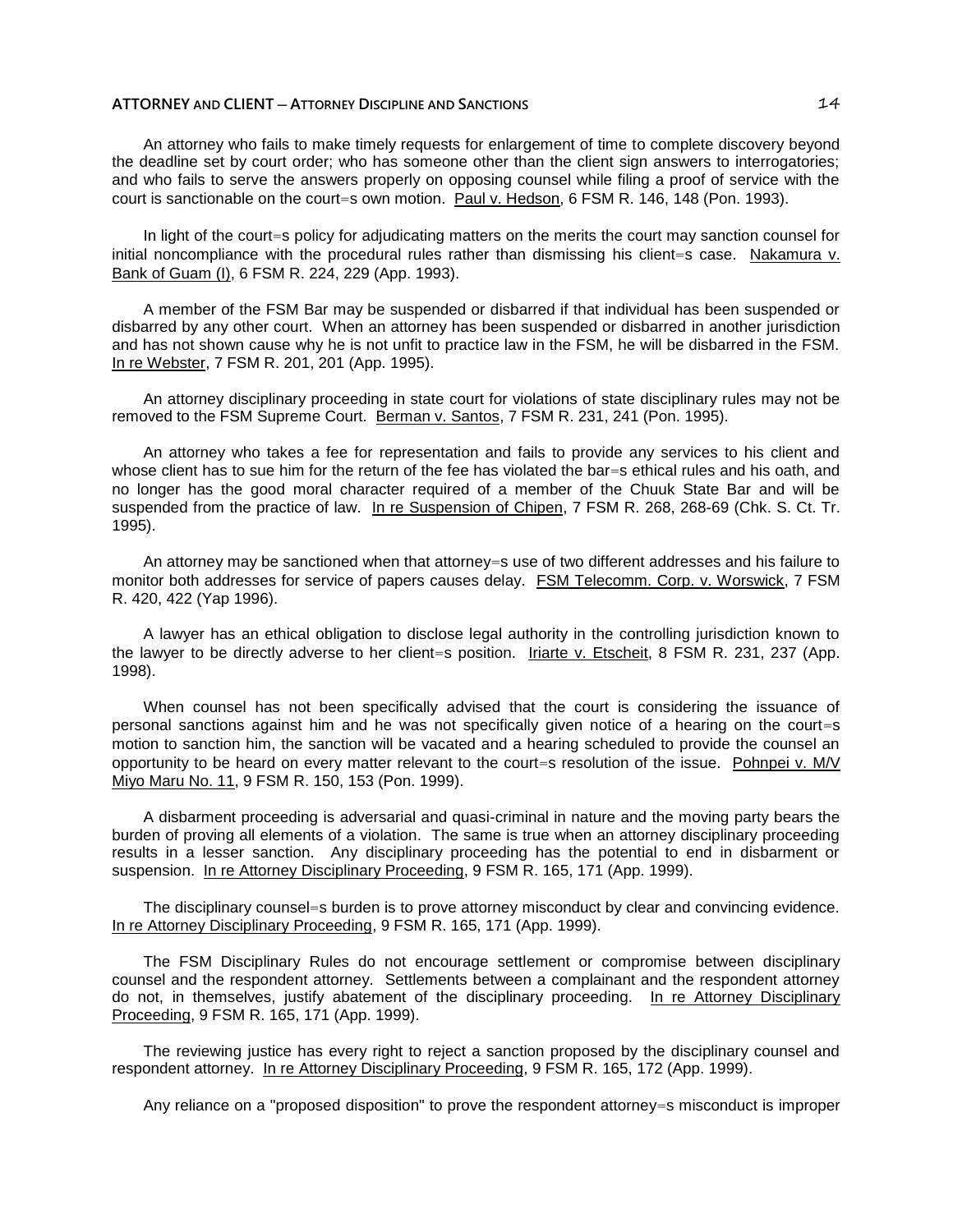when the respondent attorney=s statements show that any admissions of misconduct were only for the purpose of the reviewing justice=s approval of the proposed disposition and if it was not accepted, the respondent attorney would have to call defense witnesses. Such equivocation is not an admission of professional misconduct. It is thus inadmissible under FSM Evidence Rules 410 and 408, which bar the admission of pleas, plea discussions, and related statements and compromises and offers to settle, respectively. In re Attorney Disciplinary Proceeding, 9 FSM R. 165, 172 (App. 1999).

The standard of proof for establishing allegations of attorney misconduct is clear and convincing evidence. In re Attorney Disciplinary Proceeding, 9 FSM R. 165, 173 (App. 1999).

A hearing cannot qualify as the full evidentiary hearing contemplated by Disciplinary Rule 5(b) when neither side had an opportunity to present evidence. In re Attorney Disciplinary Proceeding, 9 FSM R. 165, 174 (App. 1999).

A hearing cannot qualify as the full evidentiary hearing contemplated by Disciplinary Rule 5(b) when the decision finding the allegations of misconduct proven had been made and announced before the hearing was held. Such a hearing must take place before the decision is made. Otherwise it is a denial of due process. In re Attorney Disciplinary Proceeding, 9 FSM R. 165, 174 (App. 1999).

Although 4 F.S.M.C. 121 mandates the publication of FSM Supreme Court appellate opinions, confidentiality in the spirit of the rules can been maintained in a continuing attorney disciplinary matter by the omission of names and identifying characteristics. In re Attorney Disciplinary Proceeding, 9 FSM R. 165, 175 (App. 1999).

Appellate counsel will not be sanctioned when they were not the party=s counsel before the trial division or in previous appellate procedures and once they became counsel acted expeditiously to comply with the rules. Chuuk v. Secretary of Finance, 9 FSM R. 255, 257 (App. 1999).

When the pleadings, the documents submitted as evidence during the hearing, the responding attorney=s signed affidavit which clearly and unequivocally states that he admits to a violation of Rule 1.16(d) and to a violation of Rule 1.7(a), and his statements during the hearing, constitute clear and convincing evidence establishing that violations of the Model Rules occurred, the court may find that the attorney violated Rules 1.7 and 1.16 of the Model Rules. In re Robert, 9 FSM R. 278a, 278g (Pon. 1999).

Suspensions may run concurrently, beginning 30 days from the date that the Clerk of Court enters the order. In re Robert, 9 FSM R. 278a, 278g (Pon. 1999).

In the event that a suspended attorney is reinstated under Rule 13 of the Disciplinary Rules, his future practice of law may be supervised for some time. In re Robert, 9 FSM R. 278a, 278g (Pon. 1999).

A suspended attorney may be assessed the costs, excluding salaries, but including airfare, per diem, and car rentals, that were incurred in connection with the prosecution of his disciplinary matter. In re Robert, 9 FSM R. 278a, 278h (Pon. 1999).

A suspended attorney is required to abide by the provisions of the Disciplinary Rules during his suspension, including Rule 12, which governs disbarred or suspended attorneys. In re Robert, 9 FSM R. 278a, 278h (Pon. 1999).

An attorney can be sanctioned in his individual capacity for willfully violating a valid court order, for causing the needless consumption of substantial amounts of the court=s time and resources and for otherwise engaging in conduct abusive of the judicial process. Pohnpei v. M/V Miyo Maru No. 11, 9 FSM R. 316, 327 (Pon. 2000).

When Rule 37 sanctions have proven futile in resolving a discovery dispute and because they do not provide a remedy for the waste of a court=s time and resources, a court may invoke its inherent power to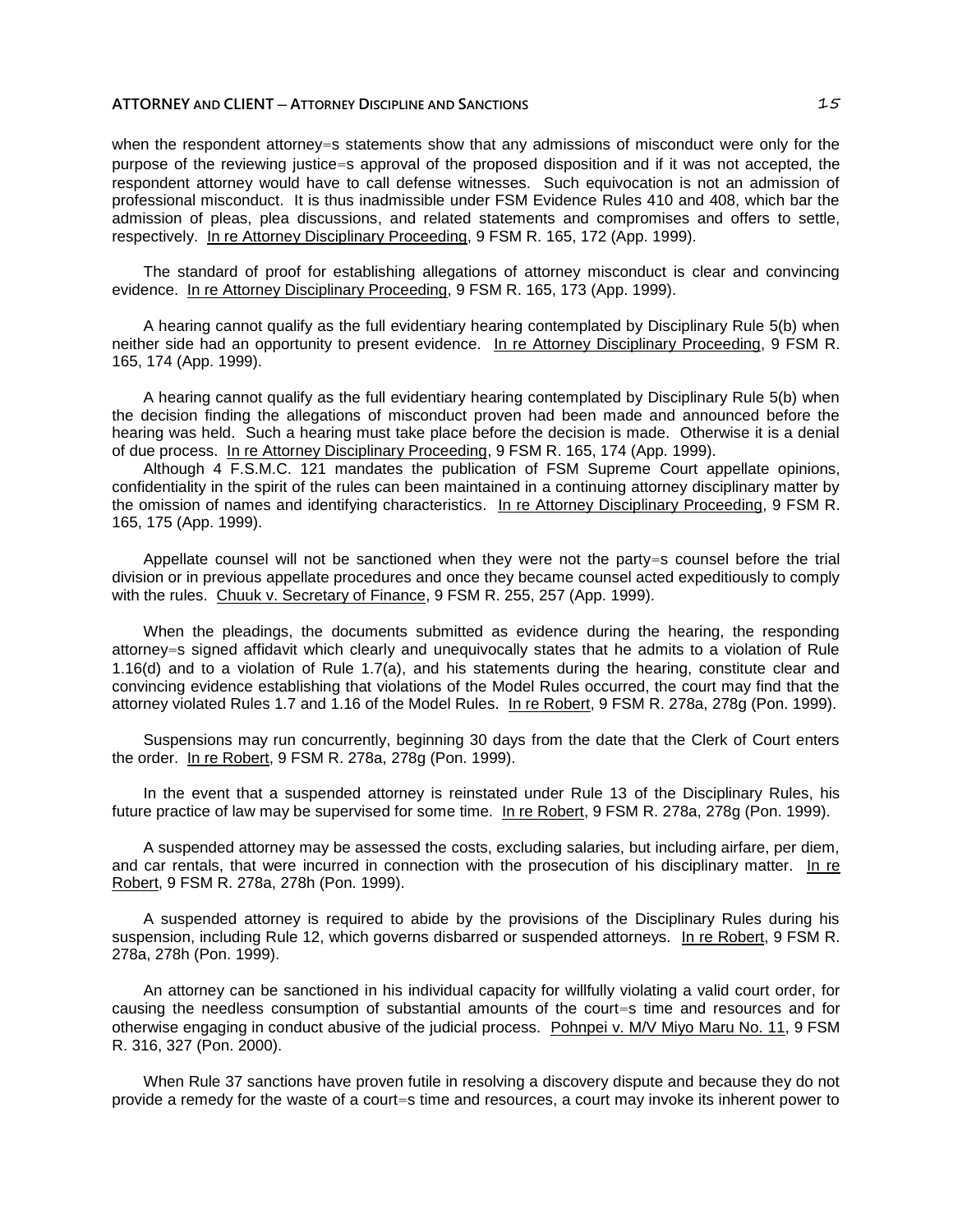control the orderly and expeditious disposition of cases and proper compliance with its lawful mandates. Pohnpei v. M/V Miyo Maru No. 11, 9 FSM R. 316, 329 (Pon. 2000).

When a court has issued no sanction in response to a discovery motion and sanctions of attorney=s fees and costs in response to a second motion and when a third motion reveals that the attorney=s behavior was then at the root of the problem to be corrected, an attorney=s knowing and deliberate violation of a valid court order may result in personal monetary sanctions against him because while the court is cautious of exercising its inherent powers to issue personal monetary sanctions against an attorney, it cannot and will not tolerate continued discovery abuse. Pohnpei v. M/V Miyo Maru No. 11, 9 FSM R. 316, 331-32 (Pon. 2000).

An attorney may appeal a sanction, but only if proceeding under his or her own name and as real party in interest. In re Sanction of Woodruff, 9 FSM R. 374, 375 (App. 2000).

An attorney is entitled to appropriate notice and an opportunity to be heard before any sanction is imposed on him, whether that sanction is imposed on him under the civil procedure rules, the criminal contempt statute, or some other court power. In re Sanction of Woodruff, 10 FSM R. 79, 84 (App. 2001).

In addition to its statutory contempt power, the FSM Supreme Court does retain inherent powers to sanction attorneys. In re Sanction of Woodruff, 10 FSM R. 79, 85 (App. 2001).

Sanctions imposed personally on an attorney must be based on that attorney=s personal actions or omissions, not on the court=s frustration, no matter how justified, with previous counsel=s actions or omissions, or with a recalcitrant client=s actions or omissions that are beyond an attorney=s control or influence. In re Sanction of Woodruff, 10 FSM R. 79, 87 (App. 2001).

No proper personal sanction against an attorney should include any consideration of the amount of time and work the court spent on earlier motions when the attorney was not responsible for or personally involved with the case at the time the court=s work was done. In re Sanction of Woodruff, 10 FSM R. 79, 87 (App. 2001).

The clear and convincing evidence standard of an inherent powers sanction is also consistent with the standard of proof needed to discipline an attorney. It would be inequitable if a court could avoid the heightened standard of a disciplinary proceeding by instead resorting to its inherent powers to sanction an attorney. In re Sanction of Woodruff, 10 FSM R. 79, 88 (App. 2001).

The Professional Conduct Rules are designed to provide guidance to lawyers and to provide a structure for regulating conduct through disciplinary agencies, and are not designed to be a basis for civil liability. The Rules= purpose can be subverted when they are invoked by opposing parties as procedural weapons. Nix v. Etscheit, 10 FSM R. 391, 395 (Pon. 2001).

The fact that a Professional Conduct Rule is a just basis for a lawyer=s self-assessment, or for sanctioning a lawyer under the administration of a disciplinary authority, does not imply that an antagonist in a collateral proceeding or transaction has standing to seek the Rule=s enforcement. Nix v. Etscheit, 10 FSM R. 391, 395 (Pon. 2001).

Kosrae Civil Procedure Rule 11 provides that for a wilful violation of that rule an attorney or trial counselor may be subjected to appropriate disciplinary action. ln re Bickett, 11 FSM R. 124, 125 (Kos. S. Ct. Tr. 2002).

Kosrae practitioners may be disciplined by the Kosrae Chief Justice after notice and hearing. In re Bickett, 11 FSM R. 124, 125 (Kos. S. Ct. Tr. 2002).

The Model Rules of Professional Conduct are applicable to attorneys and trial counselors practicing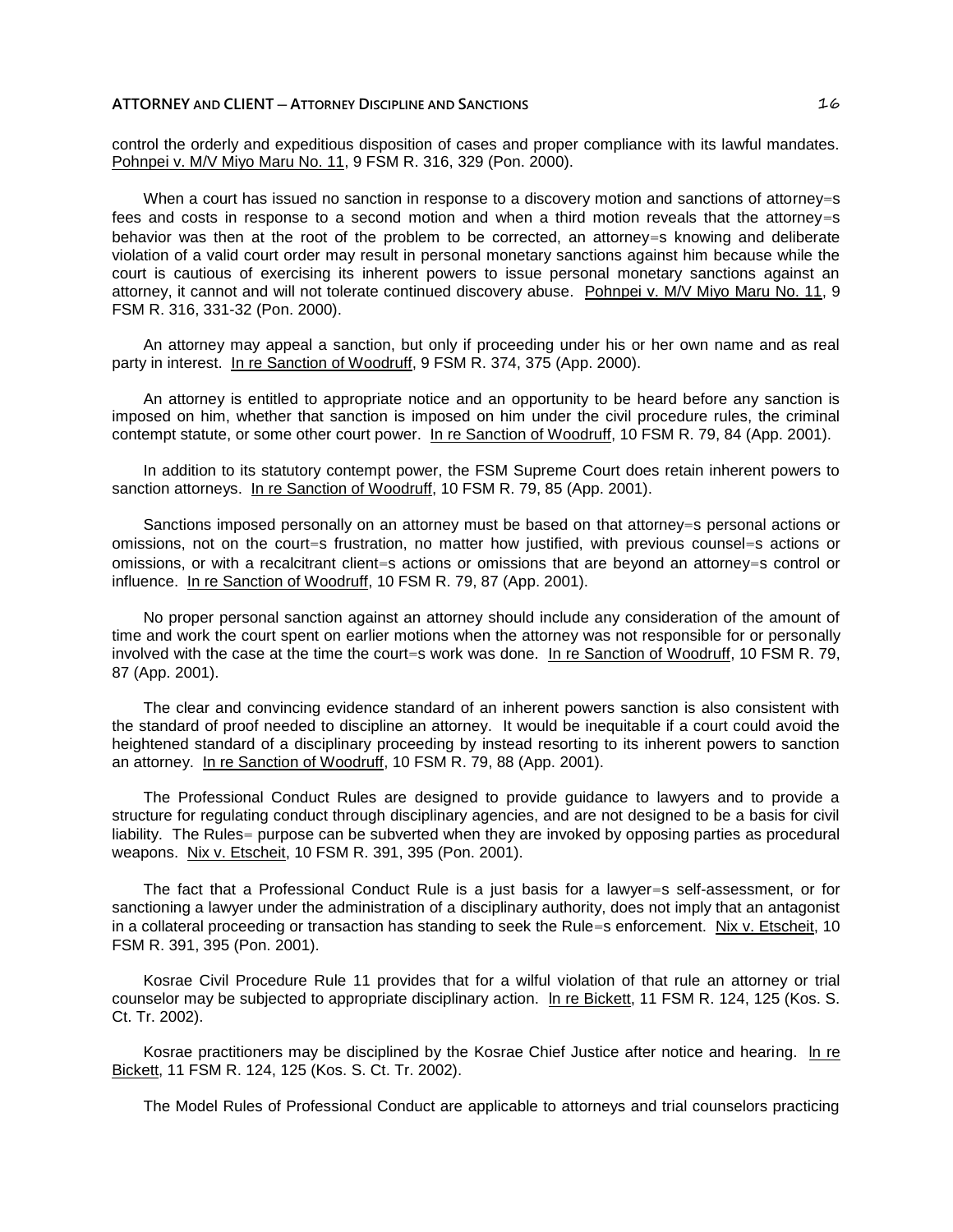before the Kosrae State Court. ln re Bickett, 11 FSM R. 124, 126 (Kos. S. Ct. Tr. 2002).

A complaint that alleges violations of Model Rules 3.1, 5.1, and 8.4, taken together, are sufficient to allege a Civil Rule 11 violation. In re Bickett, 11 FSM R. 124, 126 (Kos. S. Ct. Tr. 2002).

A finding of subjective bad faith on the part of the attorney filing the pleading is required in order to impose sanctions under Kosrae=s Civil Rule 11. ln re Bickett, 11 FSM R. 124, 127 (Kos. S. Ct. Tr. 2002).

A complaint for declaratory judgment was not filed in subjective bad faith and thus did not violate Kosrae Civil Rule 11 when, although the claim did not survive a motion to dismiss, it was colorable, and the fact that the court later found that the dispute in question was not justiciable as a matter of law did not change that. Not every colorable claim will succeed, and the benefit of hindsight may not serve to bootstrap a Rule 11 violation. In re Bickett, 11 FSM R. 124, 128 (Kos. S. Ct. Tr. 2002).

When the court cannot conclude that the complaint for declaratory judgment constituted a claim not simply lacking in merit, but bordering on frivolity and when the court is not persuaded that there is clear evidence that the declaratory judgment claim was entirely without color and made for reasons of harassment or delay or for other improper purposes, the case was a colorable claim, supported by some authority. Thus Kosrae Civil Rule 11 was not violated when the complaint for declaratory judgment was filed. ln re Bickett, 11 FSM R. 124, 129 (Kos. S. Ct. Tr. 2002).

No authority leads to the conclusion that various procedural defects in the pleadings in themselves constitute sanctionable conduct, and the court finds such contentions to be without merit. ln re Bickett, 11 FSM R. 124, 129 (Kos. S. Ct. Tr. 2002).

The Model Rules of Professional Conduct are applicable to practitioners before the FSM Supreme Court. Adams v. Island Homes Constr., Inc., 11 FSM R. 218, 230 (Pon. 2002).

A lawyer must not knowingly make a false statement of material fact or law to a tribunal. Legal argument based on a knowingly false representation of law constitutes dishonesty toward the tribunal. Adams v. Island Homes Constr., Inc., 11 FSM R. 218, 230 (Pon. 2002).

Model Rule 1.2 prohibits a lawyer from perpetrating a fraud upon the court. If a party=s attorney pursues a spurious lack of relevancy claim on the party=s behalf with the specific intent to prevent the disclosure of evidence damaging to the party, then Rule 1.2 is implicated. Adams v. Island Homes Constr., Inc., 11 FSM R. 218, 230 (Pon. 2002).

While the court cannot find, beyond a reasonable doubt, that an attorney intended either to obstruct the administration of justice or to disobey the court=s order since he thought the order did not apply to him because he believed he was no longer counsel and he thought (at that time) that he had informed the court of that, it can conclude that the attorney=s conduct falls below that expected of someone admitted to the FSM bar. Atesom v. Kukkun, 11 FSM R. 400, 402 (Chk. 2003).

A proper sanction is to admonish an attorney in the strongest terms for his failure, as counsel of record, to appear at a scheduled hearing. Further such inattentiveness and lack of diligence may require the attorney=s referral to the attorney disciplinary process. Atesom v. Kukkun, 11 FSM R. 400, 402 (Chk. 2003).

The practice of attorneys or trial counselors "ghost drafting" legal documents should, wherever possible, be strongly discouraged. In re Suda, 11 FSM R. 564, 566 n.1 (Chk. S. Ct. Tr. 2003).

The Model Rules of Professional Conduct apply to all attorneys and trial counselors. Ittu v. Palsis, 11 FSM R. 597, 598 (Kos. S. Ct. Tr. 2003).

The Model Rules of Professional Conduct are adopted pursuant to Kosrae State Code, Section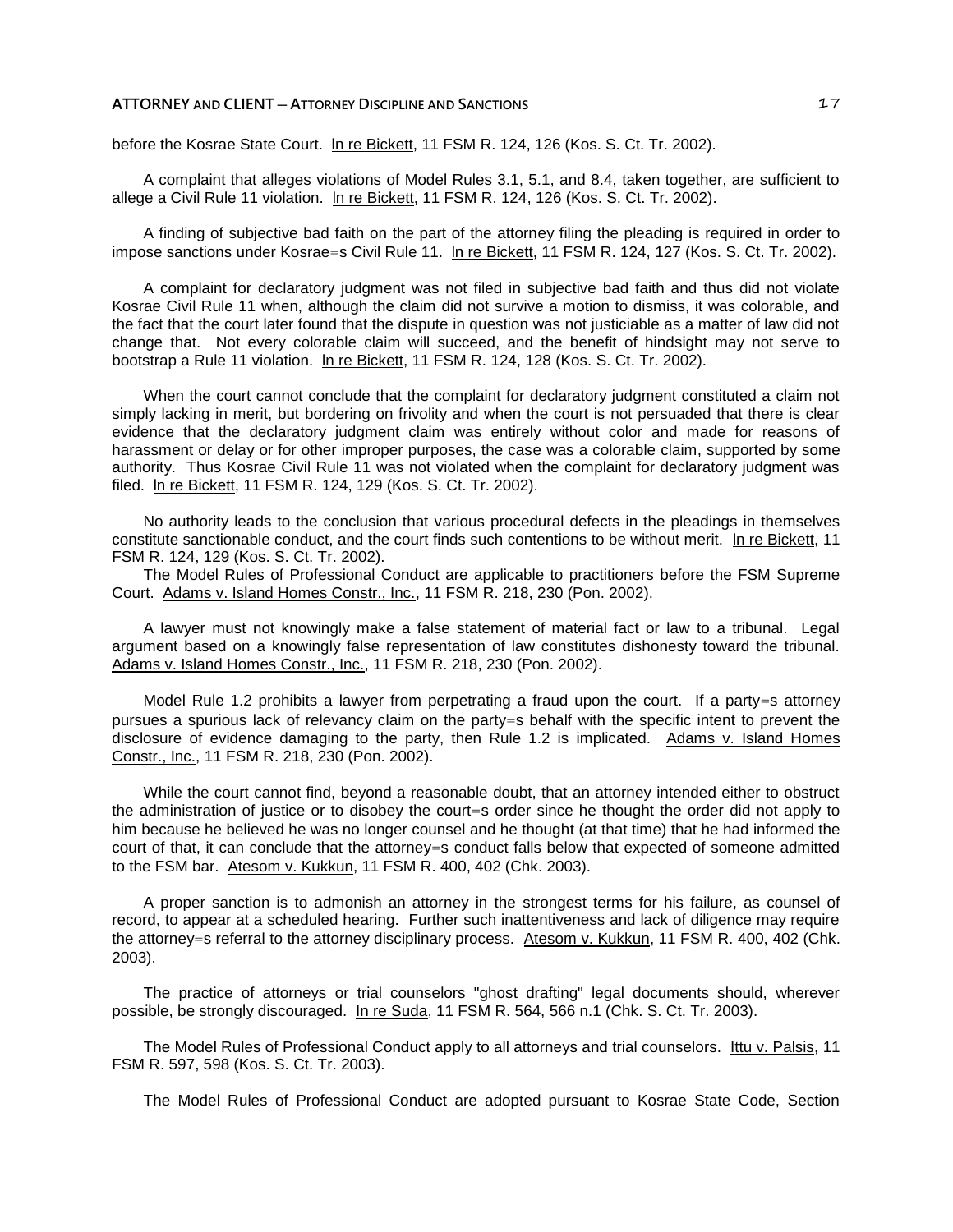6.101(f), and applied to all counsel admitted to practice law in Kosrae through GCO 2001-5. Wakuk v. Melander, 12 FSM R. 73, 74 (Kos. S. Ct. Tr. 2003).

A legal services= agency=s request to withdraw based solely upon the agency=s policy, even though in the past the agency has routinely violated its own policy, will be denied. The Model Rules of Professional Conduct, which regulate the conduct of all legal counsel admitted to practice law in the State of Kosrae, as adopted by General Court Order pursuant to sate law, take precedence over the agency=s policy. Wakuk v. Melander, 12 FSM R. 73, 75 (Kos. S. Ct. Tr. 2003).

If the court learns that an attorney is providing legal advice and/or drafting documents for a *pro se* litigant but concealing that fact from the court, the court should consider ordering the attorney to file a formal notice of appearance or be subjected to sanctions. Panuelo v. Amayo, 12 FSM R. 365, 373-74 (App. 2004).

When the plaintiff=s letter specified that the defendant was given until March 31, 2004 to complete its remaining obligation to fill, spread and compact fill on the plaintiff=s land, or face legal action and when despite the letter=s deadline, the plaintiff did not wait to take legal action, but on February 25, 2004, only seven days after the letter=s date, the plaintiff, through his counsel, filed a small claim, the plaintiff=s failure to wait until the end of March 2004 to take legal action, contrary to his February 18 letter, raises the issue of the plaintiff=s and his counsel=s good faith. Counsel, in compliance with the Model Rules of Professional Conduct, is expected to abide by his own offers made on his client=s behalf. Esau v. Malem Mun. Gov=t, 12 FSM R. 433, 436 (Kos. S. Ct. Tr. 2004).

Good faith conduct is expected in matters filed in the Kosrae State Court. Esau v. Malem Mun. Gov=t, 12 FSM R. 433, 436 (Kos. S. Ct. Tr. 2004).

Any person admitted to practice law in the State of Kosrae may, after notice and hearing, be disciplined for violation of the Model Rules and an order may be entered pursuant to the Kosrae State Court's authority to discipline or disbar admitted trial counselors for cause. In re Mongkeya, 12 FSM R. 536, 538 (Kos. S. Ct. Tr. 2004).

When a respondent legal counsel fails to timely respond to an order and notice of disciplinary proceeding and the factual allegations made therein and also fails to request, within the prescribed time, an extension of time to respond either verbally or in writing, the factual allegations made in the order and notice shall be deemed admitted by the respondent for the purpose of the disciplinary proceeding. In re Mongkeya, 12 FSM R. 536, 538, 539 (Kos. S. Ct. Tr. 2004).

The disciplinary system for attorneys and trial counselors is structured not only to protect the public and maintain integrity of the judicial system, but also to inspire confidence in the public that the legal profession is being regulated. Consequently, it is imperative that that disciplinary proceedings be considered and initiated, as appropriate, where there has been allegations of misconduct by legal counsel. In re Mongkeya, 12 FSM R. 536, 539 (Kos. S. Ct. Tr. 2004).

It is implicit in the legal counsel's role as an officer of the court that he owes a duty of candor and honesty to the court. Thus a legal counsel's first duty is to the court and to the proper administration of justice. A legal counsel's duty of candor and honesty to the court applies even when the counsel is acting as a party and not as legal counsel. In re Mongkeya, 12 FSM R. 536, 539 (Kos. S. Ct. Tr. 2004).

No breach of professional ethics or of the law, is more harmful to the administration of justice or more hurtful to the public appraisal of the legal profession than the knowledgeable use by a legal counsel of false testimony and evidence in the judicial process. For this violation of ethics, disbarment is the presumptive penalty. It is appropriate to disbar legal counsel who have submitted documents known to be false with the intent to mislead the court. In re Mongkeya, 12 FSM R. 536, 539 (Kos. S. Ct. Tr. 2004).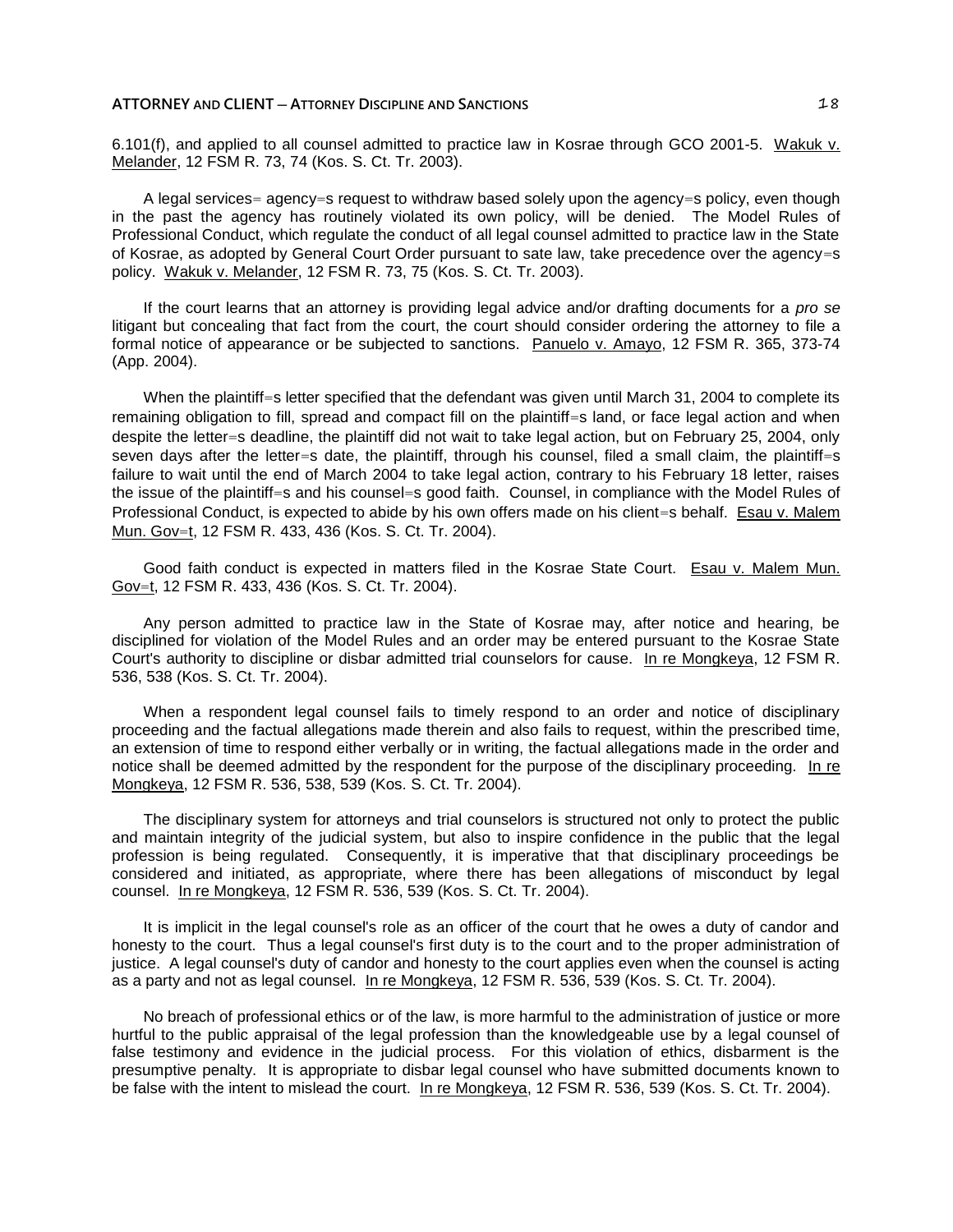Model Rule 3.3 requires legal counsel to take remedial measures when he discovers that false evidence was offered. The false evidence must be disclosed to the court and remedial action must be taken immediately. In re Mongkeya, 12 FSM R. 536, 539 (Kos. S. Ct. Tr. 2004).

Fair competition in the adversary system is secured by prohibition against alteration, destruction and concealment of evidence. Rule 3.4 ensures that litigation is conducted fairly. It prohibits a lawyer from altering a document that has potential evidentiary value. Suspension from the practice of law is appropriate discipline for misrepresentation by counsel. In re Mongkeya, 12 FSM R. 536, 540 (Kos. S. Ct. Tr. 2004).

A legal counsel=s falsification of documents is prohibited under Model Rule 8.4(c). In re Mongkeya, 12 FSM R. 536, 540 (Kos. S. Ct. Tr. 2004).

Model Rule 8.4(d) prohibits legal counsel from engaging in conduct that is prejudicial to the administration of justice. The Rule applies to both personal and professional conduct of legal counsel, encompasses conduct prohibited by other ethics rules, as well as conduct not specifically addressed by other rules. It includes conduct that has an adverse effect upon the administration of justice. In re Mongkeya, 12 FSM R. 536, 540 (Kos. S. Ct. Tr. 2004).

In Kosrae, many persons are not sophisticated in knowledge of the judicial system. Consequently they place complete trust and faith in their legal counsel to properly present their claim and appear before the court. Improper conduct by one legal counsel reflects not only upon himself, but also upon the entire legal profession as a whole. The falsification of evidence and submission of false evidence prejudices the fairness of our legal system and leads to increased mistrust and skepticism by the public in the legal profession and the legal process. In re Mongkeya, 12 FSM R. 536, 540 (Kos. S. Ct. Tr. 2004).

A trial counselor admitted to practice in the State of Kosrae is subject to the Model Rules of Professional Conduct, and violates those rules when he alters and presents those altered checks as evidence in a case in which he is a party. He will be suspended from the practice of law and must notify in writing all clients he represents in any pending matters and any opposing counsel in any pending matters that he has been disqualified by court order to act as legal counsel and the Chief Clerk shall unseal his file and remove his name from the listing of persons admitted to practice law in the State of Kosrae. In re Mongkeya, 12 FSM R. 536, 540-41 (Kos. S. Ct. Tr. 2004).

The FSM Supreme Court=s Disciplinary Rules apply to every attorney and trial counselor who practice before it, including those appearing pro hac vice. Mailo v. Chuuk, 12 FSM R. 597, 601 (Chk. 2004).

Any person may initiate a disciplinary complaint by advising the court of the nature of the charge and indicating the factual basis for the charges. This is done by referring the complaint to the Chief Justice in Pohnpei where the Chief Clerk of the Supreme Court will assign the complaint a disciplinary proceeding docket number and open a file. Mailo v. Chuuk, 12 FSM R. 597, 601 (Chk. 2004).

A civil action is not the proper forum in which to pursue or resolve a disciplinary complaint. A proper forum may be reached through the Chief Justice and the Chief Clerk in Pohnpei. A complaining party should, if it is so advised, file its disciplinary complaint with the Chief Justice and the Chief Clerk in Pohnpei. Mailo v. Chuuk, 12 FSM R. 597, 601 (Chk. 2004).

An attorney's actions in preparing a notice of appeal for filing by the appellant as a pro se litigant, is called "ghostwriting." An attorney's behind-the-scenes document preparation for persons who wish to appear pro se is not viewed favorably by courts. This surreptitious representation results in the litigant representing to the court that he is acting without the assistance of counsel, when this is not true. Importantly, ghostwriting permits an attorney to evade the responsibilities imposed by Civil Rule 11. Melander v. Heirs of Tilfas, 13 FSM R. 25, 27 (Kos. S. Ct. Tr. 2004).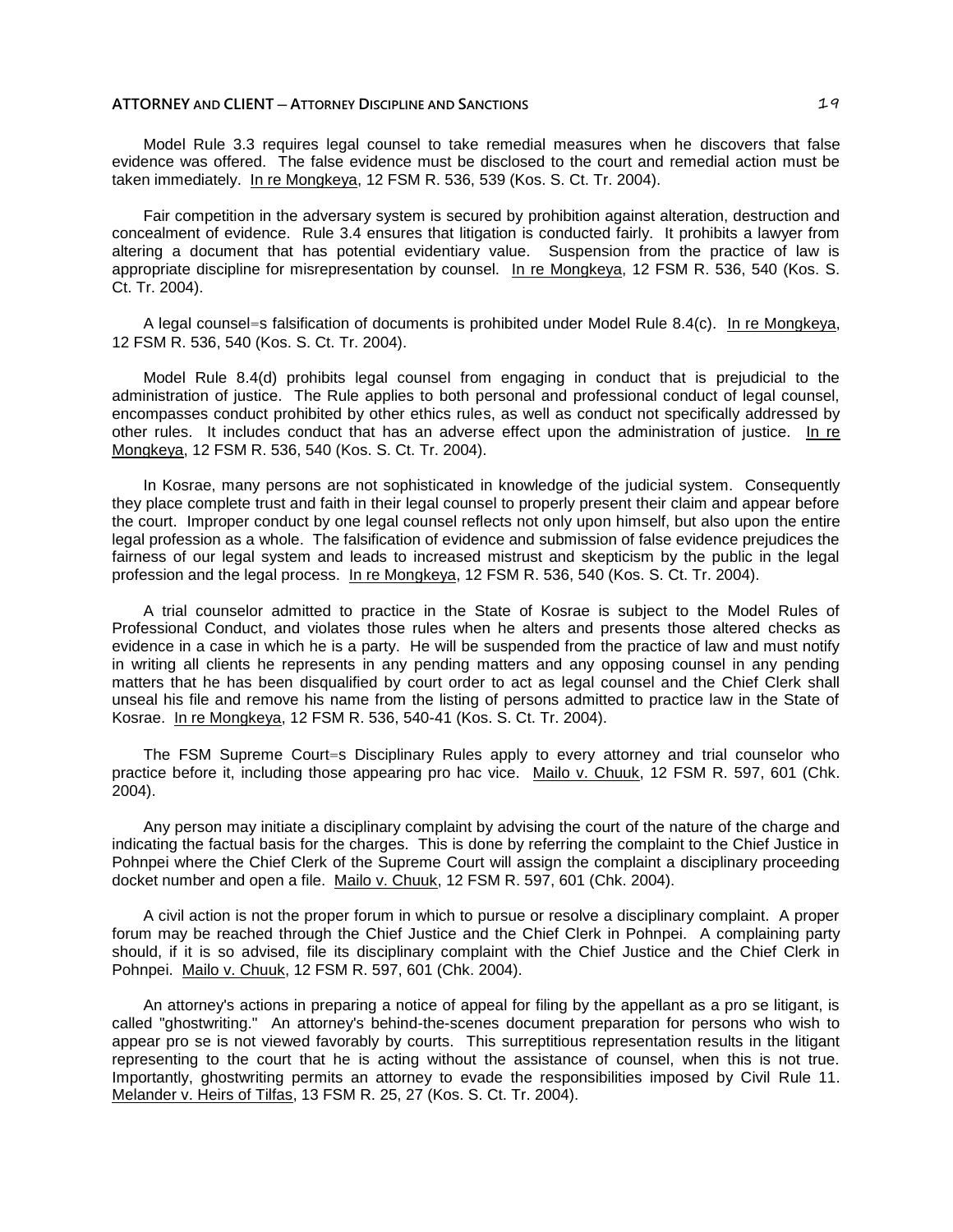Attorney involvement in drafting pro se court documents constitutes unprofessional conduct and is inconsistent with procedural, ethical and substantive rules of court. Melander v. Heirs of Tilfas, 13 FSM R. 25, 27 (Kos. S. Ct. Tr. 2004).

The Kosrae State Court disapproves of ghostwriting of court documents for pro se litigants by legal counsel admitted to practice law in the State of Kosrae. Counsel may, of course, always refer a pro se litigant to the court for the litigant to review a sample notice of appeal from a decision entered by Kosrae Land Court. Melander v. Heirs of Tilfas, 13 FSM R. 25, 27 (Kos. S. Ct. Tr. 2004).

A counsel's actions in preparing the answer on behalf of a defendant as a pro se litigant, is called "ghostwriting." An attorney's behind-the-scenes document preparation for persons who appear pro se is not viewed favorably by courts. This surreptitious representation results in the litigant representing to the court that he is acting without the assistance of counsel, when this is not true. Importantly, ghostwriting permits an attorney to evade the responsibilities imposed by Rule 11, which requires attorneys to sign documents that they have prepared for filing. Kinere v. Kosrae Land Comm=n, 13 FSM R. 78, 81 (Kos. S. Ct. Tr. 2004).

The Kosrae State Court considers ghostwriting to constitute unprofessional conduct and disapproves ghostwriting of court documents for pro se litigants by legal counsel admitted to practice law in the State of Kosrae. The practice of ghostwriting prejudices the pro se litigant, who may believe that the counsel will continue to assist him throughout the litigation. Kinere v. Kosrae Land Comm=n, 13 FSM R. 78, 81-82 (Kos. S. Ct. Tr. 2004).

Counsel are put on notice that ghostwriting will be considered a violation of ethical and procedural rules of the Kosrae State Court. Counsel may assist pro se litigants in drafting and filing an answer to a summons and complaint, to avoid the entry of default. In cases where counsel assist pro se litigants with drafting and filing an answer, the answer shall reflect the counsel's limited assistance in preparing the answer, and shall sign the answer in that capacity, along with the signature of the pro se litigant. Kinere v. Kosrae Land Comm=n, 13 FSM R. 78, 82 (Kos. S. Ct. Tr. 2004).

Any person may initiate an attorney disciplinary complaint by advising the court of the nature of the charge and indicating the factual basis for the charges. This is done by referring the complaint to the Chief Justice in Palikir, Pohnpei where the Chief Clerk of the Supreme Court will assign the complaint a disciplinary proceeding docket number and open a file. Asugar v. Edward, 13 FSM R. 221, 222 (App. 2005).

A closed appeal case is not the proper forum in which to pursue or resolve a disciplinary complaint. A proper forum may be reached through application to the Chief Justice and the Chief Clerk in Pohnpei. Only in that forum may a movant seek an order requiring the attorney to show cause why he should not be immediately restrained from engaging in the practice of law. No action on a disciplinary proceeding will be taken within a closed appeal. Asugar v. Edward, 13 FSM R. 221, 222 (App. 2005).

The court=s disciplinary procedures remain the means of redress for anyone who believes an FSM attorney has acted unethically. Sipos v. Crabtree, 13 FSM R. 355, 367 (Pon. 2005).

Under Rule 11, the court=s discretion includes the power to impose sanctions on the client alone, solely on counsel, or on both. This is desirable because there are circumstances in which one of these actions is more appropriate than the other two. For example, when the offending conduct relates to work that lies within the counsel=s supposed competence, especially when it is beyond the client=s understanding, it is the former who should be sanctioned, not the latter. Amayo v. MJ Co., 14 FSM R. 355, 362 (Pon. 2006).

When an attorney has been convicted of a felony, Disciplinary Rule 10 places the burden on the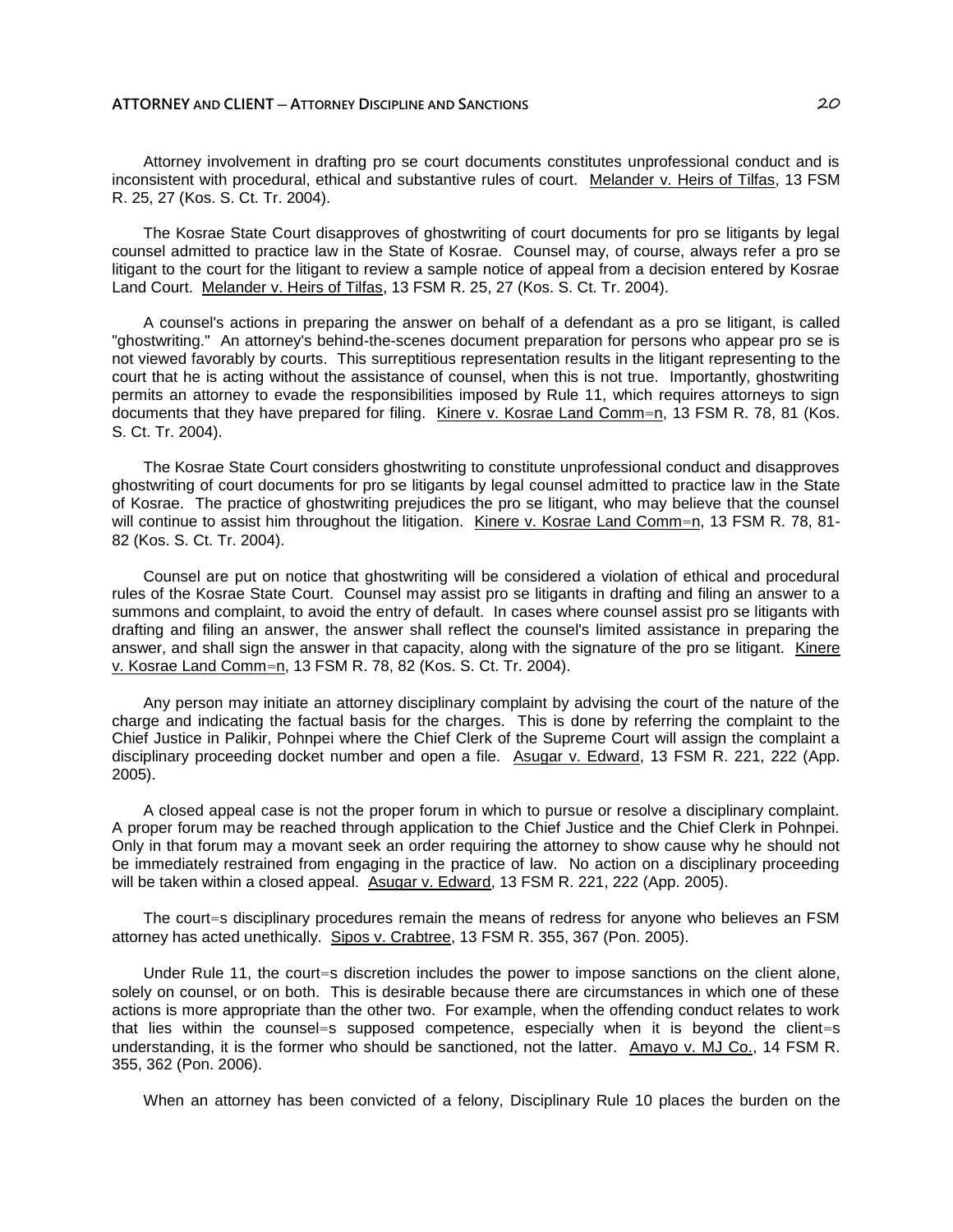respondent to prove that he or she should not be suspended pending the outcome of the disciplinary proceeding. An interim suspension may be terminated or modified upon showing of extraordinary circumstances. A weaker standard would subvert the purpose of the Rule 10 suspension, which is to protect the public and the integrity of profession from an attorney who has been convicted of serious crime. In re Fritz, 14 R. 563, 564-65 & n.1 (Pon. 2007).

The court is bound by Article XI, Section 11, but when the respondent attorney has not pointed to any custom or tradition that either excuses his actions or provides the extraordinary circumstances necessary to prevent the court from suspending him and when he has been convicted of four felony violations of the Financial Management Act and an element of each of those crimes is that a government official act knowingly and willingly, there is conclusive evidence before the court (Disciplinary Rule 10(b) states that a final conviction is conclusive evidence of the crime) that the respondent attorney acted dishonestly and fraudulently since the legislature has decided that the actions taken by respondent attorney are bad, immoral, and unethical since they are crimes punishable by up to twenty years imprisonment. In re Fritz, 14 R. 563, 565 (Pon. 2007).

Even if the court were to accept as true the respondent attorney=s assertion that his conviction has not adversely affected the public=s views on his integrity, honesty, and untrustworthiness, that conclusion would not end the matter since the court has a duty to protect and advance the public=s trust in the judicial system and therefore in officers of the court and if that trust is in such a state that the public=s perception is not adversely affected when convicted felons are permitted to act as officers of the court, then it may be the court=s duty to help improve the public=s perception. In re Fritz, 14 R. 563, 565 (Pon. 2007).

That there are no other local private attorneys who are available to provide legal services to the public in Chuuk does not alone constitute extraordinary circumstances that would allow the court to refrain from suspending the respondent attorney. In re Fritz, 14 R. 563, 565-66 (Pon. 2007).

When a respondent attorney is suspended from the practice of law, he is advised to take all actions required of him by the Disciplinary Rules and in particular must perform the actions required by Disciplinary Rule 12. In re Fritz, 14 R. 563, 566 (Pon. 2007).

A term of suspension under Disciplinary Rule 10 runs until the court enters a final order of discipline in or dismisses the disciplinary action. In re Fritz, 14 R. 563, 566 (Pon. 2007).

The Model Rules of Professional Conduct provide rules of reason, which should be interpreted with reference to the purposes of legal representation and of the law itself. The rules are thus partly obligatory and disciplinary and partly constitutive and descriptive. The MRPC does not provide binding rules of law, but the numerous FSM cases addressing the issue of disqualification of government lawyers are binding the court according to the rule of *stare decisis*. Chuuk v. Robert, 15 FSM R. 419, 422 n.1 (Chk. S. Ct. Tr. 2007).

A single justice=s reprimand of a legal services corporation law firm must be reversed where it was based on a factual error that the attorney appearing for the appellants was appearing as a member of the law firm when he was appearing only on his own behalf and his close relatives. Heirs of George v. Heirs of Dizon, 16 FSM R. 100, 106-07 (App. 2008).

When, although the notice did not cite any of the Rules of Professional Conduct that the reprimand found that the attorney violated, it was adequate notice because it did state what act or omission of counsel may lead to discipline and cited the relevant appellate rule. The attorney ought to have been aware that he was facing some sort of sanction for not timely filing a brief and that the sanction would be imposed under Rule 46(c). Heirs of George v. Heirs of Dizon, 16 FSM R. 100, 108 (App. 2008).

An attorney can be disciplined for ignoring or tardily responding to repeated court orders to file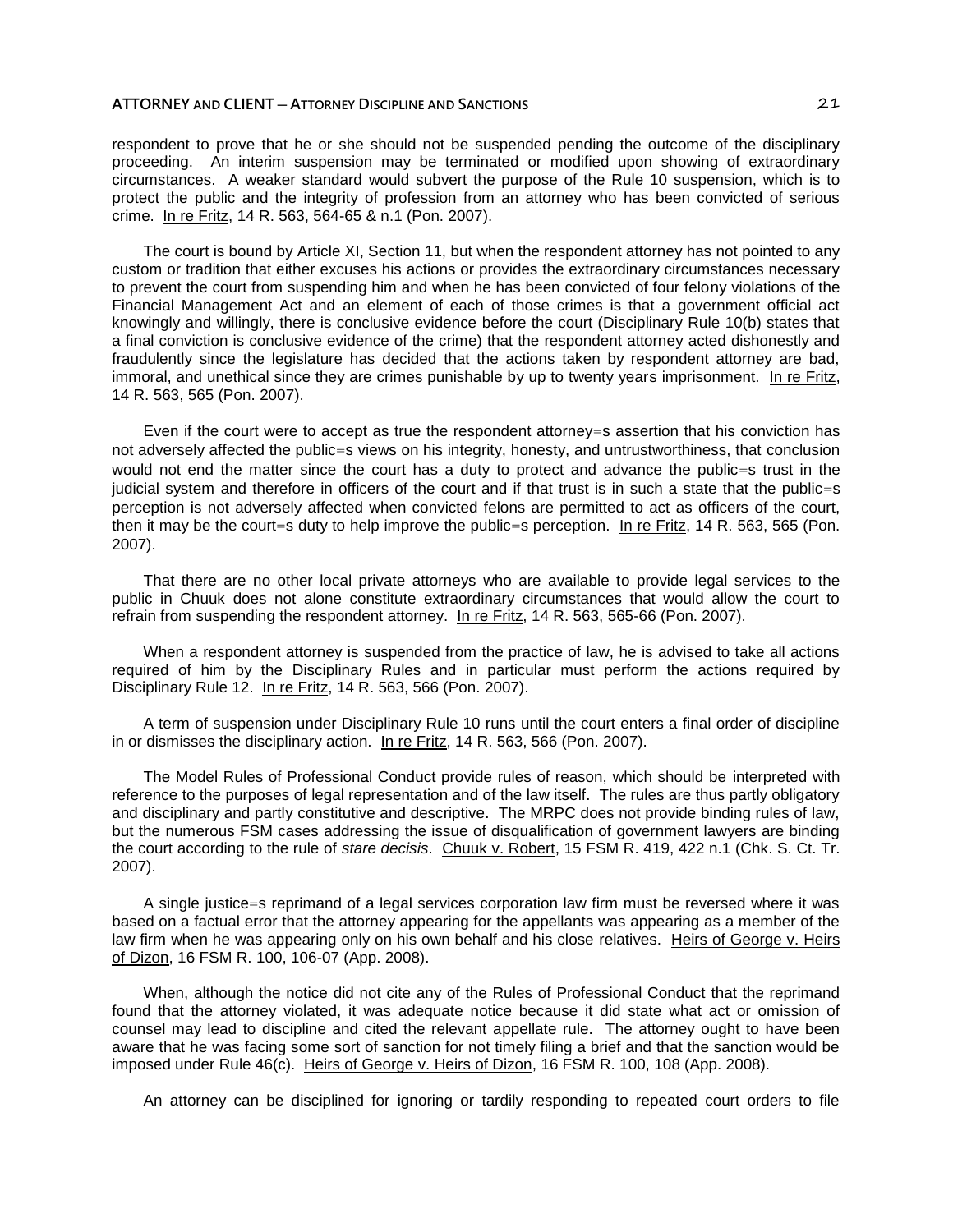documents and briefs, and failure to prosecute an appeal with due diligence is sanctionable under Appellate Rule 46(c). It is not required that the appellate court find intentional conduct in order for an attorney to be disciplined under Rule 46(c). Heirs of George v. Heirs of Dizon, 16 FSM R. 100, 108-09 (App. 2008).

An attorney=s inability to comply with the court=s rules and orders governing the filing of briefs and appendixes within the time deadlines does not excuse the attorney=s failure to comply with such rules and orders. The attorney=s admitted inability to produce an appellate brief in a timely manner would not prevent him from being disciplined under Rule 46(c). Heirs of George v. Heirs of Dizon, 16 FSM R. 100, 109 (App. 2008).

An attorney is the real party in interest for any sanction imposed on him personally. Heirs of George v. Heirs of Dizon, 16 FSM R. 100, 107 (App. 2008).

Imposition of Rule 46(c) disciplinary sanctions is subject to due-process scrutiny. Adequate notice and an opportunity to be heard are the essence of due process. Heirs of George v. Heirs of Dizon, 16 FSM R. 100, 107 (App. 2008).

It is the FSM Supreme Court appellate division that, under Rule 46(c), imposes "any appropriate disciplinary action" against one certified to practice before the court. Heirs of George v. Heirs of Dizon, 16 FSM R. 100, 109 (App. 2008).

A single justice may entertain and grant or deny any request for relief which under the appellate rules may properly be sought by motion. But "appropriate disciplinary action" is not "relief" that can be properly sought by motion and is thus not within a single justice=s power. Heirs of George v. Heirs of Dizon, 16 FSM R. 100, 109 (App. 2008).

Only an appellate panel has the power to impose attorney disciplinary sanctions through the application of Appellate Rule 46(c) (for transgressions committed in the appellate division). A single appellate justice cannot impose Rule 46(c) disciplinary sanctions. The proper procedure is for the appellate division to give notice of possible sanction after disposing of the appeal, or, in a criminal appeal, after the offending attorney has been discharged. The same panel would then rule on, and impose, if necessary, the appropriate sanction. If the appeal is disposed of by a single justice dismissal order, that single justice may give notice of a possible Rule 46(c) sanction, but only an appellate panel may decide whether to impose it. Heirs of George v. Heirs of Dizon, 16 FSM R. 100, 110 (App. 2008).

Besides Appellate Rule 46(c), disciplinary sanctions may also be imposed on an attorney through a complaint referred to the Chief Justice and docketed by the Chief Clerk, which then proceeds through the usual disciplinary process in the Disciplinary Rules. Heirs of George v. Heirs of Dizon, 16 FSM R. 100, 110 & n.8 (App. 2008).

A single justice reprimand must be reversed since a single justice lacks the power to impose Appellate Rule 46(c) discipline. Heirs of George v. Heirs of Dizon, 16 FSM R. 100, 110 (App. 2008).

An attorney is the real party in interest for sanctions imposed on him personally. Palsis v. Tafunsak Mun. Gov=t, 16 FSM R. 116, 122 (App. 2008).

Imposition of Appellate Rule 46(c) disciplinary sanctions is subject to due-process scrutiny. Adequate notice and an opportunity to be heard is therefore required. Palsis v. Tafunsak Mun. Gov=t, 16 FSM R. 116, 123 (App. 2008).

Counsel can certainly be disciplined for ignoring or tardily responding to repeated court orders to file appellate documents and briefs, and failure to prosecute an appeal with due diligence is sanctionable under Appellate Rule 46(c). It is not required that the court find intentional conduct in order for an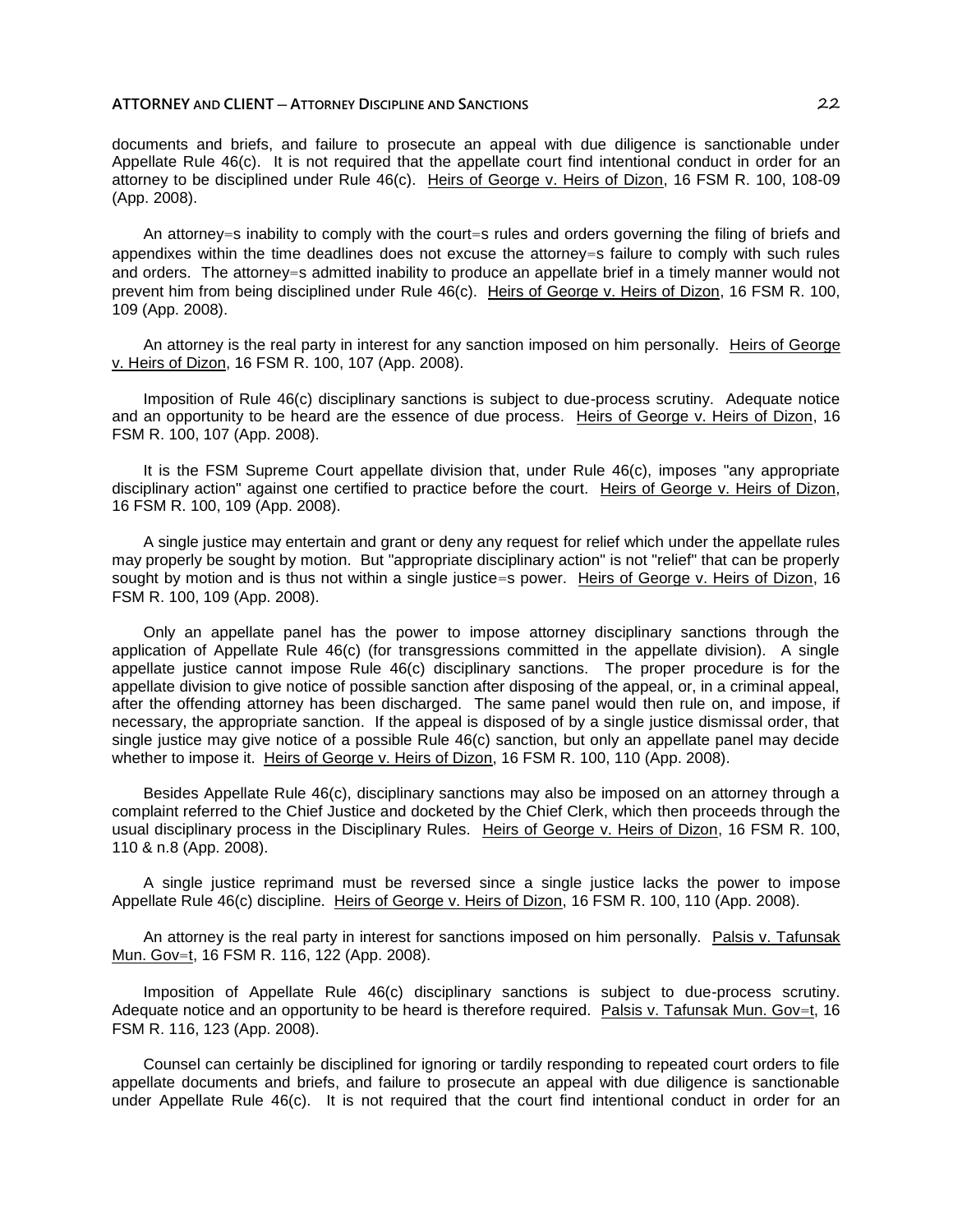attorney to be disciplined under Rule 46(c). Palsis v. Tafunsak Mun. Gov=t, 16 FSM R. 116, 124 (App. 2008).

The inability of a law firm or of an attorney to comply with the court=s rules and orders governing the filing of briefs and appendixes within the time deadlines does not excuse the attorney=s or the firm=s failure to comply with such rules and orders. Thus, an attorney=s admitted inability to produce an appellate brief in a timely manner would not prevent him, or his law firm, if it had had notice, from being disciplined under Appellate Rule 46(c). Palsis v. Tafunsak Mun. Gov=t, 16 FSM R. 116, 124 (App. 2008).

It is the appellate division, not a single justice, that imposes disciplinary sanctions under Rule 46(c), which may include suspension or disbarment. While a single justice may entertain and grant or deny any request for relief which under the appellate rules may properly be sought by motion, "appropriate disciplinary action" is not "relief" that can be properly sought by motion and is thus not within a single justice=s power. Palsis v. Tafunsak Mun. Gov=t, 16 FSM R. 116, 125 (App. 2008).

Only an appellate panel has the power to impose attorney disciplinary sanctions through the application of Appellate Rule 46(c). A single justice cannot impose Rule 46(c) disciplinary sanctions. The proper procedure is for the appellate division to give notice of possible sanction after disposing of the appeal, or in a criminal appeal, after the offending attorney has been discharged. The same panel would then rule on, and impose, if necessary, the appropriate sanction. If the appeal is disposed of by a single justice dismissal order, that justice may give notice of possible Rule 46(c) discipline, but only a full appellate panel may decide whether to impose it. Palsis v. Tafunsak Mun. Gov=t, 16 FSM R. 116, 126 (App. 2008).

Besides Appellate Rule 46(c), disciplinary sanctions may also be imposed on an attorney through a complaint referred to the Chief Justice and docketed by the Chief Clerk, which then proceeds through the usual process in the Disciplinary Rules. Palsis v. Tafunsak Mun. Gov=t, 16 FSM R. 116, 126 & n.9 (App. 2008).

A single justice reprimand must be reversed since a single justice lacks the power to impose Rule 46(c) discipline. Palsis v. Tafunsak Mun. Gov=t, 16 FSM R. 116, 126 (App. 2008).

If a party used an expletive in its filing, the court would entertain the imposition of sanctions, but, if the reference to an expletive is a characterization on the other party=s part, that characterization itself may be sanctionable if it departs from zealous advocacy that at the same time remains polite, professional discourse. FSM v. GMP Hawaii, Inc., 16 FSM R. 479, 483 n.4 (Pon. 2009).

When the Kosrae State Court is very concerned about a number of possible ethical violations committed by an attorney in handling a case in the FSM Supreme Court appellate division, the Kosrae State Court will not address these ethical rules but has a duty to inform the FSM Supreme Court of the possible violations. Heirs of Tulenkun v. Simon, 16 FSM R. 636, 647 (Kos. S. Ct. Tr. 2009).

A court=s firm and definite statement that an attorney acted unethically (as opposed to a statement that he may have acted unethically) appears to be a reprimand. A reprimand, which can be either public or private, is sanction that a court may impose on an attorney. In re Sanction of George, 17 FSM R. 613, 616-17 (App. 2011).

If a lawyer has knowledge that another lawyer has committed a violation of the Rules of Professional Conduct that raises a substantial question as to that lawyer's honesty, trustworthiness or fitness as a lawyer in other respects, the lawyer must inform the Chief Clerk for referral to the Chief Justice. Mori v. Hasiguchi, 19 FSM R. 16, 21 n.3 (Chk. 2013).

Counsel is disingenuous and lacks candor toward the appellate tribunal when the trial court correctly cited and relied on a controlling appellate division decision but she chose to ignore this authority and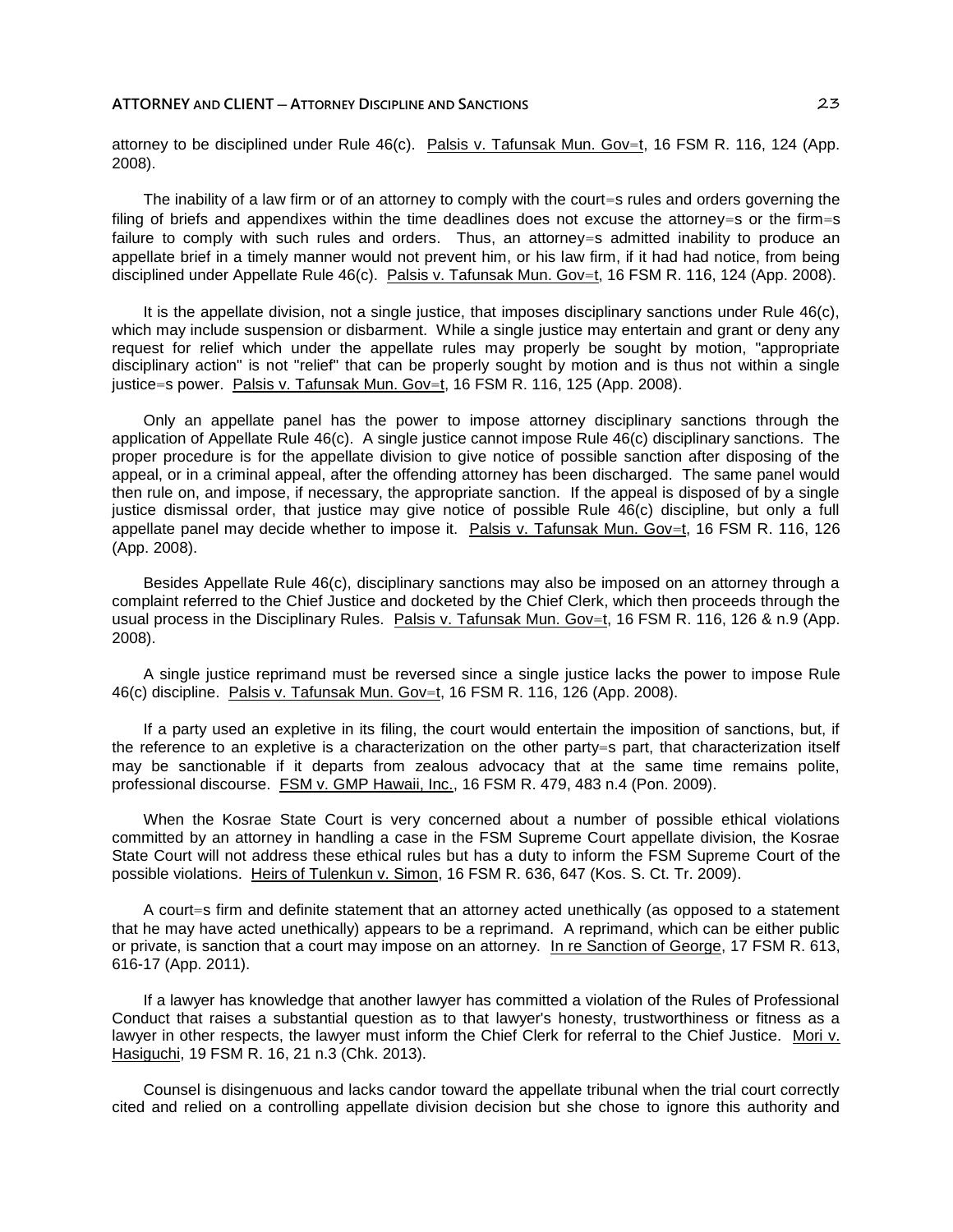deliberately failed to address it in either the brief or during oral argument even though that decision was known to counsel because the trial court cited it and relied on it when it denied the motion for a default judgment. Damarlane v. Damarlane, 19 FSM R. 97, 104 & n.1 (App. 2013).

A sanction against an attorney who is not a party to the underlying case is immediately appealable if the sanctioned attorney proceeds under his or her own name and as the real party in interest. In re Sanction of George, 19 FSM R. 131, 133 (App. 2013).

A writ of prohibition cannot be used as a substitute for a pending appeal of attorney sanctions that is currently being briefed, especially when the sanctions have been stayed while that appeal proceeds. That is an adequate legal remedy for the attorney sanctions. Tilfas v. Aliksa, 19 FSM R. 181, 184 (App. 2013).

Considering the seriousness of an attorney disciplinary proceeding, the service on the attorney should be the same as that required for the service of process. In re Sanction of Sigrah, 19 FSM R. 305, 309 (App. 2014).

The imposition of disciplinary sanctions is subject to due-process scrutiny. Adequate notice and an opportunity to be heard are the essence of due process. In re Sanction of Sigrah, 19 FSM R. 305, 309 (App. 2014).

In an attorney discipline proceeding the facts must be proven by clear and convincing evidence and not by the lower preponderance-of-the-evidence standard. In re Sanction of Sigrah, 19 FSM R. 305, 312 n.3 (App. 2014).

The practice of "ghostwriting" refers to the conduct of an attorney who prepares pleadings and provides substantial legal assistance to a pro se litigant, but does not enter appearance or otherwise identify himself or herself in the litigation. Ghostwriting or drafting filings for a pro se litigant without that fact being disclosed violates an attorney=s ethical obligation of candor toward the tribunal. The rationale for court disapproval of ghostwriting is that courts liberally construe pro se pleadings precisely because they were drafted without professional help and if a pro se litigant falsely appears to be without professional assistance, that litigant gains an unfair advantage. In re Sanction of Sigrah, 19 FSM R. 305, 312 (App. 2014).

The imposition of disciplinary sanctions is subject to due-process scrutiny. An attorney is entitled to appropriate notice and an opportunity to be heard before any sanction is imposed on her whether that sanction is imposed on her under the civil procedure rules, the criminal contempt statute, or some other court power. In re Sanction of Sigrah, 19 FSM R. 305, 313 (App. 2014).

An attorney relying on others, even non-attorneys, to do the research or drafting is not sanctionable since a lawyer is not prohibited from employing the services of paraprofessionals and delegating functions to them, so long as the lawyer supervises the delegated work and retains responsibility for their work. By signing a filing, the signer retains or assumes responsibility for the work. In re Sanction of Sigrah, 19 FSM R. 305, 313-14 (App. 2014).

A nonparty attorney who is held in contempt or otherwise sanctioned by the court in the course of litigation may appeal from the order imposing sanctions, either immediately or as part of the final judgment in the underlying case. Mori v. Hasiguchi, 19 FSM R. 414, 417-18 (App. 2014).

When the then disciplinary counsel failed to serve a formal complaint on the respondent attorney at the end of 2007 or in 2008 even though the respondent attorney=s address and workplace were known, this weighs in the favor of dismissal of a disciplinary action still pending in 2014 when a complaint was finally served. In re Attorney Disciplinary Proceeding, 19 FSM R. 576, 578 (Pon. 2014).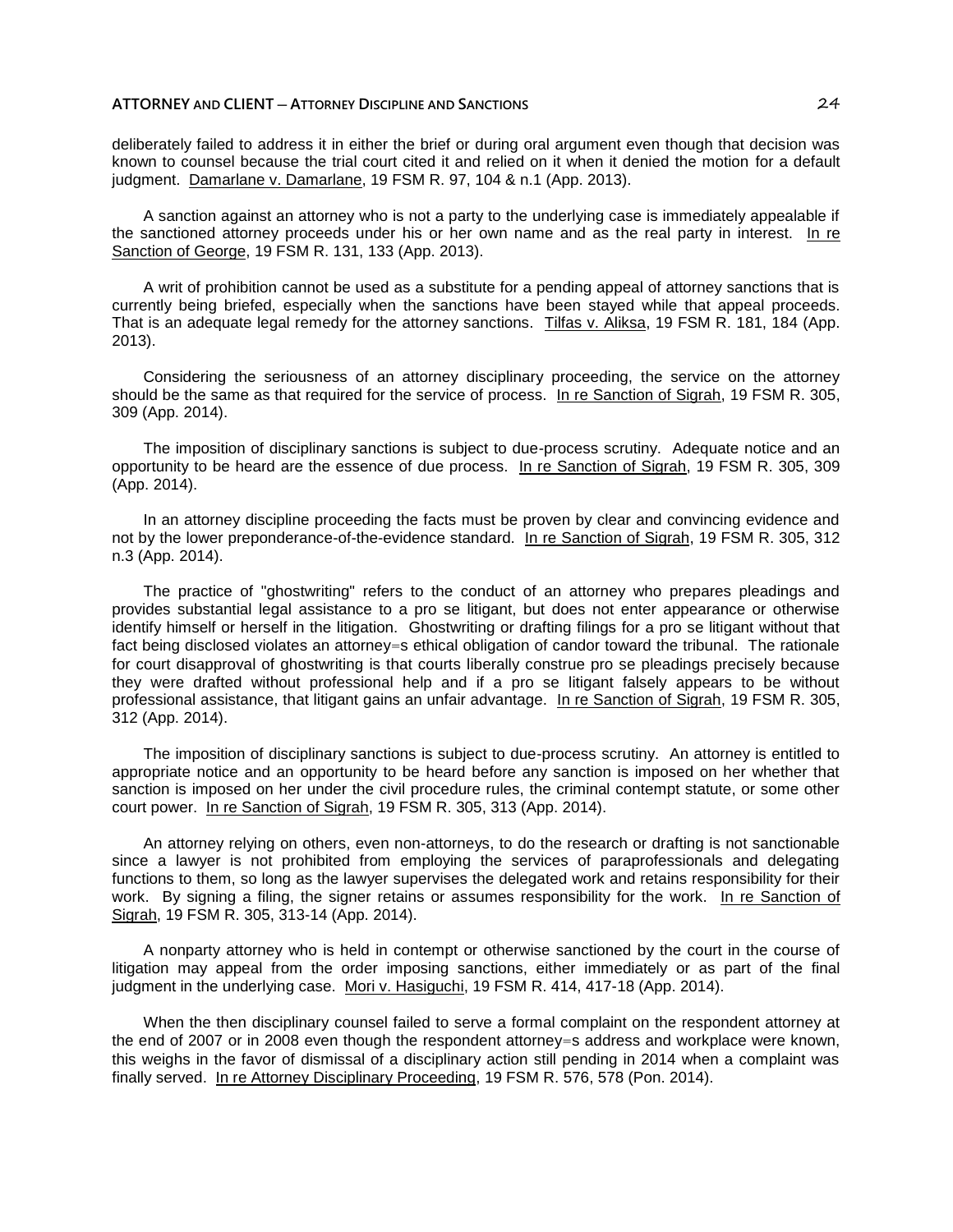To dismiss a disciplinary complaint for the long delay in prosecuting it, needs a showing that the prejudice created by the delay is actual or specific prejudice; that is, the respondent attorney must show that because of the passage of time certain specific favorable witnesses are now unavailable or that certain evidence is no longer available. Prejudice is not shown when the defendant does not state that any one particular witness now has an impaired memory or is no longer available, or what that witness would testify to if his or her memory were not impaired. In re Attorney Disciplinary Proceeding, 19 FSM R. 576, 578 (Pon. 2014).

Even when the monetary discovery sanctions imposed on the respondent attorney=s client and the client=s eventual compliance with all discovery orders in that case serve as the full and final resolution of the discovery dispute from which a disciplinary referral case arose, this does not mean that an attorney cannot be disciplined if there is a pattern of discovery abuse by that attorney in a number of cases even if the clients in all of those cases were sanctioned and complied. In re Attorney Disciplinary Proceeding, 19 FSM R. 576, 578-79 (Pon. 2014).

A disciplinary complaint may be dismissed when the disciplinary complaint arose from a single case in which the respondent attorney abused the discovery process; since the attorney=s duty is to zealously represent clients; since comprehensive discovery sanctions were imposed on the respondent attorney=s client; and since there was long delay in contacting and serving the respondent attorney once the respondent attorney had been located in the United States. In re Attorney Disciplinary Proceeding, 19 FSM R. 576, 579 (Pon. 2014).

The FSM Supreme Court cannot impose reciprocal discipline on an attorney for the failure to pay annual bar dues in CNMI because this would not constitute misconduct in this jurisdiction since there are no annual bar dues in the FSM Supreme Court. The court cannot impose reciprocal discipline when the conduct disciplined in the other jurisdiction does not constitute misconduct in this jurisdiction. In re Buckingham, 19 FSM R. 582, 583 n.1 (Pon. 2014).

An attorney convicted in the Northern Marianas of use of public supplies, services, time, and personnel for campaign activities, use of the name of a government department or agency to campaign for a candidate running for public office, three counts of misconduct in public office, theft of services, and conspiracy to commit theft of services and suspended from the practice of law in the Northern Marianas and Colorado, will be suspended from the practice of law in the Federated States of Micronesia and may apply for reinstatement once his right to practice law has been reinstated in both the State of Colorado and the Commonwealth of the Northern Mariana Islands or once five years has elapsed, whichever is sooner. In re Buckingham, 19 FSM R. 582, 583-84 (Pon. 2014).

When an attorney=s actions raise serious questions as to the attorney=s ability to comply with the Chuuk Rules of Professional Conduct, the court is left with no other option than to refer the matter for a disciplinary action hearing on the matter on the attorney=s conduct. Governor v. Chuuk House of Senate, 21 FSM R. 428, 438 (Chk. S. Ct. Tr. 2018).

An attorney who has left the FSM with no future prospect of practice here, may be considered retired. Helgenberger v. Ramp & Mida Law Firm, 21 FSM R. 445, 449 (Pon. 2018).

When the FSM Supreme Court has not previously construed an aspect of an FSM Model Rule of Professional Conduct, it may look to U.S. sources construing similar or identical rules for guidance in interpreting the rule. Helgenberger v. Ramp & Mida Law Firm, 21 FSM R. 445, 449 n.1 (Pon. 2018).

A law firm=s name, even if it is a trade name, cannot be materially misleading. Helgenberger v. Ramp & Mida Law Firm, 21 FSM R. 445, 449 (Pon. 2018).

There is no ethical impropriety in the continued use of a firm name including a retired attorney=s name so long as the retiring attorney=s name was removed from the list of active attorneys on the firm=s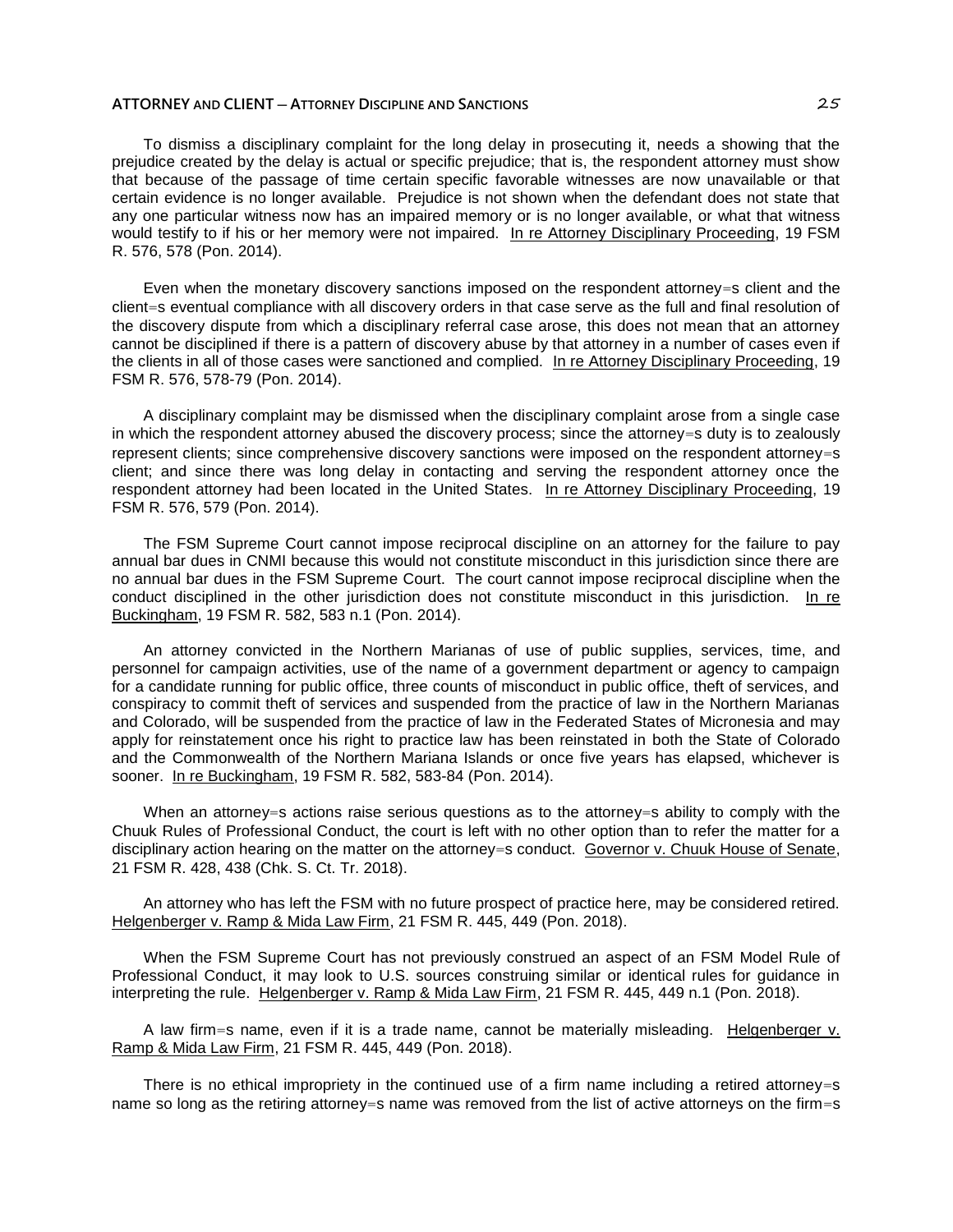letterhead and in other communications, and, if the retired attorney has instead become "of counsel" – retired, but still regularly available to the firm – that fact should be noted. Helgenberger v. Ramp & Mida Law Firm, 21 FSM R. 445, 449 (Pon. 2018).

A law firm=s name may contain the name of a former co-owner attorney who has retired, but the law firm=s communications must so indicate. Helgenberger v. Ramp & Mida Law Firm, 21 FSM R. 445, 449 (Pon. 2018).

Lawyers may state or imply that they practice in a partnership or other organization only when that is the fact. Helgenberger v. Ramp & Mida Law Firm, 21 FSM R. 445, 449 (Pon. 2018).

When an FSM law firm=s communications do not indicate that an attorney is retired or no longer practices with the firm, the court is forced to conclude that the law firm must, in some form, remain that attorney=s agent for service of FSM process, as he is represented as part of the organization. Helgenberger v. Ramp & Mida Law Firm, 21 FSM R. 445, 449 (Pon. 2018).

Since an attorney is the real party in interest for any sanction imposed on her personally, the court cannot include the sanction, for which the attorney=s clients are not liable, in the judgment against the clients and will enter the sanction solely against the liable attorney. FSM Dev. Bank v. Salomon, 22 FSM R. 468, 479 (Pon. 2020).

### ─ Disqualification of Counsel

Under Rule 1.11 of the Truk State Code of Professional Responsibility, a lawyer may not represent a private client in connection with a matter in which the lawyer participated "personally and substantially" as a public officer or employee, unless the appropriate government agency consents after consultation. Nakayama v. Truk, 3 FSM R. 565, 570 (Truk S. Ct. Tr. 1987).

For purposes of Rule 1.11, an attorney who, as a government attorney, signs his name to a lease agreement, approving the lease "as to form," is personally and substantially involved. Nakayama v. Truk, 3 FSM R. 565, 571 (Truk S. Ct. Tr. 1987).

Where a member of the office of the public defender has a conflict of interest, based upon his familial relationship with the victim of the crime of which the defendant is accused, but where he is under no traditional obligation to cause harm to the defendant and has done nothing to make other members of the office feel that they are under any such obligation, and where there is no showing that the conflict would have any actual tendency to diminish the zeal of any other members of the office, the conflict of the first counsel is not imputed to the other members of the office. FSM v. Edgar, 4 FSM R. 249, 251 (Pon. 1990).

Although the trial court may grant a public defender=s motion to withdraw as counsel pursuant to FSM Model Rule of Professional Conduct 1.7(b) because the public defender adopted the son of the victim=s nephew, the trial court may deny the same public defender=s motion to relieve the entire staff of the Public Defender=s Office pursuant to Model Rule 1.10(a) because the public defender=s conflict was personal and not imputed to the Public Defender staff. Office of Public Defender v. Trial Division, 4 FSM R. 252, 254 (App. 1990).

The imputed disqualification provision of Rule 1.10(a) of the FSM Model Rules of Professional Conduct is not a *per se* rule and where the other attorneys associated with the attorney who seeks disqualification are able to give full loyalty to the client it is proper for the court to find that the disqualifying condition is not imputed to others. Office of the Public Defender v. FSM Supreme Court, 4 FSM R. 307, 309 (App. 1990).

Under Rule 3.7 of the Model Rules of Professional Conduct, when a party=s counsel believes the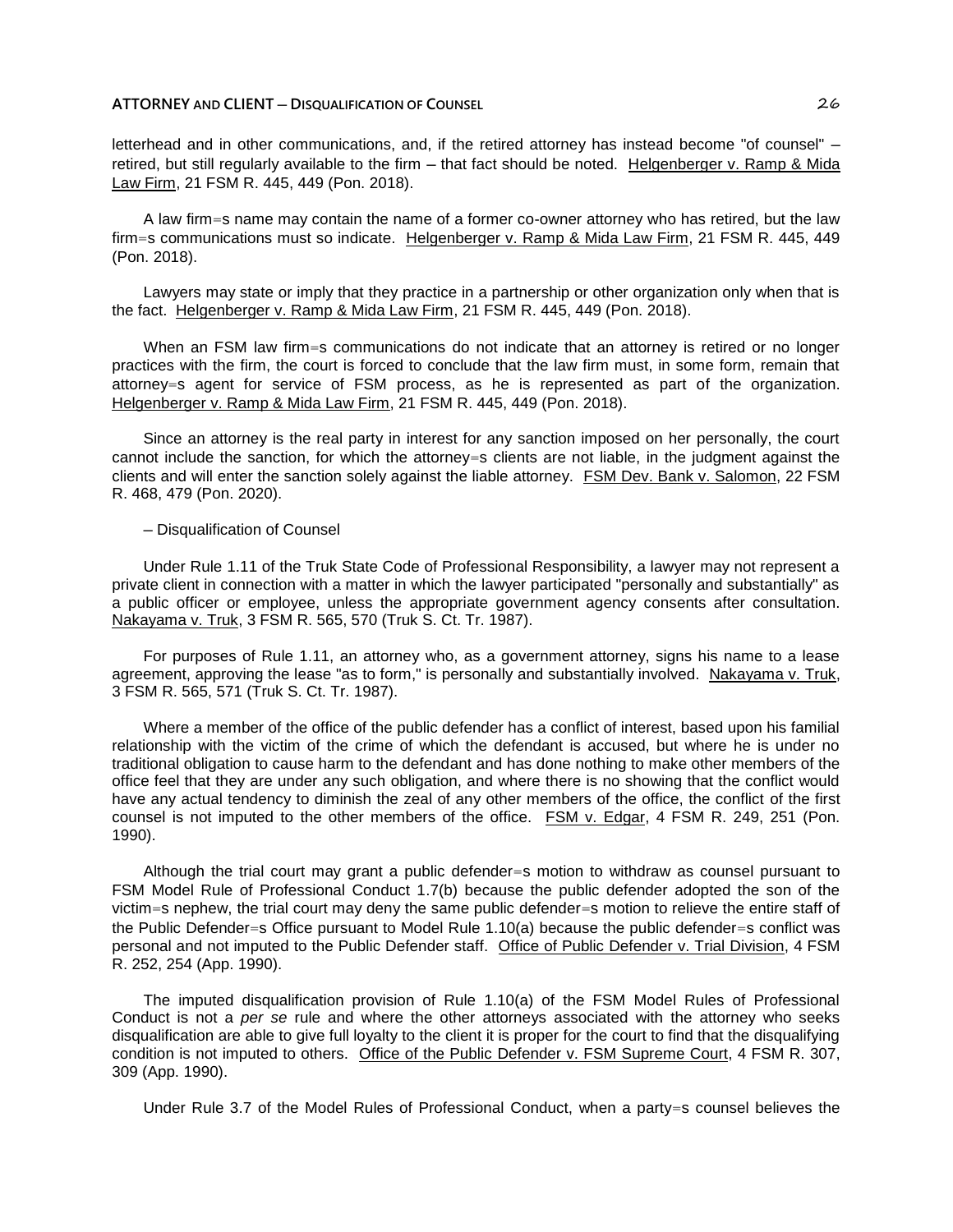opposing party=s attorney should be required to testify as to information which may be prejudicial to the opposing party, it is appropriate for counsel for the first party to move to disqualify opposing counsel from further representation of the opposing party, but this is not the only procedure which may be followed and counsel who fails to file such a motion may not be sanctioned for his failure in absence of harm to the opposing party or a showing of bad faith. Bank of Guam v. Sets, 5 FSM R. 29, 30 (Pon. 1991).

Prior representation of another party to contractual negotiations is not in and off itself sufficient to create a conflict of interest which would invalidate the negotiated contract unless it can be shown such representation was directly adverse to the other client or materially limited the interests of the present client. Billimon v. Chuuk, 5 FSM R. 130, 135 (Chk. S. Ct. Tr. 1991).

The FSM Attorney General=s Office is not disqualified in an international extradition case where the accused is the plaintiff in a civil suit against one of its members because the Attorney General=s office has no discretion in the matter. It did not initiate nor can it influence the course of the prosecution abroad, and the discretion of whether to extradite a citizen does not repose in the Attorney General=s Office. In re Extradition of Jano, 6 FSM R. 12, 13-14 (App. 1993).

The rules, MRPC 1.10, for vicarious disqualification of attorneys in the same law firm do not apply to government lawyers who are governed by MRPC  $1.11(c)$ . MRPC  $1.11$  does not impute the disqualification of one member of a government office to the other members. In re Extradition of Jano, 6 FSM R. 26, 27 (App. 1993).

An attorney is not disqualified from representing multiple parties against a defendant on the grounds that he did not join as defendants former employees of some of the plaintiffs who would be liable if the defendant is liable. Pohnpei v. Kailis, 6 FSM R. 460, 462-63 (Pon. 1994).

Although an attorney is competent to testify as a witness on behalf of a client, testimony by an attorney representing a party, except in limited circumstances, creates a conflict of interest. An attorney under such a conflict has an ethical duty to withdraw from representation, except in limited cases, including where disqualification would cause an undue hardship to the client. Determining whether a conflict exists is primarily the responsibility of the lawyer involved. Triple J Enterprises v. Kolonia Consumer Coop. Ass=n, 7 FSM R. 385, 386 (Pon. 1996).

A trial counselor who is a member of a plaintiff class that is seeking money damages from the state has a conflict and cannot represent the state and will be allowed to withdraw. Oster v. Bisalen, 7 FSM R. 414, 415 (Chk. S. Ct. Tr. 1996).

Model Rule 1.9 is inapplicable to cases where an attorney is representing two clients at the same time because it applies to a conflict arising from the representation of a former client. Kaminanga v. FSM College of Micronesia, 8 FSM R. 438, 440 (Chk. 1998).

Model Rule 1.7(b) allows representation of multiple clients if the lawyer reasonably believes his representation will not be adversely affected, and the client consents after consultation. Kaminanga v. FSM College of Micronesia, 8 FSM R. 438, 440 (Chk. 1998).

Model Rule 1.11(c) contemplates successive private and government employment so long as the lawyer does not participate in a matter in which he participated personally and substantially while in private practice so when steps have been taken to insure that a government lawyer would do no work related to his private employment the Model Rules have been complied with. Kaminanga v. FSM College of Micronesia, 8 FSM R. 438, 440-41 (Chk. 1998).

Allegations of foul language and intimidation in a settlement conference are alone insufficient grounds for removing an attorney from a case at a late stage of the litigation. Bank of Hawaii v. Helgenberger, 9 FSM R. 260, 262 (Pon. 1999).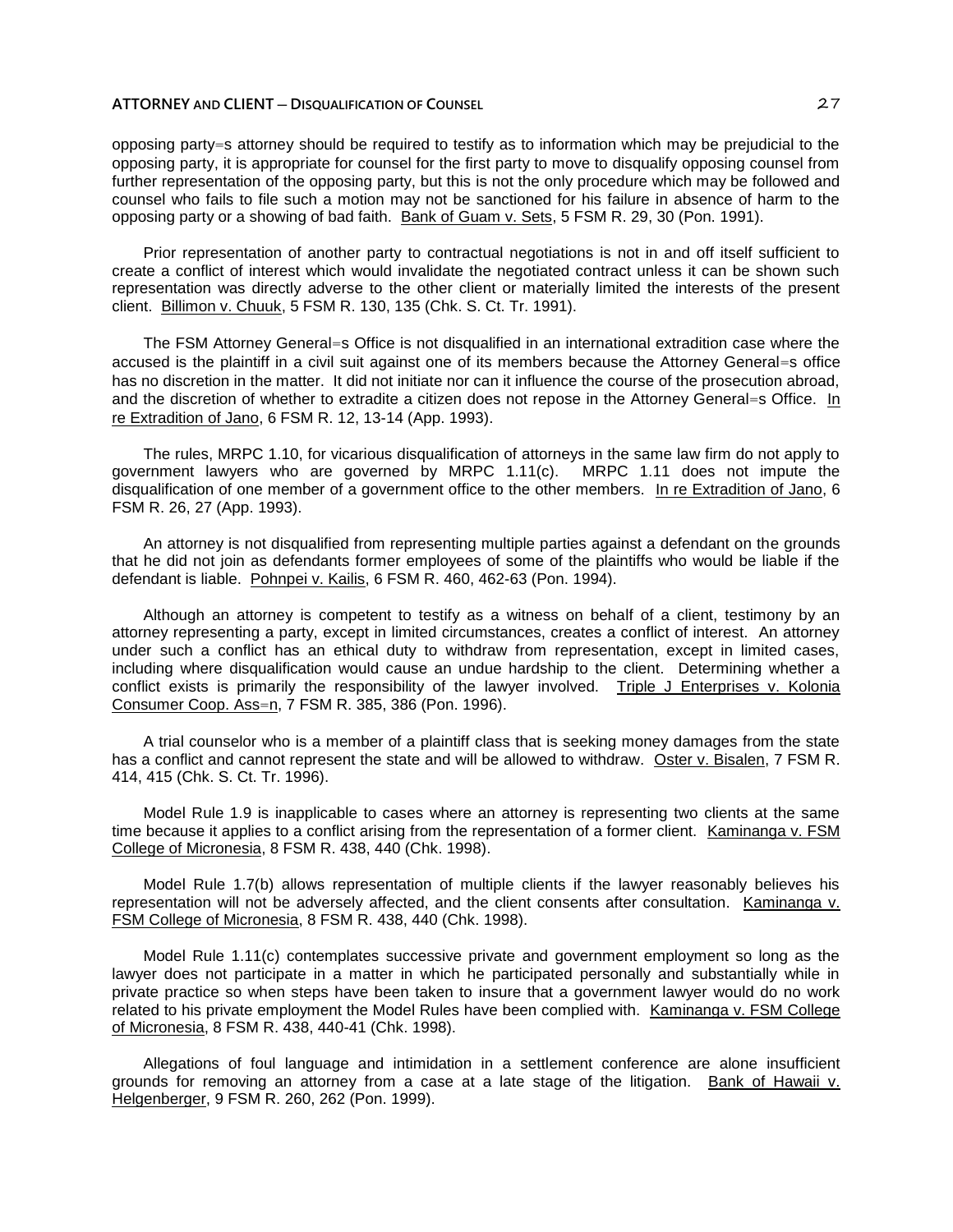Resolving questions of conflict of interest is primarily the responsibility of the lawyer undertaking the representation. In litigation, a court may raise the question when there is reason to infer that the lawyer has neglected the responsibility. In a criminal case, the court=s inquiry is generally required when a lawyer represents multiple defendants. Nix v. Etscheit, 10 FSM R. 391, 396 (Pon. 2001).

The Model Rules are not designed to be used by one litigant to make prosecuting or defending the action more difficult for his adversary. Therefore, a court considers a motion to disqualify counsel with caution, considering the possibility that the motion is potentially being used as a technique of harassment. Nix v. Etscheit, 10 FSM R. 391, 396 (Pon. 2001).

The test for a lawyer to determine whether a conflict of interest exists in representing more than one client is found in MRPC Rule 1.7. Nix v. Etscheit, 10 FSM R. 391, 396 (Pon. 2001).

Because it is not always against a corporation=s interests to dissolve, it is not necessarily true that because a party wants to dissolve a corporation her interests are adverse to the corporation=s. Nix v. Etscheit, 10 FSM R. 391, 397 (Pon. 2001).

Even if a direct conflict exists between defendants= counsel=s representation of an individual and a two corporations, Rule 1.7 allows a lawyer to represent all of the defendants if the lawyer reasonably believes the representation will not adversely affect the relationship with the other client and each client consents after consultation. Nix v. Etscheit, 10 FSM R. 391, 397 (Pon. 2001).

Disqualification of counsel is not warranted when counsel believes that his representation of all defendants will not adversely affect his representation of any one of the defendants; when the reasons for this belief were provided to all defendants in writing, and all defendants consented after consultation; when the plaintiffs have not introduced any evidence that would lead the court to doubt counsel=s statement; and when the court also finds that his belief that counsel=s representation of all defendants will not adversely affect the representation of any one of the defendants is legitimately reasonable. Nix v. Etscheit, 10 FSM R. 391, 397 (Pon. 2001).

If a corporation=s consent to counsel=s dual representation of it and of its official is required by Rule 1.7, the consent must be given by an appropriate official of the organization other than the individual who is to be represented, or by the shareholders. There is no requirement that all directors of the corporation must consent. An acting general manager=s consent on the corporation=s behalf is sufficient. Nix v. Etscheit, 10 FSM R. 391, 397 (Pon. 2001).

When a legal organization (such as a corporation) is a client, the general rule is that a lawyer employed or retained by an organization represents the organization acting through its duly authorized constituents. Nix v. Etscheit, 10 FSM R. 391, 397 (Pon. 2001).

An attorney may under certain circumstances represent a corporation at the same time as a director or officer of that corporation if the organization=s consent is given by an appropriate official of the organization other than the individual who is to be represented, or by the shareholders. Nix v. Etscheit, 10 FSM R. 391, 397-98 (Pon. 2001).

Most derivative actions are a normal incident of an organization=s affairs, to be defended by the organization=s lawyer like any other suit, but if the claim involves serious charges of wrongdoing by those in control of the organization, a conflict may arise between the lawyer=s duty to the organization and the lawyer=s relationship with the board of directors. In those circumstances, Rule 1.7 governs who should represent the directors and the organization. Nix v. Etscheit, 10 FSM R. 391, 398 (Pon. 2001).

When there are claims of serious misconduct leveled at the plaintiffs, who are corporate directors, and there are no misconduct claims against a defendant director, there is no conflict with the same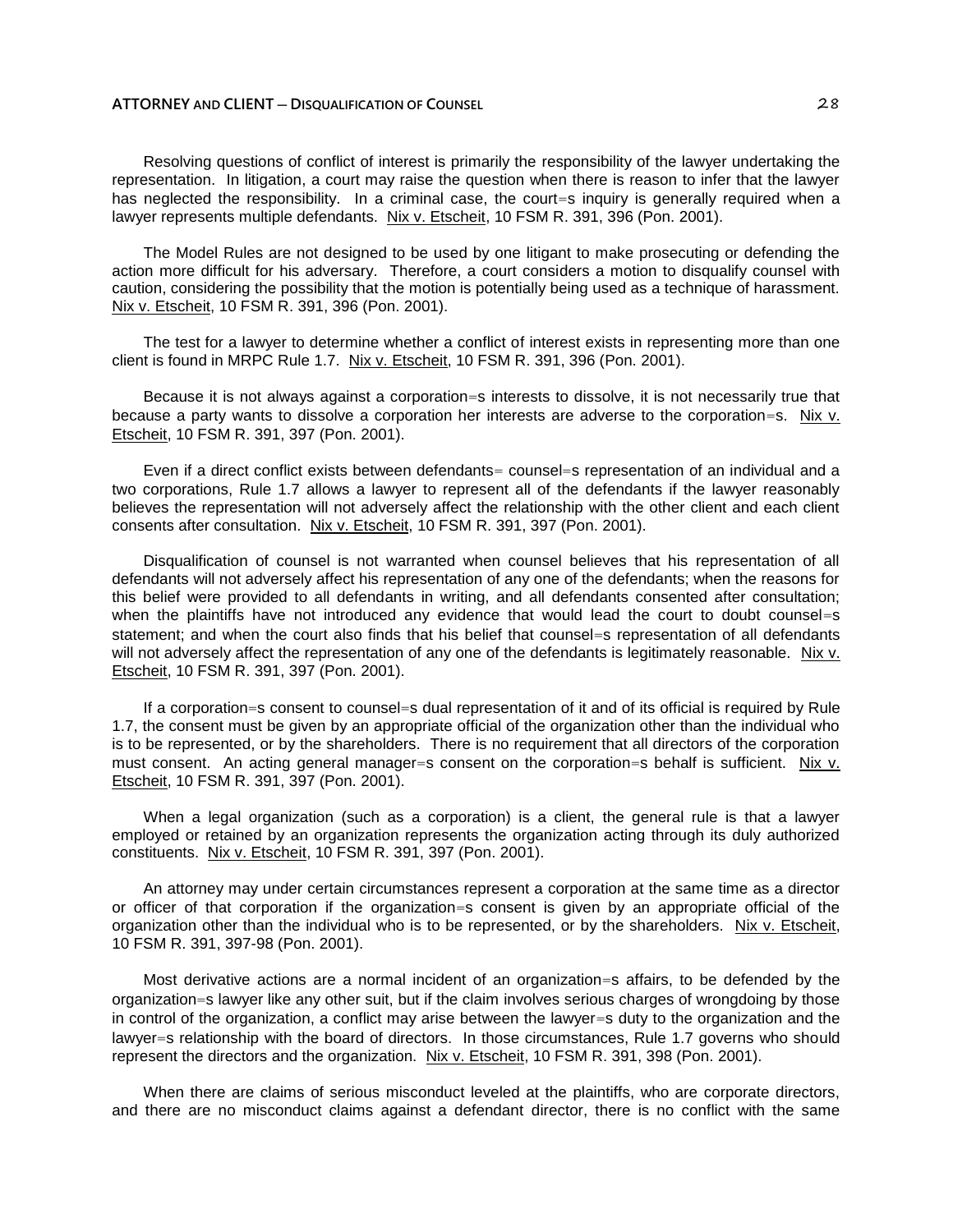attorneys representing the defendant director and the co-defendant corporations. Nix v. Etscheit, 10 FSM R. 391, 398 (Pon. 2001).

A lawyer cannot act as an advocate at a trial in which the lawyer is likely to be a witness except when: 1) the testimony relates to an uncontested issue; 2) the testimony relates to the nature and value of legal services rendered in the case; or 3) disqualification of the lawyer would work substantial hardship on the client. Nix v. Etscheit, 10 FSM R. 391, 398 (Pon. 2001).

Plaintiffs= desire to call opposing counsel as a witness does not represent a basis for opposing counsel=s disqualification when, although counsel may have knowledge of evidence of material matters in the case, the plaintiffs have not established that opposing counsel is the only witness who could testify about such evidence, when the plaintiffs can introduce this evidence by other methods, and when it would constitute a substantial hardship to a defendant to disqualify her attorney of over fifteen years and require her to find another. Nix v. Etscheit, 10 FSM R. 391, 399 (Pon. 2001).

A lawyer who has formerly represented a client in a matter is not disqualified from representing an opposing party in another matter when that matter is not substantially related to the to the previous matter and when the lawyer has received no confidential information from the former client relating to the current matter. Nix v. Etscheit, 10 FSM R. 391, 399 (Pon. 2001).

There is no conflict of interest for Legislative Counsel to represent a Senator challenging a law passed by the Legislature when is not a challenge of the Legislature as an institution because it is the Executive that is charged with the duty of defending challenged laws, not the Legislature, and there is no conflict of interest for Legislative Counsel to represent a Senator asserting legislative privilege when the Senator and the Legislature have similar interests with respect to interpretation of the privilege provided by the Kosrae Constitution. Kosrae v. Sigrah, 11 FSM R. 26, 28 (Kos. S. Ct. Tr. 2002).

Rule 1.7 permits the attorney to continue representation even where the representation is adverse to two or more clients, so long as each client consents after consultation. Kosrae v. Sigrah, 11 FSM R. 26, 28 (Kos. S. Ct. Tr. 2002).

The relevant inquiry when conflicting representation is alleged is whether the subject matter of the two representations is substantially related. If the attorney could have obtained confidential information in representing one party that he could thereafter use in representing the second client, the interests are conflicting and the attorney must be disqualified. In re Nomun Weito Interim Election, 11 FSM R. 458, 460 (Chk. S. Ct. App. 2003).

A party alleging representation of conflicting interests must show that there is a substantial relationship between the subject matters of the representations. This is especially so where the party seeking the disqualification is only a "vicarious" client. In re Nomun Weito Interim Election, 11 FSM R. 458, 460 (Chk. S. Ct. App. 2003).

The principal duty of an attorney appointed as general counsel for a partnership is to the partnership itself, not to the general or limited partners as individuals. In re Nomun Weito Interim Election, 11 FSM R. 458, 460 (Chk. S. Ct. App. 2003).

If each member of the Chuuk Legislature could consider the Legislative Counsel his "personal lawyer," then the Legislative Counsel would have perpetual conflicts of interest which would prevent him from providing legal counsel and advice to his true client, the Legislature as a collective body. The fact that the Legislature retains counsel to serve its collective interests does not entitle every member to assert the disqualification of that counsel in an unrelated matter, where only the member=s personal interests are involved. In re Nomun Weito Interim Election, 11 FSM R. 458, 460 (Chk. S. Ct. App. 2003).

A motion to disqualify appellant=s counsel in an election contest will be denied when appellee=s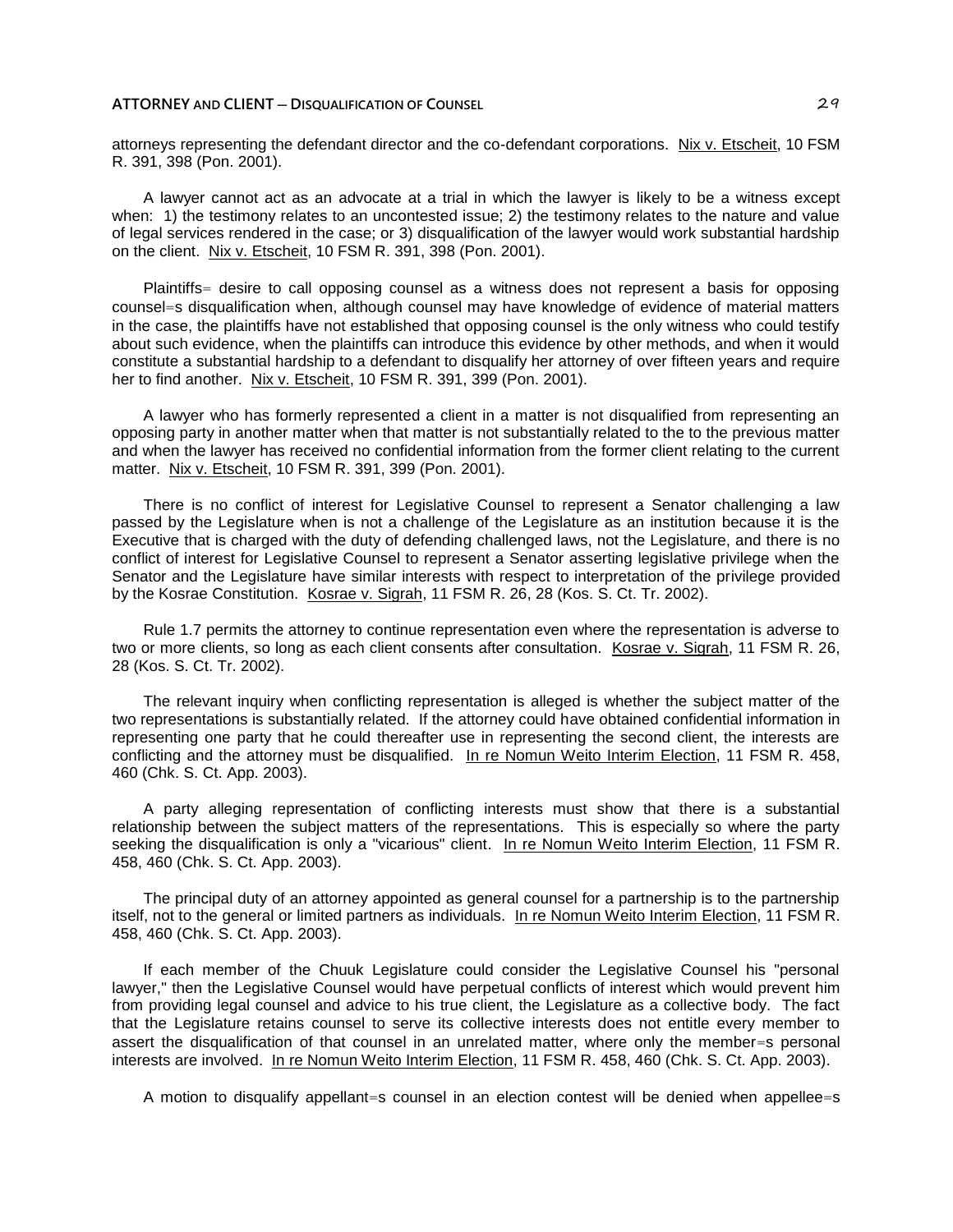claim of "vicarious" representation fails due to a complete lack of evidence demonstrating that the counsel provided to the Sixth Chuuk Legislature is substantially related to the issues presented in this election contest, namely the election of a member to the House of Representatives for the Seventh Chuuk Legislature. In re Nomun Weito Interim Election, 11 FSM R. 458, 460-61 (Chk. S. Ct. App. 2003).

When a summary judgment motion is clearly on behalf of two defendants and makes them adverse to a third defendant, it is clear that the third defendant needs to attempt to retain other counsel. Fredrick v. Smith, 12 FSM R. 150, 153 n.1 (Pon. 2003).

The question of disqualification of counsel, including prosecutors, is largely within the trial court=s discretion. FSM v. Wainit, 12 FSM R. 172, 177 (Chk. 2003).

A government lawyer, like any lawyer, cannot represent a client if the representation of that client may be materially limited by the lawyer=s own interests. The lawyer=s own interests may include emotional interests. An emotional interest, in order to be disqualifying, must create a bias or hostility in the government lawyer sufficiently strong to interfere seriously with the lawyer=s exercise of public responsibility. FSM v. Wainit, 12 FSM R. 172, 178 (Chk. 2003).

The court declines to establish a bright line rule that any prosecutor who has some involvement with another case involving the defendant must always be disqualified. To conclude that prosecutors who are allegedly later victims of offenses committed by someone they are prosecuting must always be disqualified from continuing to prosecute would set an unhealthy precedent. It would provide an unwanted incentive for a criminal defendant who sought to disqualify a certain prosecutor to obtain his disqualification through extralegal means. FSM v. Wainit, 12 FSM R. 172, 178-79 (Chk. 2003).

When prosecutors have a special emotional stake or interest in a case, their disqualification from any future involvement with the prosecution is warranted. The current prosecutor will therefore make certain that there is no contact with the former prosecutors about the case and that they have no access to the case file. The current prosecutor may be ordered to file and serve a notice detailing all steps taken to implement this precaution. FSM v. Wainit, 12 FSM R. 172, 179 (Chk. 2003).

Disqualification of all lawyers in a government office when one of them is disqualified is a question within the trial court=s discretion. Unlike private law firms where the disqualification of one member of the firm requires the disqualification of the firm, the disqualification of all government attorneys in an office is not required when one of them is disqualified. FSM v. Wainit, 12 FSM R. 172, 179 (Chk. 2003).

There is no basis to disqualify the current prosecutor and the entire FSM Department of Justice when no member of the department is either an alleged victim or a witness in the case; when the current prosecutor was not a member of the department when the events occurred that ultimately lead to the disqualification of the other assistant attorneys general; when neither of the disqualified attorneys have any supervisory power over the current prosecutor and he is not subordinate to them; and when, if he has not already done so, he can and will be ordered to have no contact with them concerning the case and to keep all case files segregated from all other department files so that no other department employee can obtain access to them. FSM v. Wainit, 12 FSM R. 172, 180 (Chk. 2003).

A lawyer must not represent a client if the representation will be "materially limited" by the lawyer=s responsibilities to another client or to a third person, or by the lawyer=s own interest, unless the lawyer reasonably believes the representation will not be adversely affected, and the client consents after consultation. George v. Nena, 12 FSM R. 310, 318 (App. 2004).

Rule 1.9 is aimed at protecting the former client rather than the current client. It is the former client who is the one who may consent or refuse to consent if the positions are adverse. George v. Nena, 12 FSM R. 310, 318-19 (App. 2004).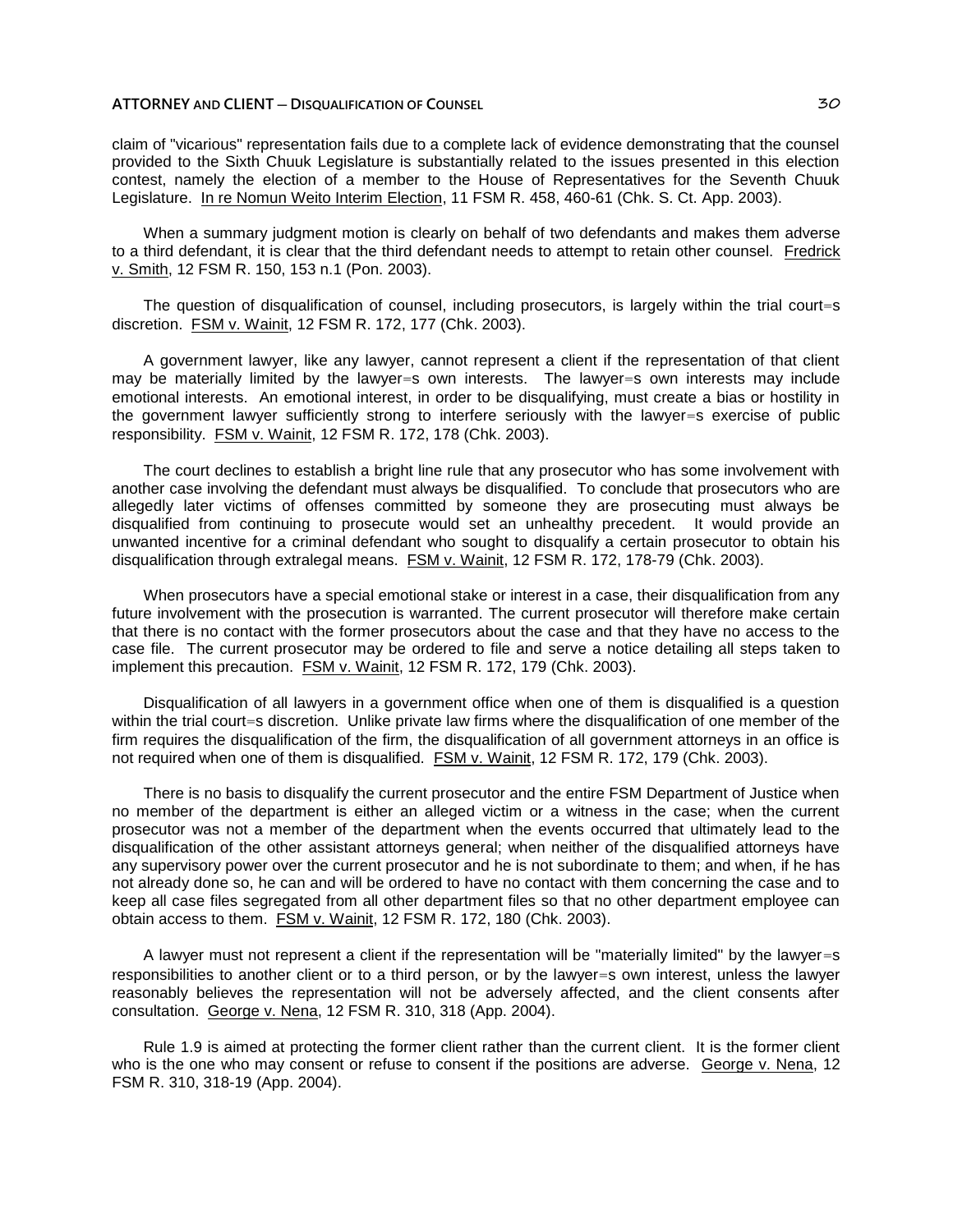When there has been no showing that the appellant=s attorney had an actual conflict, and, even if there was some conflict, the appellant must demonstrate that the trial judge committed plain error by failing to disqualify counsel from representing him. George v. Nena, 12 FSM R. 310, 319 (App. 2004).

An appellant is not entitled to reversal and the trial judge did not commit any plain error when the judge did not inquire into the appellant=s attorney=s potential conflict of interest and when the appellant made no showing that the alleged conflict adversely affected counsel=s performance since the attorney competently presented witnesses, entered evidence and made relevant objections. A conflict of interest is a conflict that affects counsel=s performance ─ as opposed to a mere theoretical division of loyalties and without such a showing, the appellant cannot demonstrate that his attorney=s connection to previous stages of the proceedings, related to an adjacent land parcel, affected the trial de novo=s fairness or integrity. George v. Nena, 12 FSM R. 310, 319 (App. 2004).

A government lawyer, like any other lawyer, cannot represent the government if the representation of that client may be materially limited by the lawyer=s own interests. A lawyer=s own interests may include emotional interests. An emotional interest, in order to be disqualifying, must create a bias or hostility in the government lawyer sufficiently strong to interfere seriously with the lawyer=s exercise of public responsibility. FSM v. Wainit, 12 FSM R. 360, 363 (Chk. 2004).

Since a government lawyer=s public responsibility involves the exercise of discretion, a prosecutor may be disqualified when the prosecutor suffers from a conflict of interest which might prejudice him against the accused and thereby affect, or appear to affect, his ability to impartially perform the discretionary function of his office. FSM v. Wainit, 12 FSM R. 360, 363 (Chk. 2004).

Since a prosecutor has wide discretion in deciding whether to initiate a particular criminal prosecution, a prosecutor=s emotional interest sufficiently strong to impair the impartial exercise of this discretion will disqualify the prosecutor from any participation in the matter, including filing the information. FSM v. Wainit, 12 FSM R. 360, 364 (Chk. 2004).

When prosecutors filed a case just two months after the frightening events allegedly caused by the defendant, and when it seems reasonable for them to have had emotional interests that would disqualify them from impartially exercising their discretion whether to prosecute the same defendant in any new cases, their failure to disqualify themselves raises an appearance of impropriety. Accordingly, a motion to disqualify those prosecutors will be granted. FSM v. Wainit, 12 FSM R. 360, 364 (Chk. 2004).

When an information was filed by two prosecutors who should have been disqualified from filing it or being involved in their official capacity in the bringing of charges against the defendant, then upon a timely objection, the information will be dismissed. FSM v. Wainit, 12 FSM R. 360, 364 (Chk. 2004).

A lawyer cannot act as advocate in a trial in which the lawyer is likely to be a necessary witness. FSM v. Wainit, 12 FSM R. 376, 380 (Chk. 2004).

A government lawyer cannot represent the government when representation of that client may be materially limited by the lawyer=s own interests. A lawyer=s own interests can include emotional interests. FSM v. Wainit, 12 FSM R. 376, 380 (Chk. 2004).

An emotional interest, in order to be disqualifying, must create a bias or hostility in the government lawyer sufficiently strong to interfere seriously with the lawyer=s exercise of public responsibility. Being the victims in a crime in which force was allegedly used is just such a strong emotional interest to disqualify a government attorney from prosecuting that same crime. A prosecutor who has a conflict of interest cannot administer justice. FSM v. Wainit, 12 FSM R. 376, 380 (Chk. 2004).

A lawyer may act as advocate in a trial in which another lawyer in the lawyer=s firm is likely to be called as a witness unless precluded from doing so by Rule 1.7 or Rule 1.9. Rules 1.7 and 1.9 deal with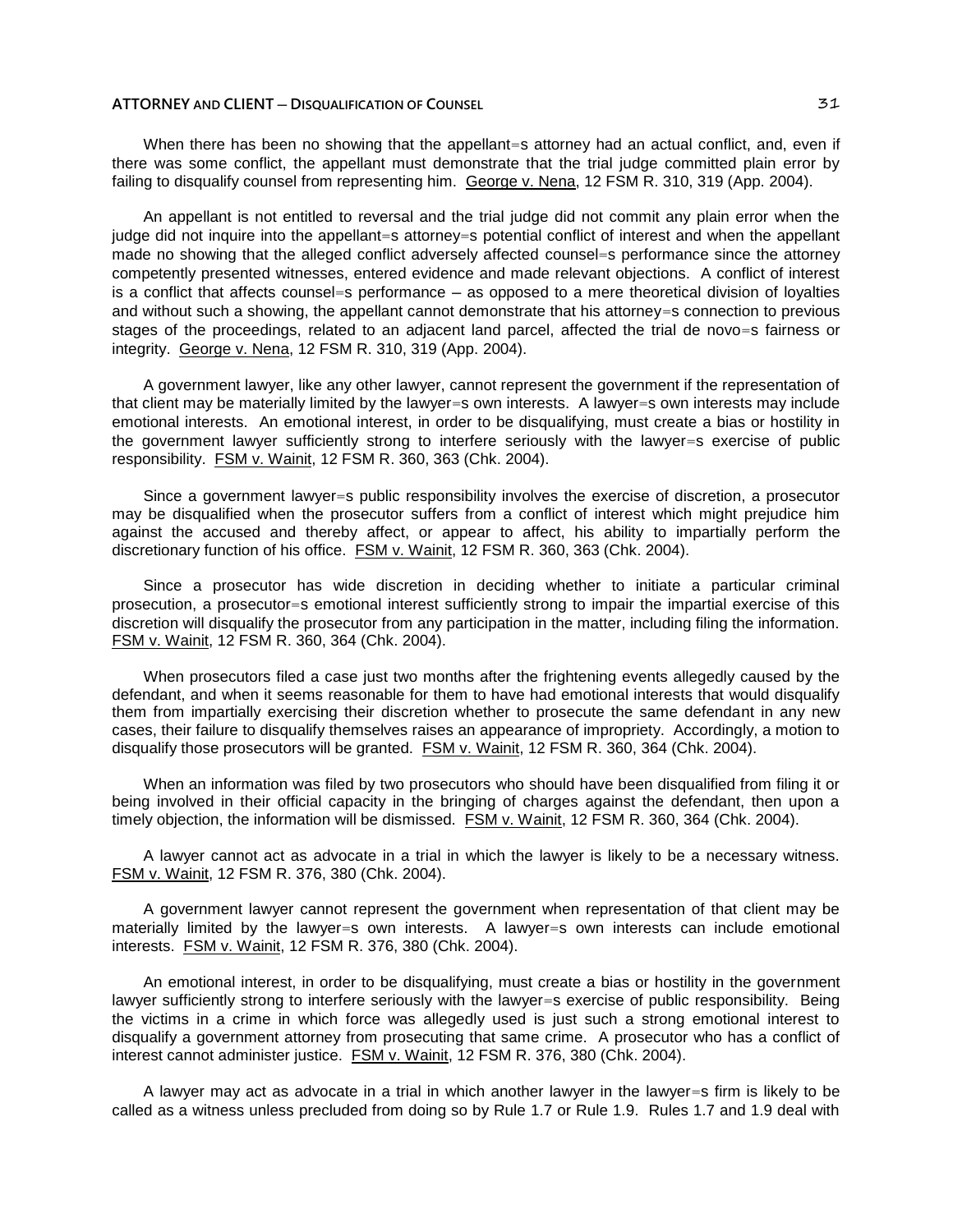conflicts of interest. **FSM v. Wainit, 12 FSM R. 376, 380 (Chk. 2004).** 

Since a lawyer=s conflicts are usually imputed to all in the lawyer=s office or firm, one member=s disqualification generally requires the entire firm=s disqualification, but unlike private law firms, the disqualification of all government attorneys in an office is not required when one is disqualified. This different treatment for private and government law offices is considered to stem, in part, from government agency attorneys not being bound by a common profit motive as are lawyers in private practice, and in part because a prosecutor=s duty is to seek justice, not merely to convict. FSM v. Wainit, 12 FSM R. 376, 380 & n.2 (Chk. 2004).

One who was the Attorney General when the Governor signed a release of property in a party=s favor, and who in fact signed the release as Attorney General, is clearly barred by the Rules of Professional Conduct from representing a plaintiff in a suit over that property against the state and that party. Hartman v. Chuuk, 12 FSM R. 388, 394 & n.9 (Chk. S. Ct. Tr. 2004).

Since statutes and office policy prohibit a newly-hired assistant attorney general from continuing to represent clients in a suit with the state as a party-defendant, that attorney will be declared disqualified representing either the clients or the state and directed to immediately assist his former clients in obtaining substitute counsel. Hartman v. Chuuk, 12 FSM R. 388, 396 (Chk. S. Ct. Tr. 2004).

A former employee of the now defunct Kosrae State Land Commission who was not employed by the Land Commission in 1984 when the Determination of Ownership was issued for the subject parcel does not have any conflict of interest in this matter. Skilling v. Kosrae State Land Comm=n, 13 FSM R. 16, 18 (Kos. S. Ct. Tr. 2004).

When plaintiffs' counsel admitted that he had signed the verified complaint on behalf of another and that the other had been represented through proxy at a meeting during which the lawsuit was discussed and when, although that other later appeared and testified that he did not consider himself to be counsel=s client for the civil action, that he did not give permission for the complaint to be filed on his behalf, and that he does not want to be involved in this lawsuit but in a deposition did state under oath that he asked the proxy to act on his behalf, the court may conclude that at the time the complaint was filed, plaintiffs's counsel had reasonable basis to accept the proxy's representation of the other and his approval to file the complaint on his behalf and counsel will not be disqualified on that basis. Allen v. Kosrae, 13 FSM R. 55, 57-58 (Kos. S. Ct. Tr. 2004).

Model Rule 7.3 prohibits the solicitation of professional employment from a prospective client with whom the lawyer had no family or prior professional relationship when a significant motive for the lawyer's doing so is the lawyer's pecuniary gain. But when a person attended and participated in a meeting regarding the subject of this matter and in doing so, expressed his interest in this matter, and when counsel=s later contact with him after the meeting did not involve harassment or duress, counsel=s contact with him does not provide an adequate basis for disqualification of counsel. Allen v. Kosrae, 13 FSM R. 55, 58 (Kos. S. Ct. Tr. 2004).

Plaintiff's counsel=s employee=s disruptive actions at a meeting at which a defendant presided do not provide an adequate basis for disqualification of plaintiffs' counsel because she was also a parent of children who attend Kosrae High School and therefore had adequate reason to attend that meeting as an interested parent and because the defendants did not present sufficient evidence to prove that her actions at that meeting were encouraged or supported by plaintiffs' counsel. Allen v. Kosrae, 13 FSM R. 55, 58 (Kos. S. Ct. Tr. 2004).

Defense counsel=s delayed recognition that the victim was his second cousin, and his delayed notice to the court suggests that counsel=s relationship to the victim does not result in a conflict of interest which would require counsel=s disqualification. The court also retains its authority and discretion to deny withdrawal of counsel in the middle of a criminal proceeding. Kosrae v. Palik, 13 FSM R. 187, 189 (Kos.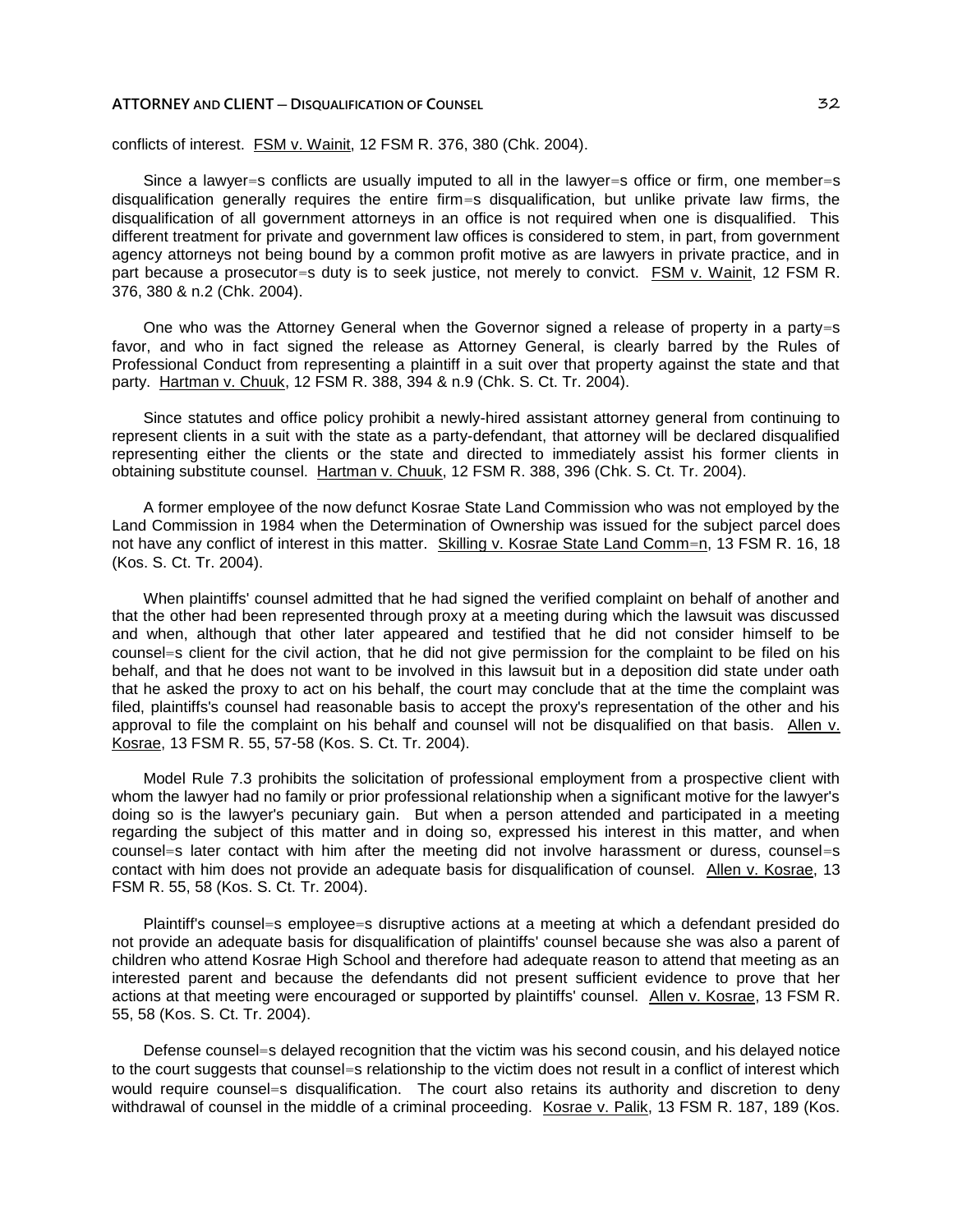S. Ct. Tr. 2005).

When the prosecution of defense counsel for contempt was not in good faith and had the effect of appearing unfair and interfering with the defendants= choice of counsel and when that prosecution was not demonstrated to be harmless, the prosecutor will be disqualified from prosecuting those defendants. FSM v. Kansou, 13 FSM R. 344, 350 (Chk. 2005).

Neither the prosecutor=s search of another private law office on Pohnpei nor defense counsel=s possible fee-forfeiture warrant the prosecutor=s disqualification. Nor does defense counsel=s civil suit against the prosecutor have any bearing on whether the prosecutor should be disqualified. FSM v. Kansou, 13 FSM R. 344, 350 (Chk. 2005).

The court will not establish a principle that the Department of Justice cannot prosecute a defendant accused of committing an offense against Department of Justice personnel. FSM v. Wainit, 13 FSM R. 433, 440 (Chk. 2005).

Under the Model Rules of Professional Responsibility (adopted by FSM GCO 1983-2), a government lawyer=s disqualification is not imputed to the others in that government office. FSM v. Wainit, 13 FSM R. 433, 442 n.5 (Chk. 2005).

Individual rather than vicarious disqualification is the general rule but individual disqualification must be complete and any participation or anything less than complete abstention by a disqualified member of a prosecutor=s office in a supervisory capacity would warrant the entire office=s disqualification. FSM v. Wainit, 13 FSM R. 433, 442 (Chk. 2005).

The entire FSM Department of Justice will not be disqualified (and by implication the information dismissed) because one of its members will be a witness in the case. FSM v. Wainit, 13 FSM R. 433, 443 (Chk. 2005).

A lawyer may act as advocate in a trial in which another lawyer in the lawyer=s firm is likely to be called as a witness unless precluded from doing so by FSM MRPC Rule 1.7 or Rule 1.9. Rules 1.7 and 1.9 deal with conflicts of interest. That members of the prosecutor=s office are witnesses does not disqualify the entire office. FSM v. Wainit, 13 FSM R. 433, 443 (Chk. 2005).

Although a lawyer=s conflicts are usually imputed to all in the lawyer=s office or firm so that one member=s disqualification requires the entire firm=s disqualification, the disqualification of all government attorneys in an office, unlike private law firms, is not required when one is disqualified. This different treatment for private and government law offices stems, in part, from government attorneys not being bound by a common profit motive as are lawyers in private practice, and in part because a prosecutor=s duty is to seek justice, not merely to convict. FSM v. Wainit, 13 FSM R. 433, 443 & n.6 (Chk. 2005).

A lawyer must not represent a client if the representation of that client may be materially limited by the lawyer=s responsibilities to another client unless 1) the lawyer reasonably believes the representation will not be adversely affected; and 2) the client consents after consultation. When representation of multiple clients in a single matter is undertaken, the consultation must include explanation of the implications of the common representation and the advantages and risks involved. Nena v. Kosrae, 14 FSM R. 73, 79 (App. 2006).

In criminal cases the potential for conflict of interest in representing multiple defendants in a criminal case is so grave that ordinarily a lawyer should decline to represent more than one codefendant. On the other hand, common representation of persons having similar interests is proper if the risk of adverse effect is minimal and FSM MRPC R. 1.6(b)=s requirements are met. Nena v. Kosrae, 14 FSM R. 73, 79 (App. 2006).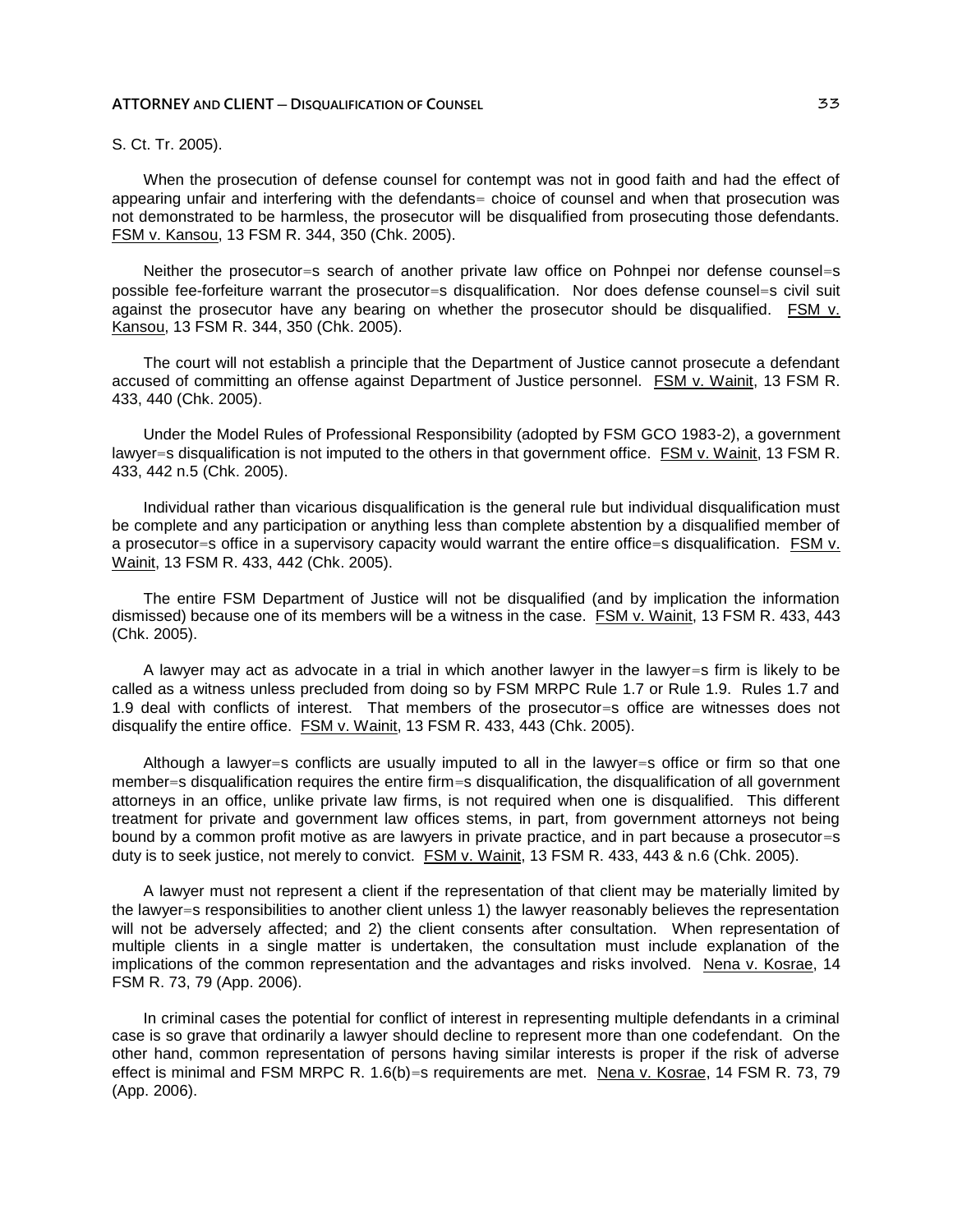Rule 44 requires that the trial court inquire into possible conflicts when criminal defendants are charged or tried together and are represented by the same counsel or firm, and unless it appears that there is good cause to believe no conflict of interest is likely to arise, the court must take such measures as may be appropriate to protect each defendant=s right to counsel. Nena v. Kosrae, 14 FSM R. 73, 79- 80 (App. 2006).

When the FSM Secretary of Justice approached a defendant to discuss, and did discuss, a possible plea agreement without the presence or prior consent of his attorney, but the incident was short and ended with the defendant saying he wanted to discuss it with his lawyer and when no prejudice was alleged or shown, the Secretary of Justice=s actions did not form any part of the basis of the FSM Department of Justice=s disqualification and the three defendants= severance, but the court had no choice but to refer the matter to the disciplinary process. FSM v. Kansou, 14 FSM R. 171, 174 (Chk. 2006).

The court cannot give any credence to a contention that a prosecutor=s complete disqualification was not required because of the ground for the disqualification. A disqualification is a disqualification. FSM v. Kansou, 14 FSM R. 171, 174 (Chk. 2006).

The general rule is that the recusal or disqualification of an assistant attorney general does not require the recusal of the attorney general or his other assistants. Individual rather than vicarious disqualification is the general rule for prosecutors but individual disqualification must be complete. FSM v. Kansou, 14 FSM R. 171, 175 (Chk. 2006).

The result of a prosecutor=s disqualification from prosecuting three co-defendants is that the government had a choice - it could either move to sever those three defendants and assign a different assistant attorney general to prosecute them and insulate the disqualified prosecutor from that prosecution, or it could have assigned a different assistant attorney general to prosecute all of the codefendants. A detailed screening order is inappropriate when the government, at least theoretically, had a choice to make ─ a new prosecutor for the case, or seek severance into two cases. This is a choice that, at least initially, the prosecution, not the court, must make. FSM v. Kansou, 14 FSM R. 171, 175 (Chk. 2006).

Although the court was reluctant to disqualify the FSM Department of Justice from prosecuting three co-defendants and ordering their severance from the trial scheduled to start the same day, when no lesser sanction presented itself and the defendant has met his burden and established that a disqualified (former) prosecutor has assisted the current prosecutors in preparing the case against him and the government did not establish, or try to establish, that the disqualified former prosecutor was effectively screened from the prosecutors in the case, the entire FSM Department of Justice is therefore disqualified. FSM v. Kansou, 14 FSM R. 171, 176 (Chk. 2006).

The court must view with caution any motion to disqualify opposing counsel because such motions can be misused as a technique of harassment. McVey v. Etscheit, 14 FSM R. 207, 210 (Pon. 2006).

If opposing parties are only former clients, then counsel would be disqualified from representing the plaintiffs only if this is the same or a substantially related matter in which the plaintiffs= interests are materially adverse to the former client=s interests unless the former client consents after consultation; or if counsel uses information relating to the representation to the former client=s disadvantage except as FSM MRPC Rule 1.6 would permit with respect to a client or when the information has become generally known. McVey v. Etscheit, 14 FSM R. 207, 211 (Pon. 2006).

If any of the defendants is plaintiffs= counsel=s current client, then he cannot represent the plaintiffs unless he reasonably believes the representation will not adversely affect the relationship with the other client; and each client consents after consultation. McVey v. Etscheit, 14 FSM R. 207, 211, 213 (Pon. 2006).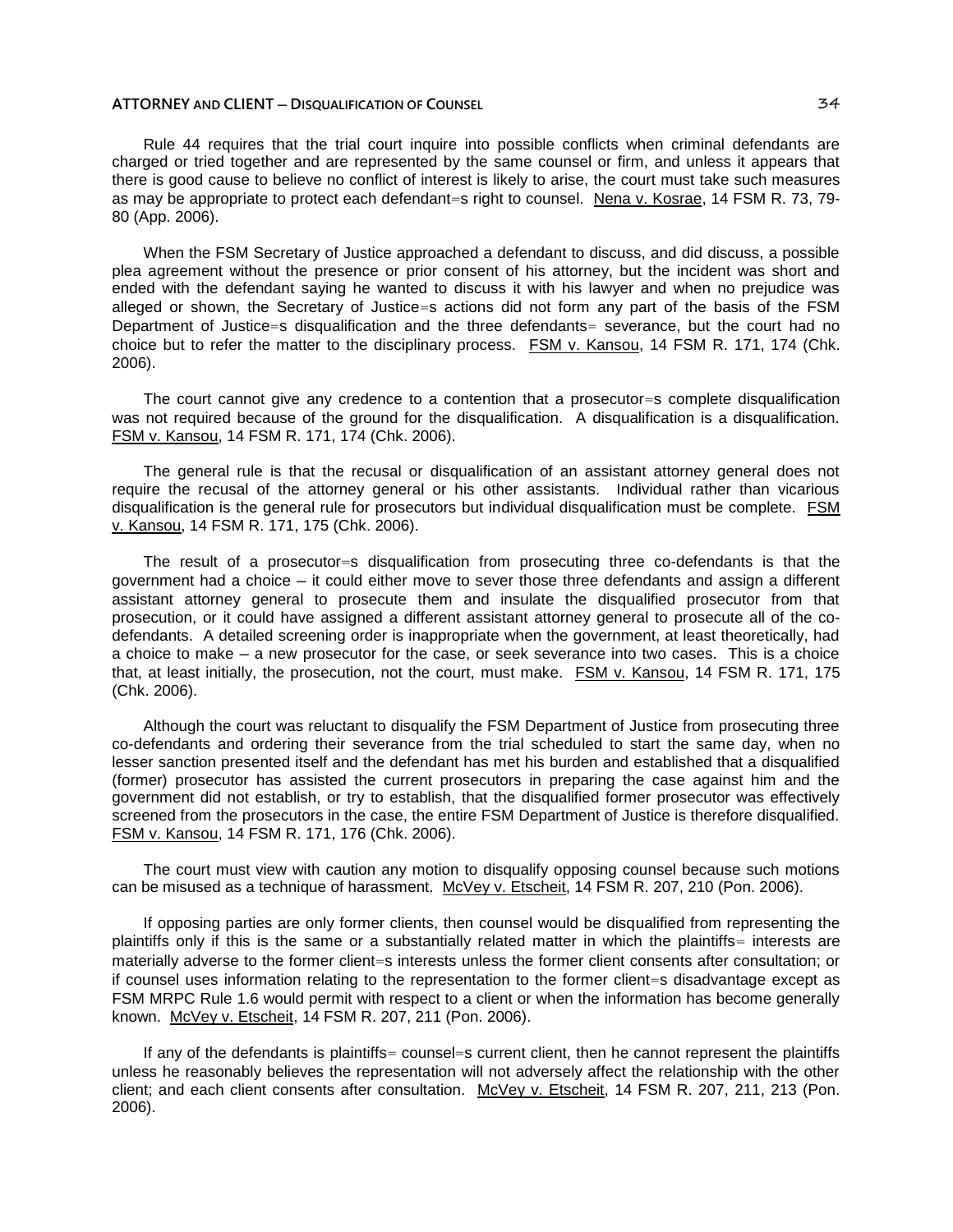Counsel remains a client=s attorney in a case when that case has not come to an end and the decision in it was apparently unsatisfactory to the client and since counsel never personally consulted with her after that decision about what further course of action she might want taken or even whether further possible action was desirable and neither took any steps to formally withdraw from that case. Counsel is therefore disqualified from representing the plaintiffs against her because that would adversely affect his relationship with his earlier, and still current, client. McVey v. Etscheit, 14 FSM R. 207, 212 (Pon. 2006).

When a "supplement" to a motion to disqualify a law firm from representing one defendant, seeks to disqualify the law firm from representing any defendant in the case, it is properly considered a separate motion. McVey v. Etscheit, 14 FSM R. 207, 212 (Pon. 2006).

A motion to disqualify an attorney generally must be made at the earliest opportunity. When the motion was not made until shortly after a conflict arose that could support a disqualification motion and since the Model Rules contemplate that a disqualifying conflict may not arise until after representation has been undertaken, under the circumstances, the motion was timely. McVey v. Etscheit, 14 FSM R. 207, 213 (Pon. 2006).

Since loyalty is an essential element in the lawyer=s relationship to a client, if an impermissible conflict of interest exists before representation is undertaken, the representation should be declined, and if such a conflict arises after representation has been undertaken, the lawyer should withdraw from the representation. McVey v. Etscheit, 14 FSM R. 207, 213-14 (Pon. 2006).

When a current client has not consented to a law firm=s adverse representation of another client, this is an impermissible conflict in violation of FSM MRPC R. 1.7(a). When Rule 1.7(a) applies, it commands that a lawyer not represent the clients in question. This means that a lawyer must withdraw if the conflict is discovered after the concurrent representation is undertaken. McVey v. Etscheit, 14 FSM R. 207, 214 (Pon. 2006).

The lawyer must withdraw from even a long-standing, more remunerative client when that representation becomes adverse to another, newer client even if the law firm terminated its representation of the newer client in an attempt to avoid a conflict as soon as it knew that a conflict would arise because generally, an attorney cannot choose to withdraw from representing a client because he might then be able to represent another more desirable client. McVey v. Etscheit, 14 FSM R. 207, 214 & n.10 (Pon. 2006).

If two firms share a common lawyer they will be treated as a single firm for purposes of disqualification. Similarly, for purposes of imputed disqualification under Rule 1.10, the two firms will be considered as one entity. Accordingly, it is incumbent upon the two firms to develop a procedure for screening conflicts of interest which will recognize and respond to the unique circumstance created by sharing an attorney in their respective legal practices. McVey v. Etscheit, 14 FSM R. 207, 215 (Pon. 2006).

The court has not "qualified" an attorney to remain as a party=s counsel in litigation when the court=s order only noted that that counsel remained that party=s counsel because no one had moved to disqualify him as her counsel. McVey v. Etscheit, 14 FSM R. 268, 271 (Pon. 2006).

Whether opposing counsel is disqualified from representing his wife, has no effect on whether moving counsel is disqualified from representing his clients. McVey v. Etscheit, 14 FSM R. 268, 271 (Pon. 2006).

When the court=s alleged errors only raise further grounds to disqualify opposing counsel and that counsel already is disqualified, even if the appellate court were to find the arguments on those alleged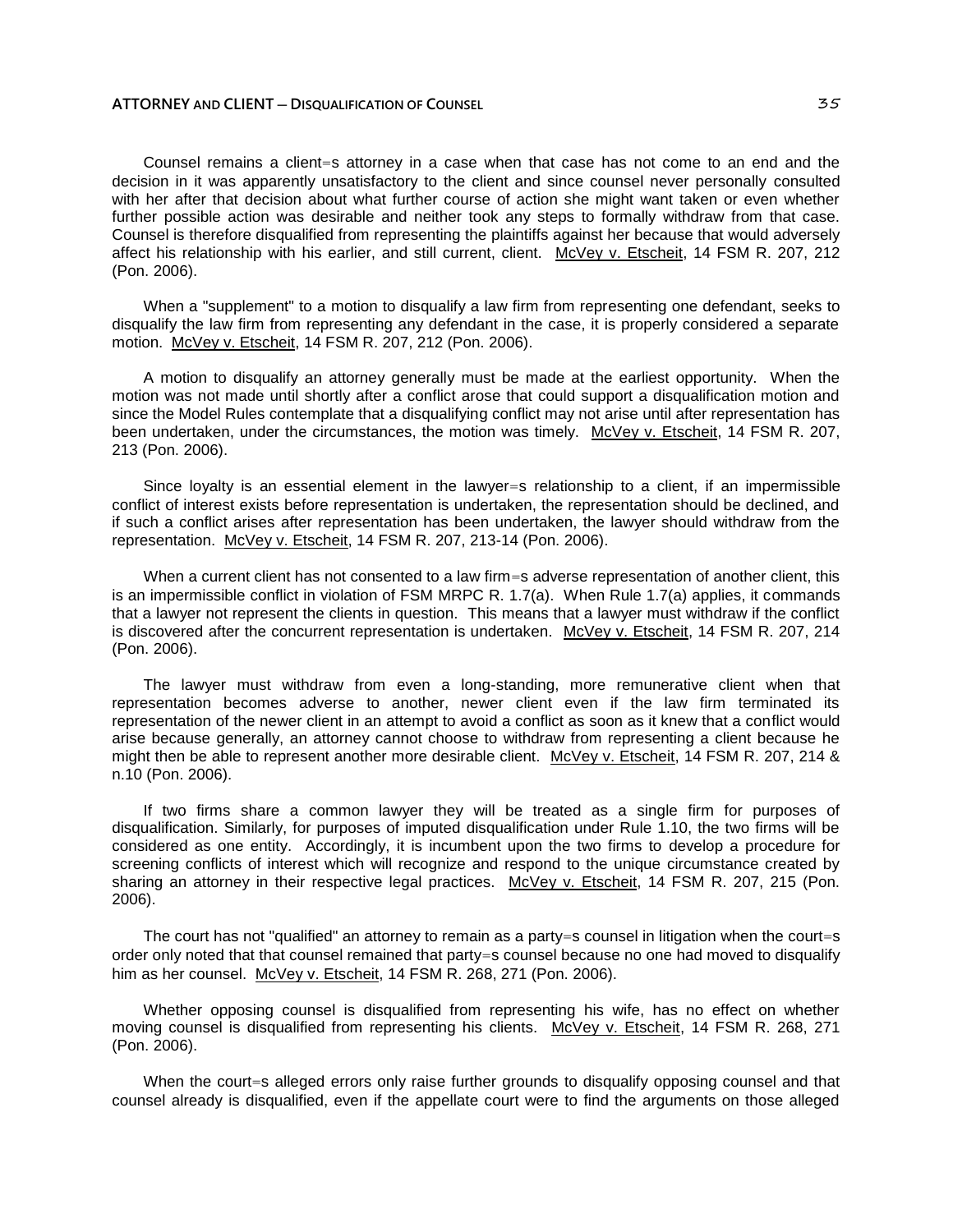errors persuasive, it could not possibly grant the relief sought — moving counsel=s appearance as counsel for his clients. McVey v. Etscheit, 14 FSM R. 268, 271 (Pon. 2006).

When not only was there never an explicit consent by a client to an adverse representation, but the law firm also never explicitly requested such a consent and the only explicit communication regarding consent came after it became apparent that the representation was becoming very adverse to the client and that client explicitly refused to consent to the representation, the law firm cannot show prejudice from an "original consent" that they cannot show existed. McVey v. Etscheit, 14 FSM R. 268, 271 (Pon. 2006).

When a lawyer was prohibited from representing the clients by Rule 1.7, his disqualification was imputed to his partner because, while lawyers are associated in a firm, none of them shall knowingly represent a client when any one of them practicing alone would be prohibited from doing so by Rules 1.7, 1.8(c), 1.9 or 2.2. McVey v. Etscheit, 14 FSM R. 268, 272 (Pon. 2006).

When attorneys now contend that the consent to the adverse representation was part of a quid pro quo ─ the adverse client would not object to the representation and in return the attorneys= other clients would not sue the adverse client – but cannot show any explicit request for the adverse client to consent to such a quid pro quo, they thus have not shown a substantial possibility of success on this ground entitling them to a stay. McVey v. Etscheit, 14 FSM R. 268, 272 (Pon. 2006).

A balance-the-equities analysis found in two U.S.cases is not required in attorney disqualification cases involving adverse representation because other cases to the contrary are more persuasive. McVey v. Etscheit, 14 FSM R. 268, 272 (Pon. 2006).

The court obeyed Rule  $1.10(a)=s$  clear command and imputed a lawyer s disqualification to his partner, rather than trying the law firm=s proposal to erect a Chinese wall between them. Because the law firm is a private firm, motivated by the profit incentive and, unlike government law offices, a "Chinese wall" is not an appropriate remedy for a private law office. The different treatment for private and government law offices is considered to stem, in part, from government agency attorneys not being bound by a common profit motive as are lawyers in private practice; thus, unlike private law firms, the disqualification of all government attorneys in an office is not required when one is disqualified. McVey v. Etscheit, 14 FSM R. 268, 272 (Pon. 2006).

When a law firm was disqualified from representing all of the defendants on other grounds, a claim that the conflict between the corporate defendant and the other defendants was waived does not have a substantial possibility of success entitling a petitioner for a writ of prohibition to a stay because the trial court never ruled on the issue. McVey v. Etscheit, 14 FSM R. 268, 273 (Pon. 2006).

The disqualification of all lawyers in a government office when one of them is disqualified is a question within the trial court=s discretion. FSM v. Kansou, 14 FSM R. 273, 278 (Chk. 2006).

Disqualification of a party=s counsel is not warranted because that counsel approved for legal sufficiency the notice of intent to adopt a regulation that included, unaltered from a previous regulation, the regulatory provision at issue in the action. Ehsa v. Pohnpei Port Auth., 14 FSM R. 505, 508-09 (Pon. 2006).

Since a trial court=s decision to disqualify an attorney from participation in a given case is a decision falling within a trial court=s inherent discretionary powers, and since a petition for a writ of mandamus fails when it seeks appellate review that is explicitly beyond the curative parameters of mandamus or prohibition, the petition will be denied. The trial court had no legal duty to admit an attorney in the case, since the challenged disqualification was wholly within the trial court=s discretion. Etscheit v. Amaraich, 14 FSM R. 597, 601 (App. 2007).

An attempt to use a petition for writ of prohibition or mandamus to obtain a preemptory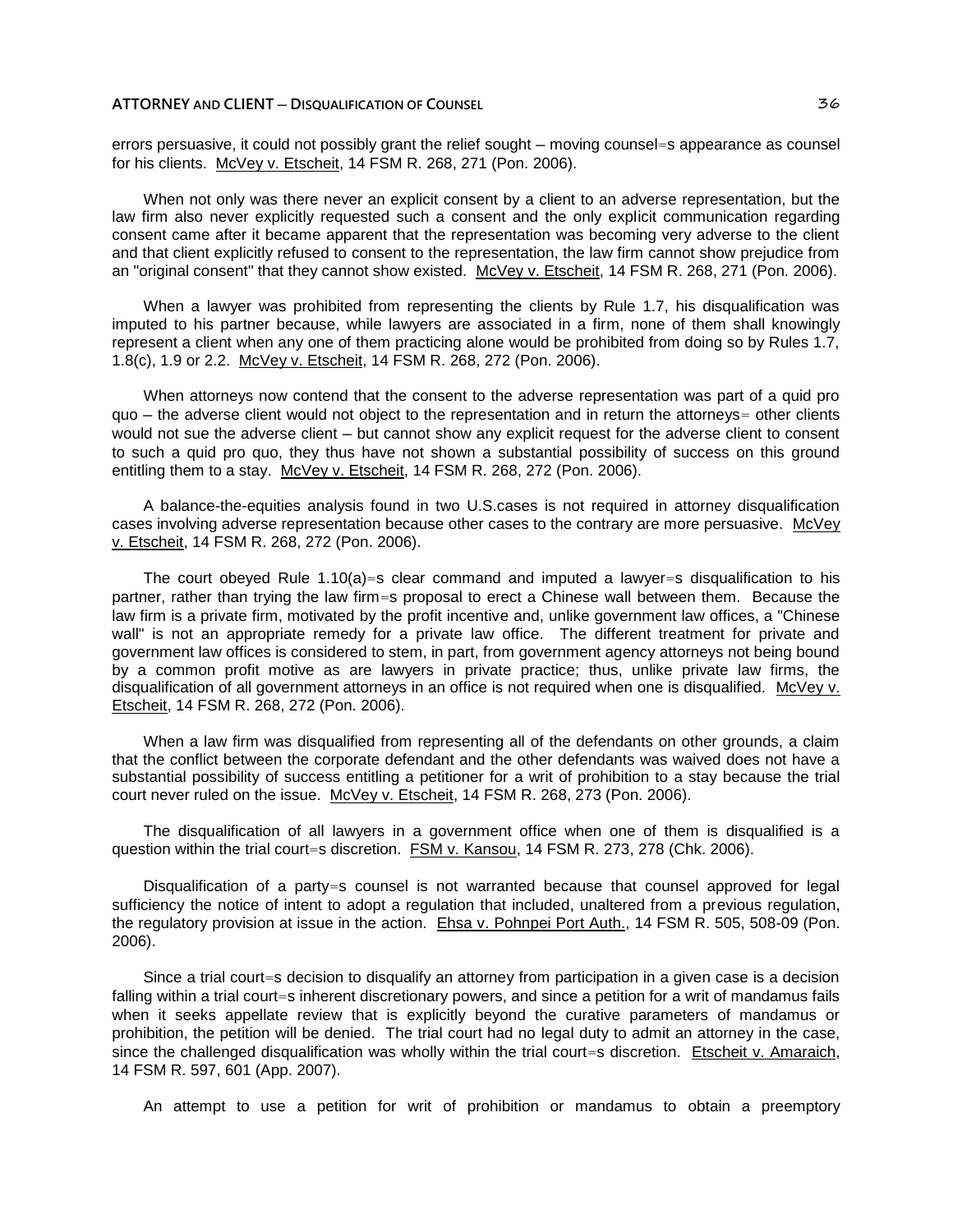disqualification of an attorney not presently involved in the case is misplaced because, given the nature of the remedy of mandamus and prohibition and the caution exercised in affording it, the right sought to be enforced must be clear and certain. There must be an immediate right to have the act in question performed, and such right must be specific, well defined, and complete, so as not to admit of any reasonable controversy. As such, mandamus or prohibition relief cannot be used as a precaution against future events that may never occur. Etscheit v. Amaraich, 14 FSM R. 597, 601 n.1 (App. 2007).

When the Secretary of the FSM Department of Justice is an attorney in good standing with the court, there is no legal authority that would serve as a basis to disqualify the Secretary from participating in a court case on the ground that she might have been referred to the disciplinary process in different case. FSM v. Zhang Xiaohui, 14 FSM R. 602, 613 (Pon. 2007).

Since the Disciplinary Rules provide for the confidentiality of all pending disciplinary matters, and since the defendant=s various motions concerning possible disciplinary action against the Secretary of Justice have no bearing on the case=s substantive outcome, the court, in its discretion, the various filings that refer in any way to a possible disciplinary matter, whether such a matter is pending or not, will be stricken from the record. FSM v. Zhang Xiaohui, 14 FSM R. 602, 613 (Pon. 2007).

The Model Rules of Professional Conduct provide rules of reason, which should be interpreted with reference to the purposes of legal representation and of the law itself. The rules are thus partly obligatory and disciplinary and partly constitutive and descriptive. The MRPC does not provide binding rules of law, but the numerous FSM cases addressing the issue of disqualification of government lawyers are binding the court according to the rule of *stare decisis*. Chuuk v. Robert, 15 FSM R. 419, 422 n.1 (Chk. S. Ct. Tr. 2007).

Except as law may otherwise expressly permit, a lawyer must not represent a private client in connection with a matter in which the lawyer participated personally and substantially as a public officer or employee, unless the appropriate government agency consents after consultation. When a client is a government agency that agency is treated as a private client for the purposes of the rule if the lawyer thereafter represents another government agency. Chuuk v. Robert, 15 FSM R. 419, 422-23 & n.2 (Chk. S. Ct. Tr. 2007).

No lawyer in a firm with which a former government lawyer is associated may knowingly undertake or continue representation in a matter in which the former government lawyer participated personally and substantially as a public officer or employee unless 1) the disqualified lawyer is screened from any participation in the matter and is apportioned no part of the fee therefrom; and 2) written notice is given as soon as practicable in order to give the government agency a reasonable opportunity to ascertain compliance with the rule. Chuuk v. Robert, 15 FSM R. 419, 423 & n.3 (Chk. S. Ct. Tr. 2007).

The policy behind the waiver and screening provisions are intended to provide a means for government lawyers to continue in public service by not unduly restricting changes in their employment. Thus the rules governing lawyers presently or formerly employed by a government agency should not be so restrictive as to inhibit transfer of employment to and from the government since the government has a legitimate need to attract qualified lawyers as well as to maintain high ethical standards. The provisions for screening and waiver are necessary to prevent the disqualification rule from imposing too severe a deterrent against entering public service. Thus, in the case of government lawyers, the notice and screening provisions provide a favored means to prevent the vicarious, or imputed, disqualification of an entire office when one of its lawyers has a conflict. Chuuk v. Robert, 15 FSM R. 419, 423 (Chk. S. Ct. Tr. 2007).

The disqualification of all lawyers in a government office when one of them is disqualified is a question within the trial court=s discretion. Chuuk v. Robert, 15 FSM R. 419, 423 (Chk. S. Ct. Tr. 2007).

In deciding a motion to disqualify, the court must render its decision in a manner consistent with the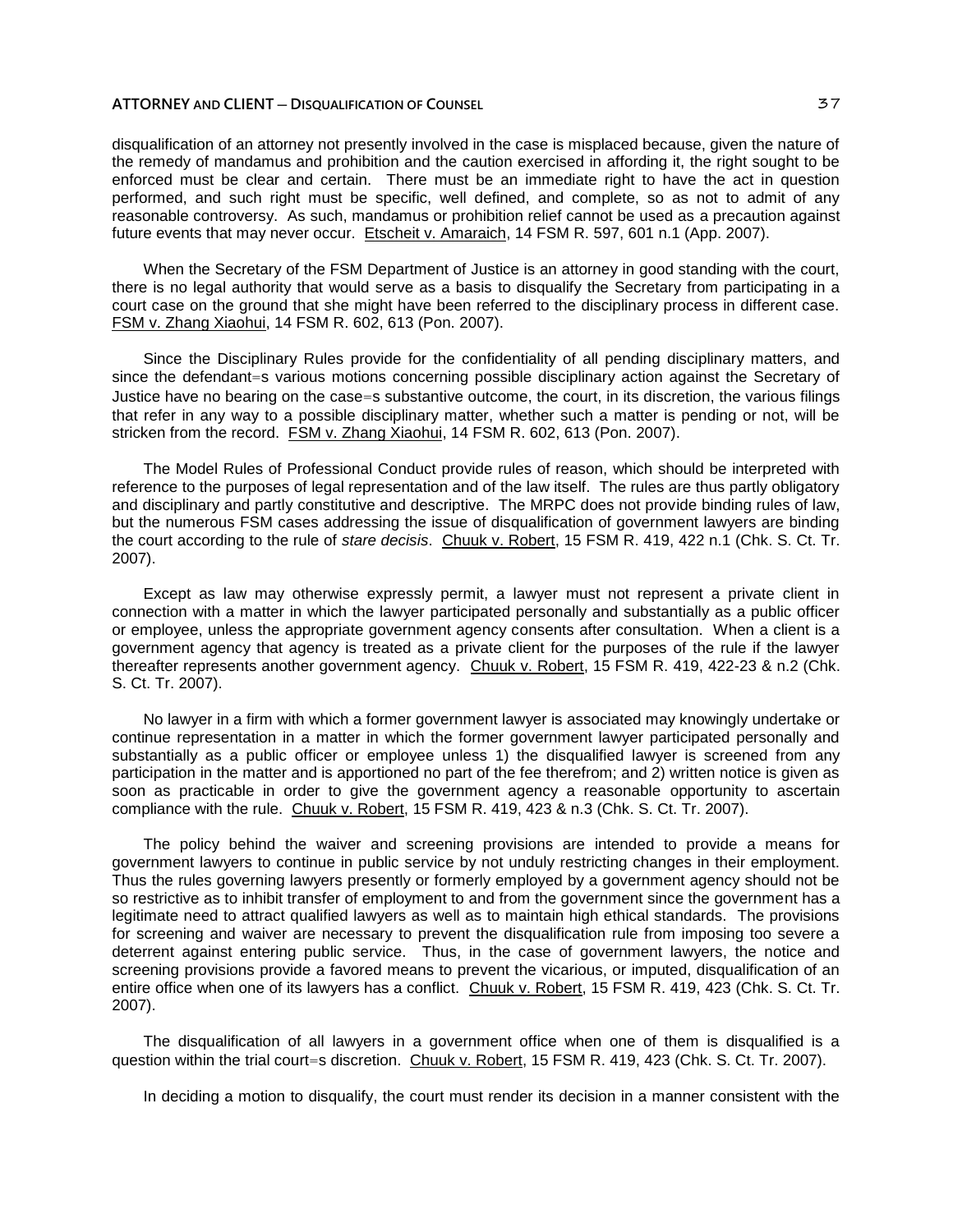FSM=s social and geographical configuration. While the FSM is a nation of large geographical distances, it has a small land base, a small population, and limited resources and it also has a small government legal office and few other lawyers available. Thus the court, consistent with the FSM=s social and geographical configuration, should not order the government to go outside its office for an attorney unless it is absolutely necessary. Chuuk v. Robert, 15 FSM R. 419, 423 (Chk. S. Ct. Tr. 2007).

The rules for vicarious disqualification of attorneys in the same law firm do not apply to government lawyers; disqualification of one government office member is not imputed to the other members. With respect to cases involving a disqualified supervising attorney, individual rather than vicarious disqualification is the general rule but individual disqualification must be complete and any participation or anything less than complete abstention by a disqualified member of a prosecutor=s office in a supervisory capacity would warrant disqualification of the entire office. Thus, unless the court is satisfied that a supervising attorney has not participated in and has completely abstained from a legal matter, the supervising attorney=s entire office warrants disqualification. Chuuk v. Robert, 15 FSM R. 419, 424 (Chk. S. Ct. Tr. 2007).

Since cases where vicarious disqualification of government attorneys is warranted often are predicated on the supervising attorney=s personal or emotional interest, bias, or involvement in the case and consequent issues regarding the supervising attorney=s attempt to influence the case=s outcome, when the disqualified Chief Public Defender did not have any actual communication with the FSM Public Defender=s Office Chuuk branch regarding the substance of the case and the only contact he had with the Chuuk Branch Public Defender=s Office was to assign the case according to the defendant=s request; when there is no suggestion that he had a personal or emotional interest that would lead him to attempt to influence its outcome and the court is unable to discern that he had done anything other than completely abstain from any participation in the action; when the Chuuk branch is in a separate office hundreds of miles from the Chief Public Defender=s Office in Pohnpei, which in effect creates a natural screen from any accidental disclosures between the FSM Public Defender=s Office and its Chuuk branch office regarding the case=s substance although they are part of the same "office" for MRPC and vicarious disqualification purposes, and since the policy behind Rule 1.11 is to ensure the continuing service of government attorneys when they change employment and to disqualify them only if it is absolutely necessary, disqualification of the entire FSM Public Defender=s Office, including the Chuuk office, is not warranted since the court found no evidence the Chief Public Defender participated in handling the defense. Chuuk v. Robert, 15 FSM R. 419, 424 & n.5 (Chk. S. Ct. Tr. 2007).

A counsel=s affidavit used to establish probable cause places counsel in the position of being called as a witness in the case and detracts from the evidence=s reliability because it merely adds another layer of hearsay. In that instance, counsel would be in apparent violation of Model Rule of Professional Conduct 3.7 (1983), which, subject to limited exceptions, prohibits counsel from being an advocate at a trial in which counsel is likely to be called as a witness. Chuuk v. Chosa, 16 FSM R. 95, 99 (Chk. S. Ct. Tr. 2008).

Model Rule 1.7(b) allows representation of multiple clients if the lawyer reasonably believes his representation will not be adversely affected, and the client consents after consultation. When a joint notice of appeal has already been filed, the trial court will merely note the potential for conflict with respect to the substantive issues on appeal and leave for the appellate court any further resolution of a potential conflict of interest arising from counsel=s joint representation. Chuuk v. William, 16 FSM R. 149, 152 (Chk. S. Ct. Tr. 2008).

If there is a present lawyer-client relationship with an adverse party, the perceived conflict would be analyzed under provisions of Model Rule of Professional Conduct 1.7, and if the law firm does not have a present lawyer-client with the adverse party but has represented the adverse party in the past, the adverse party is a former client and the perceived conflict would be analyzed under the provisions of Rule 1.9. The issue regarding whether a lawyer-client relationship existed is a question of fact. Weilbacher v.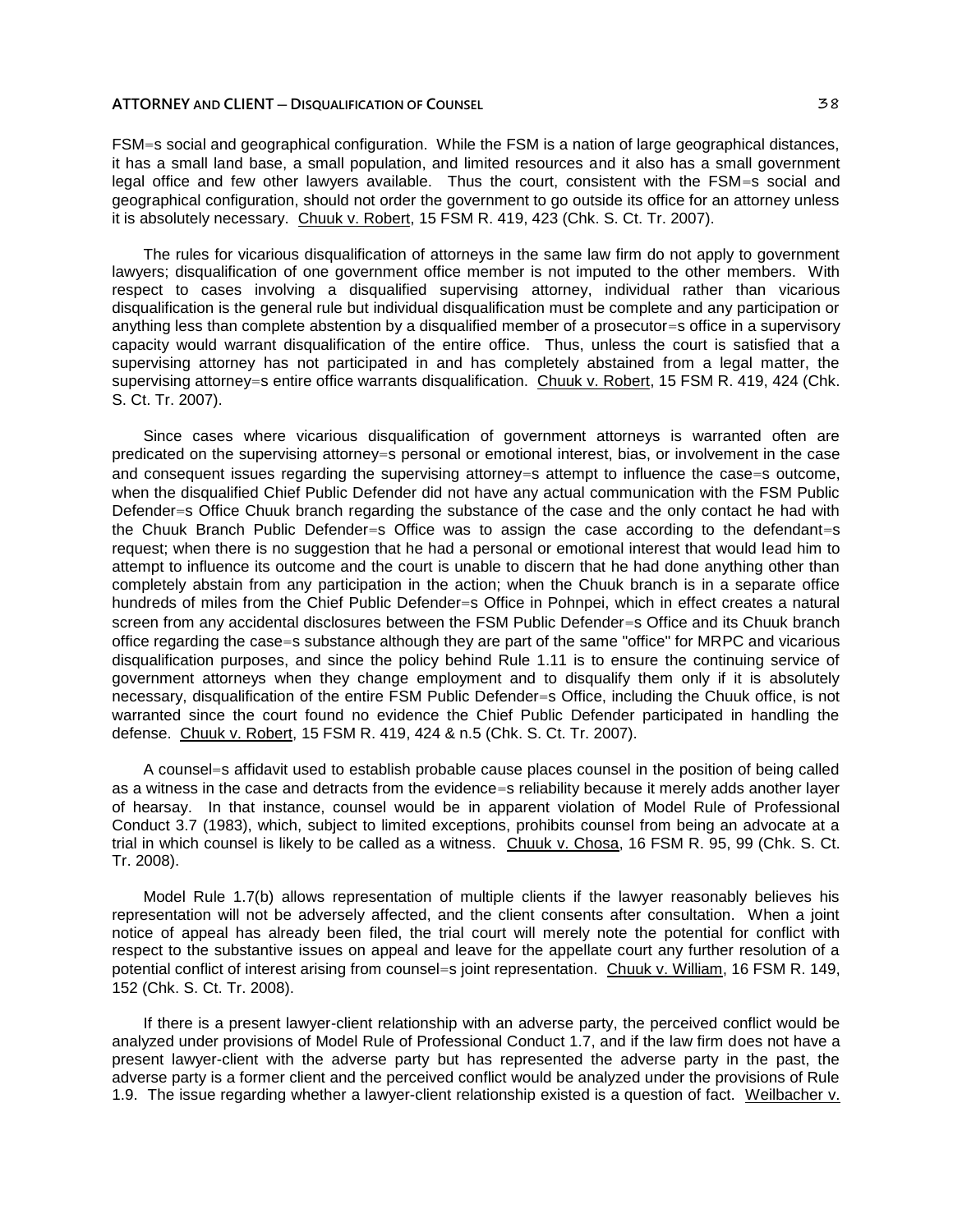### **ATTORNEY** AND **CLIENT** — DISQUALIFICATION OF COUNSEL **AND AND AND 29 39**

Taulung, 16 FSM R. 318, 321 (Kos. S. Ct. Tr. 2009).

An individual whose initial intake interview ended when the attorney advised the individual that the law firm was not going to assist him was neither a past nor present client of the law firm but was a prospective client seeking legal help that was turned down. Weilbacher v. Taulung, 16 FSM R. 318, 321 (Kos. S. Ct. Tr. 2009).

Prospective clients receive some protection. The issues of confidentiality and conflicts of interest are intertwined in determining whether a lawyer is disqualified from representing a client as a result of preliminary discussions with the other side. A duty of confidentiality exists and applies whenever a lawyer agrees to consider whether to take a prospective client=s case. Weilbacher v. Taulung, 16 FSM R. 318, 321 (Kos. S. Ct. Tr. 2009).

Prospective clients should receive some, but not all, the protections given to a client because a lawyer=s discussions with a prospective client are often limited in the time and depth of exploration, do not reflect full consideration of the prospective client=s problems, and leave both prospective client and lawyer free (and sometimes required) to proceed no further. Weilbacher v. Taulung, 16 FSM R. 318, 321 (Kos. S. Ct. Tr. 2009).

Anything a lawyer learns during a consultation must be kept confidential and a determination of whether a lawyer-client relationship has been formed is undertaken. In determining whether this initial interview formed a client-lawyer relationship it is essential to know how much was disclosed in the initial meeting. Weilbacher v. Taulung, 16 FSM R. 318, 322 (Kos. S. Ct. Tr. 2009).

It is necessary for prospective clients to reveal information to attorneys during an initial consultation prior to the decision about formation of a client-lawyer relationship. The lawyer must learn such information to determine whether there is a conflict of interest with an existing client and whether the matter is one that the lawyer wants to undertake. The attorney has a duty not to use any information learned during this initial intake even if the attorney does not proceed with representation. Weilbacher v. Taulung, 16 FSM R. 318, 322 (Kos. S. Ct. Tr. 2009).

Initial intakes are vital in determining if a firm can represent a client or not and receiving this information is not, in itself, enough to trigger disqualification. Disqualification should not occur unless extensive or sensitive information about the potential representation was revealed. Only if the consultation involves information that could be significantly harmful to the person who consulted the lawyer will the lawyer be disqualified from representing someone else in the matter. Weilbacher v. Taulung, 16 FSM R. 318, 322 (Kos. S. Ct. Tr. 2009).

When the movant did not show that the information he told the law firm was of significant use or critical to the case and when the law firm did an effective screening job to prevent any conflict from occurring since no significantly harmful information was revealed, no conflict of interest exists and the law firm should not be disqualified, but anything the law firm did learn in the initial intake is confidential and it is under an obligation to keep it confidential. Weilbacher v. Taulung, 16 FSM R. 318, 322 (Kos. S. Ct. Tr. 2009).

Model Rule of Professional Conduct 1.9(a) prohibits an attorney who has represented a person from representing another person in a same or substantially related matter in which that person=s interests are materially adverse to the former client=s interests unless the former client consents after consultation. Doone v. Chuuk State Election Comm=n, 16 FSM R. 459, 461 (Chk. S. Ct. App. 2009).

An attorney is not disqualified from representing the real parties in interest in a 2009 state election contest brought by a former client who he had represented in the former client=s attempt to be added to the ballot for the 2006 FSM congressional race since the issues are not the same or substantially related to the attorney=s former representation. Doone v. Chuuk State Election Comm=n, 16 FSM R. 459, 461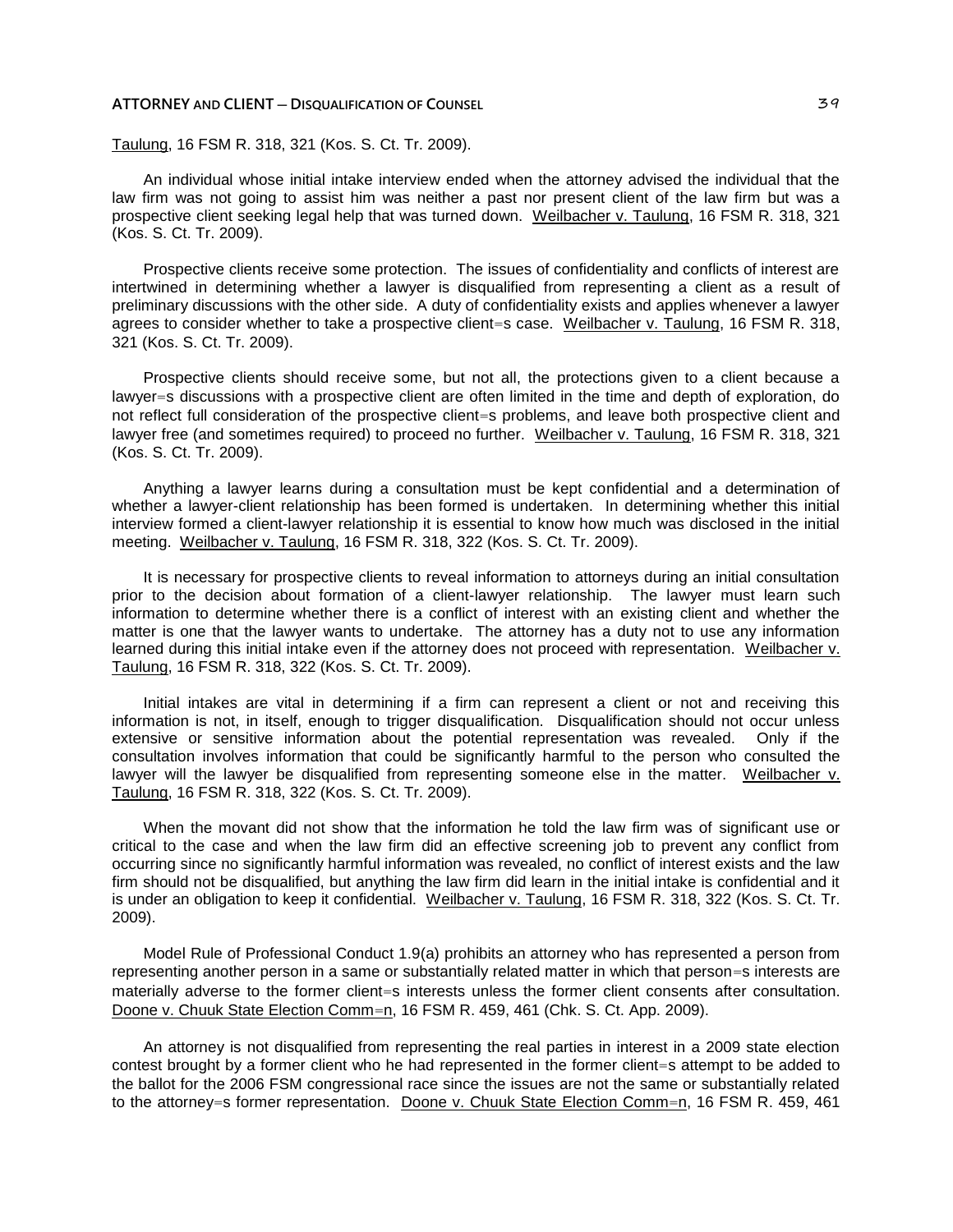(Chk. S. Ct. App. 2009).

Disqualification for an emotional interest because it causes a conflicting interference with the lawyer=s exercise of public responsibility is limited to prosecutors since prosecutors are held to a higher standard. Marsolo v. Esa, 17 FSM R. 480, 484 n.1 (Chk. 2011).

Courts must view with caution any motion to disqualify opposing counsel because such motions can be misused as a harassment technique. Marsolo v. Esa, 17 FSM R. 480, 484 (Chk. 2011).

Resolving conflict-of-interest questions is primarily the responsibility of the lawyer undertaking the representation, but a court may, in civil litigation, raise the question when there is reason to infer that the lawyer has neglected the responsibility. Marsolo v. Esa, 17 FSM R. 480, 484 (Chk. 2011).

When an FSM court has not previously construed an FSM ethical rule, such as the issue of standing to move to disqualify opposing counsel for violating a Model Rule which is identical or similar to a U.S. rule, it may consult U.S. sources for guidance. Marsolo v. Esa, 17 FSM R. 480, 484 n.2 (Chk. 2011).

Although generally only a client or a former client has standing to move to disqualify counsel in a civil case on the basis of a conflict of interest, even then a non-client may seek disqualification when the ethical breach so infects the litigation in which disqualification is sought that it impacts the moving party=s interest in a just and lawful determination of her claims since she may have the constitutional standing needed to bring a motion to disqualify based on a third-party conflict of interest. Marsolo v. Esa, 17 FSM R. 480, 484-85 (Chk. 2011).

Opposing counsel may have standing to seek counsel=s disqualification even though they are not representing an aggrieved client or former client because bar members have an ethical obligation and are authorized to report any ethical violations in a case. Marsolo v. Esa, 17 FSM R. 480, 485 (Chk. 2011).

No sound basis is apparent for disqualifying the Chuuk Attorney General=s Office from representing the State of Chuuk when it has a statutory duty to represent the state and when the state asserts an absolute right to possession (at least temporarily) of certain funds that the national government has held and is disbursing. That the state also holds a particular view about which of the competing rivals is the duly elected mayor of Tolensom does not alter this since the case is not an election contest or an action in the nature of a petition for a writ of quo warranto challenging the right of a person to hold a particular office. The same principles apply to a suit by the Chuuk Governor in his official capacity since a claim against a government officer in his official capacity is, and should be treated as, a claim against the entity that employs the officer, thus a claim by a government officer in his official capacity is, and should also be treated as, a claim by the entity that employs the officer. Marsolo v. Esa, 17 FSM R. 480, 485 (Chk. 2011).

A lawyer cannot represent multiple clients with conflicting or potentially conflicting interests in the same matter unless the lawyer reasonably believes the representation will not be adversely affected and the client consents after consultation. When representation of multiple clients in a single matter is undertaken, the consultation must include explanation of the implications of the common representation and the advantages and risks involved. Marsolo v. Esa, 17 FSM R. 480, 486 (Chk. 2011).

Even though the Chuuk Attorney General=s Office followed the proper procedure and had a consultation with all the plaintiffs and after the consultation, they all consented to the multiple representation, the court can still conclude that it must disqualify the Chuuk Attorney General=s Office from representing two of the plaintiffs because, while the interests of all the plaintiffs are certainly aligned on what, in their view, constitutes the lawful Tolensom municipal government, it is by no means clear that their interests could be aligned on the pivotal issue of whether the lapsed CIP funds must pass through the Chuuk state general fund and the Chuuk appropriation process before arriving in the Tolensom municipal coffers and with the existence of a rival Tolensom municipal government, it is even less clear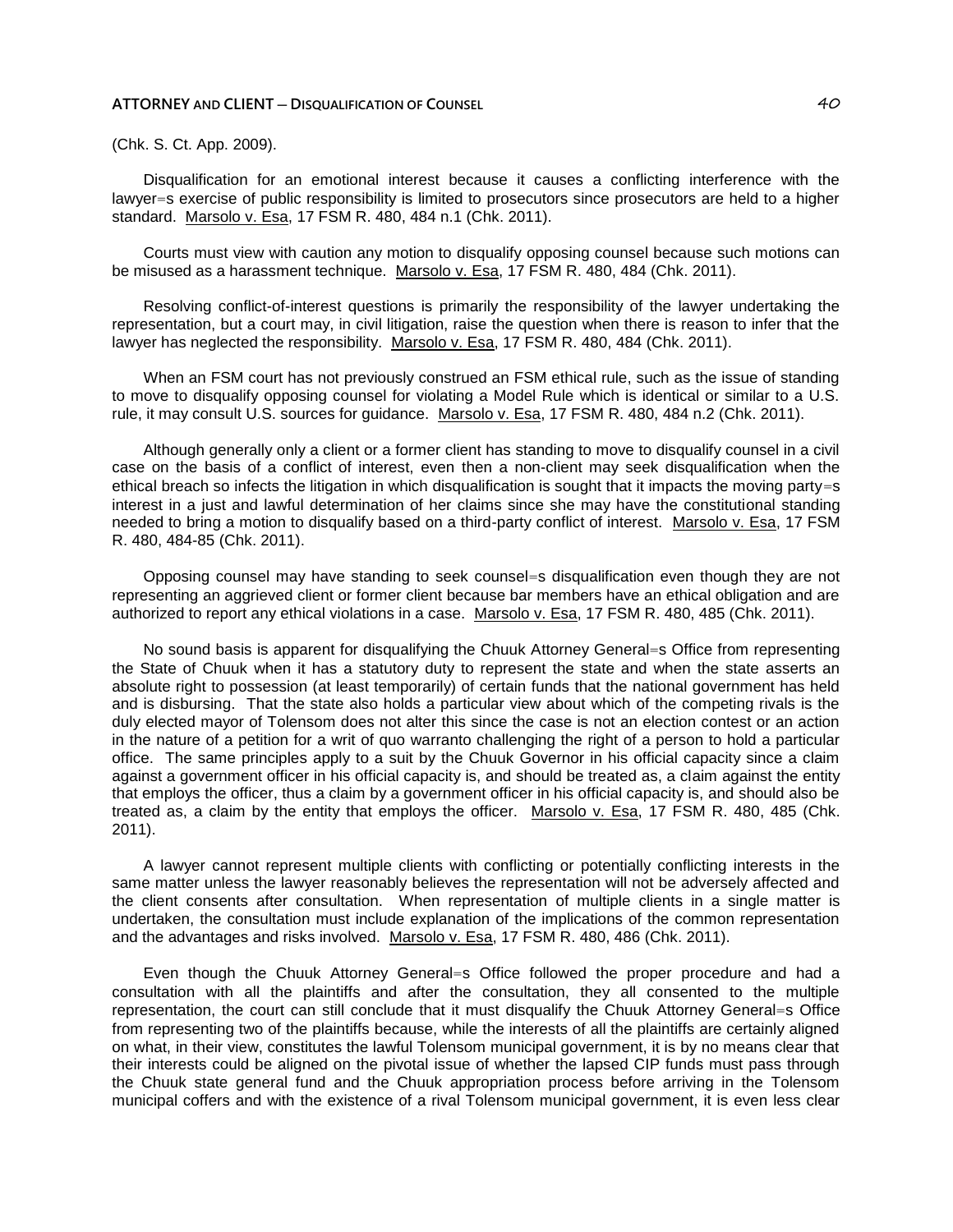that the Chuuk Attorney General=s Office is statutorily authorized to represent as plaintiffs one rival Tolensom mayor and government. Marsolo v. Esa, 17 FSM R. 480, 486 (Chk. 2011).

A party-plaintiff represented in his official capacity by the Chuuk Attorney General would need separate counsel to defend against a counterclaim when he is sued in his individual capacity since the Chuuk statute does not authorize the Chuuk Attorney General=s Office to represent officials in their individual capacities or to litigate their personal interests and because the Chuuk Attorney General=s brief asserts that his office only represents the party in his official capacity as Tolensom mayor. Marsolo v. Esa, 17 FSM R. 480, 486 n.3 (Chk. 2011).

When the statute authorizes the Chuuk Attorney General=s representation of Chuuk subdivisions only when appropriate; when it is unclear whether two plaintiffs even qualify as a Chuuk subdivision or that the representation would be appropriate; and when to rule that they do would be to implicitly decide (in the plaintiffs= favor) one of the two major issues of the case before the adversary process has gotten underway, the fairness of the proceeding could reasonably be questioned if the Chuuk Attorney General=s Office continued to represent a rival plaintiff Tolensom mayor and municipal government. Since the Chuuk Attorney General=s Office will remain counsel for the state plaintiffs, it will not be precluded from raising any issues, introducing any evidence, or advancing any arguments that it would otherwise have been able to do. The matter=s timely disposition would also not be delayed. Marsolo v. Esa, 17 FSM R. 480, 486-87 (Chk. 2011).

Without a former client=s consent, a lawyer cannot represent another person in a matter adverse to the former client when the lawyer represented the former client in the same matter or a substantially related matter. FSM Dev. Bank v. Ehsa, 18 FSM R. 388, 390 (Pon. 2012).

Unless the former client has consented after consultation, counsel would be disqualified from appearing in the same or a substantially related matter in which the client=s interests are materially adverse to a former client=s interests when an opposing party is a former client, but a lawyer who has formerly represented a client is not disqualified from representing an opposing party in another matter when that matter is not substantially related to the previous matter and when the lawyer has not received any confidential information from the former client relating to the current matter. FSM Dev. Bank v. Ehsa, 18 FSM R. 388, 390-91 (Pon. 2012).

Two concerns underlie the substantial relationship test — the duty to preserve confidences and the duty of loyalty to a former client. The existence of the duty of loyalty means that the substantial relationship test is not solely concerned with the adverse use of confidential information. FSM Dev. Bank v. Ehsa, 18 FSM R. 388, 391 (Pon. 2012).

Since the substantial relationship test is concerned with both a lawyer=s duty of confidentiality and his duty of loyalty, a lawyer who has given advice in a substantially related matter must be disqualified whether or not he has gained confidences. FSM Dev. Bank v. Ehsa, 18 FSM R. 388, 391 (Pon. 2012).

Once the matters are shown to be substantially related, the former client is entitled to a conclusive presumption that confidences and secrets were imparted to the former attorney. FSM Dev. Bank v. Ehsa, 18 FSM R. 388, 391 n.4 (Pon. 2012).

In order to disqualify a former attorney, the former client need show no more than that the matters embraced within the pending suit wherein his former attorney appears on behalf of his adversary are substantially related to the matters or the cause wherein the attorney previously represented him, the former client. FSM Dev. Bank v. Ehsa, 18 FSM R. 388, 391 (Pon. 2012).

When considering disqualification under the substantial relationship test, more general legal representation can be relevant to a later litigation, but only if the later litigation fairly puts in issue the entire background of the movant. FSM Dev. Bank v. Ehsa, 18 FSM R. 388, 391 (Pon. 2012).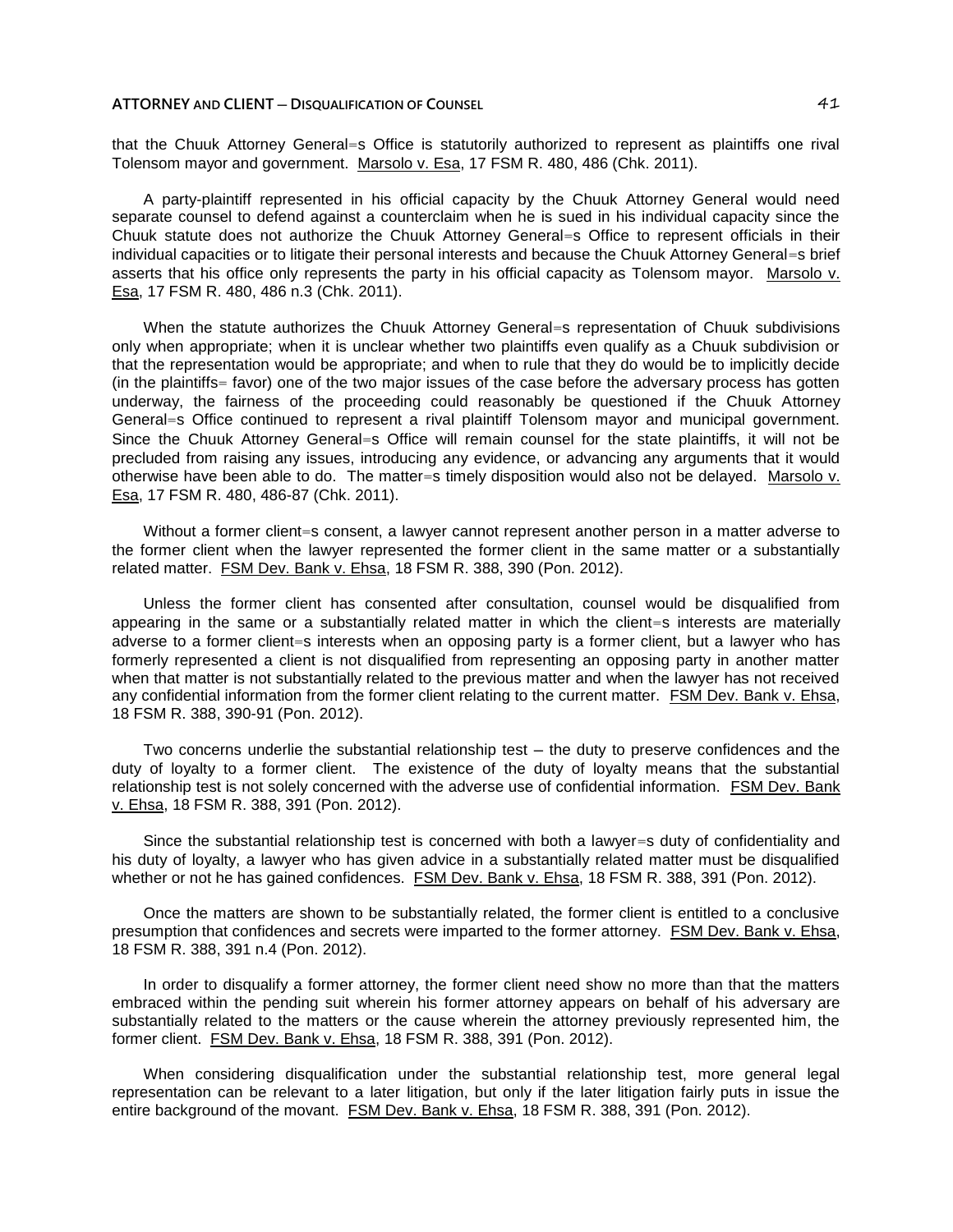A court must be cautious when considering a motion to disqualify counsel because of the possibility that the motion may be abused as a technique of harassment. **FSM Dev. Bank v. Ehsa, 18 FSM R. 388**, 391 (Pon. 2012).

Since an attorney=s disqualification is in the public interest, the court cannot act contrary to that interest by permitting a party=s delay in moving for disqualification to justify the continuance of a breach of legal ethics. The court has a duty, in accordance with the Model Rules of Professional Conduct, to regulate the conduct of the attorneys who practice before it, and this duty cannot be defeated by a private party=s laches, although in an extreme case it may be given some weight. FSM Dev. Bank v. Ehsa, 18 FSM R. 388, 392 (Pon. 2012).

Since, generally, a lawyer must not act as advocate at a trial in which the lawyer is likely to be a necessary witness, it follows that a party should not be able to potentially disqualify another litigant=s advocate by making the other litigant=s lawyer into a witness by noticing that advocate=s deposition. Luen Thai Fishing Venture, Ltd. v. Pohnpei, 20 FSM R. 41a, 41d (Pon. 2015).

The test for a lawyer to determine whether a conflict of interest exists in representing more than one client is found in FSM MRPC Rule 1.7. Luen Thai Fishing Venture, Ltd. v. Pohnpei, 20 FSM R. 169, 172 (Pon. 2015).

A lawyer cannot represent a client if the representation of that client will be directly adverse to another client, unless the lawyer reasonably believes the representation will not adversely affect the relationship with the other client; and each client consents after consultation. Luen Thai Fishing Venture, Ltd. v. Pohnpei, 20 FSM R. 169, 172 (Pon. 2015).

When, during a hearing, counsel argued against the State in defense of his attempt to depose the State=s Assistant Attorney General and when counsel argues that a conflict of interest exists between the Governor and the Attorney General=s Office because the Attorney General=s Office is admitting liability on the State=s behalf, and imputed that liability upon counsel=s client, a tenant of the State, this issue of imputing liability from the State to counsel=s client clearly shows a conflict of interest which would bar counsel from transferring his representation between the two defendants. Luen Thai Fishing Venture, Ltd. v. Pohnpei, 20 FSM R. 169, 172-73 (Pon. 2015).

When counsel=s representation of the State would be materially adverse to his current client=s interest and no evidence was provided that would show otherwise and when there is no proof of consent by each of the defendants after consultation, counsel=s motion to withdraw from his client will be denied and his notice of entry of appearance on the State=s behalf will be stricken from the record as will his other filings on the State=s behalf. Luen Thai Fishing Venture, Ltd. v. Pohnpei, 20 FSM R. 169, 173 (Pon. 2015).

As a general proposition, loyalty to a client prohibits undertaking representation directly adverse to that client without that client=s consent. Thus, a lawyer ordinarily may not act as advocate against a person the lawyer represents in some other matter, even if it is wholly unrelated. Luen Thai Fishing Venture, Ltd. v. Pohnpei, 20 FSM R. 169, 173 n.3 (Pon. 2015).

Under Model Rule of Professional Conduct 1.11, a lawyer must not represent a private client in connection with a matter in which the lawyer participated personally and substantially as a public officer or employee, unless the appropriate government agency consents after consultation. Jacob v. Johnny, 20 FSM R. 612, 615 (Pon. 2016).

To be disqualified, a former government lawyer=s participation must have been personal and substantial. "Indirectly involved" is not equivalent to "participated personally and substantially." Jacob v.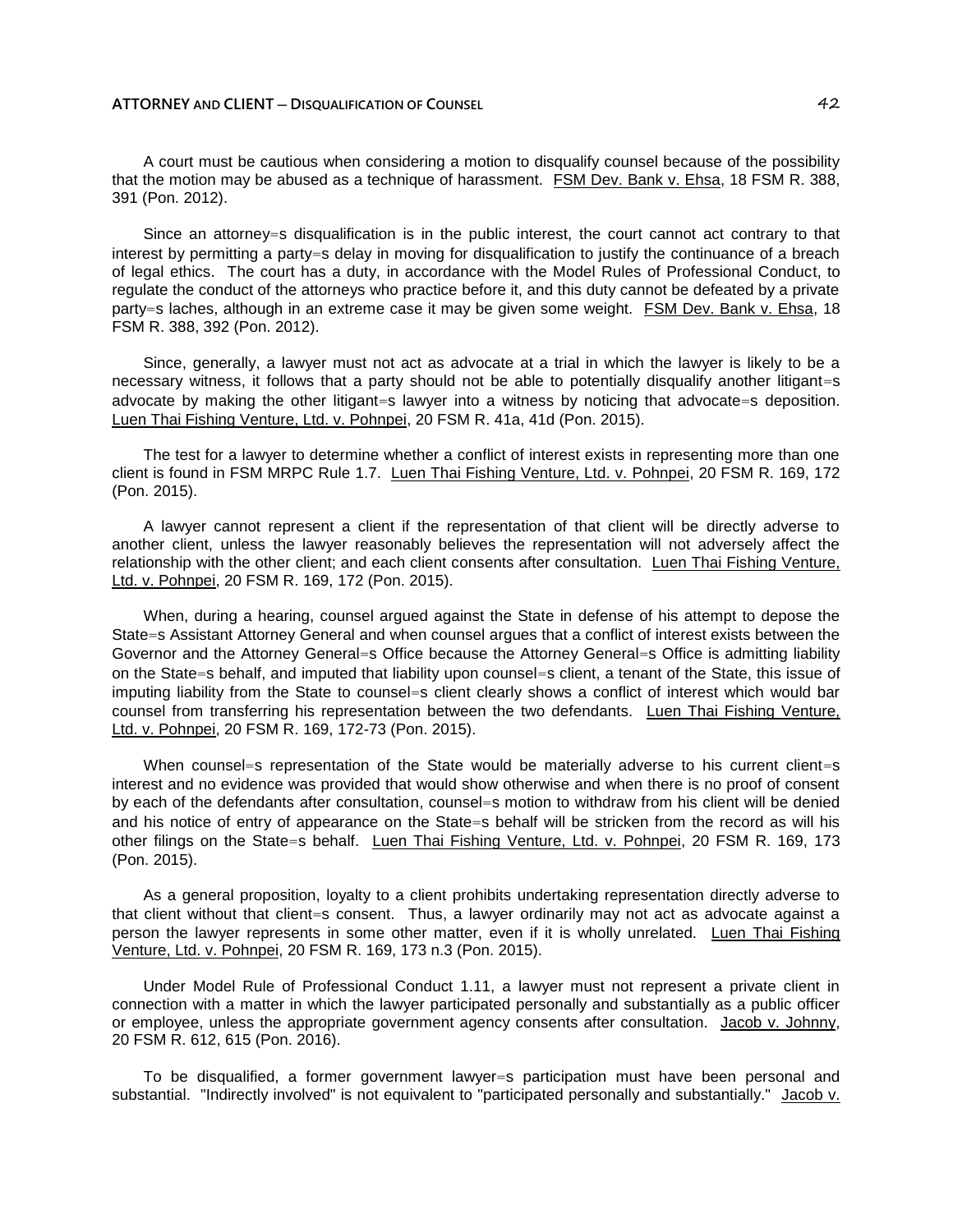Johnny, 20 FSM R. 612, 615 (Pon. 2016).

A former government lawyer may represent a private party when the appropriate government agency has consented during a hearing. Jacob v. Johnny, 20 FSM R. 612, 615 (Pon. 2016).

A court must be wary when considering a motion to disqualify opposing counsel because of the possibility that the motion may be abused as a harassment technique, and because court resources are sorely taxed by the increasing use of disqualification motions as harassment and dilatory tactics. Helgenberger v. Ramp & Mida Law Firm, 21 FSM R. 445, 451 (Pon. 2018).

Although a corporation may appear only through licensed counsel, there is no requirement that such licensed attorney must not be an employee of the corporation that he or she represents. The licensed attorney may be an employee of the corporation. Helgenberger v. Ramp & Mida Law Firm, 21 FSM R. 445, 451 (Pon. 2018).

When a law firm is a party to litigation, one of its member attorneys may represent it. Helgenberger v. Ramp & Mida Law Firm, 21 FSM R. 445, 451-52 (Pon. 2018).

When an attorney is representing himself or herself, or the attorney=s law firm is representing the attorney, the Rule 3.7(a) prohibition of being an advocate in a proceeding in which he or she is also a witness, does not apply. Helgenberger v. Ramp & Mida Law Firm, 21 FSM R. 445, 452 (Pon. 2018).

As a party litigant, a lawyer can represent himself if he so chooses. Implicit in the right of selfrepresentation is the right of representation by retained counsel of one=s choosing. A party litigant does not lose this right merely because he is a lawyer. Helgenberger v. Ramp & Mida Law Firm, 21 FSM R. 445, 452 (Pon. 2018).

When it is a party litigant, a law firm may chose to be represented by one of its member attorneys, just as any other business entity or corporation could be represented by one of its employees if that employee is a licensed attorney. The law firm does not lose that right merely because the business it engages in is the practice of law or because its members are subject to the FSM Model Rules of Professional Conduct. Helgenberger v. Ramp & Mida Law Firm, 21 FSM R. 445, 453 (Pon. 2018).

That the plaintiffs had to hire and pay an attorney to pursue the suit while the law firm defendant will represent itself, and will not incur legal expenses as a result, does not constitute prejudice, or at least the type of prejudice that would require the court to disqualify opposing counsel. Helgenberger v. Ramp & Mida Law Firm, 21 FSM R. 445, 453 (Pon. 2018).

A major factor in determining whether there is potential for adverse effect requiring counsel=s disqualification is the likelihood that actual conflict will arise and the likely prejudice to the client from the conflict if it does arise. Helgenberger v. Ramp & Mida Law Firm, 21 FSM R. 445, 453 (Pon. 2018).

The moving party bears the burden of proving facts that establish the necessary factual prerequisite for disqualification. Counsel will not be disqualified simply because the opposing party alleges the possibility of differing interests. Helgenberger v. Ramp & Mida Law Firm, 21 FSM R. 445, 453 (Pon. 2018).

A lawyer who formerly represented a client in a matter must not thereafter represent another person in the same or a substantially related matter in which that person's interests are materially adverse to the former client=s interests unless the former client consents after consultation. When lawyers are associated in a firm, none of them can knowingly represent a client if any one of them practicing alone would be prohibited from doing so. A legal services organization is considered one such firm. Peter v. Gouland, 22 FSM R. 404, 407 (Chk. S. Ct. Tr. 2019).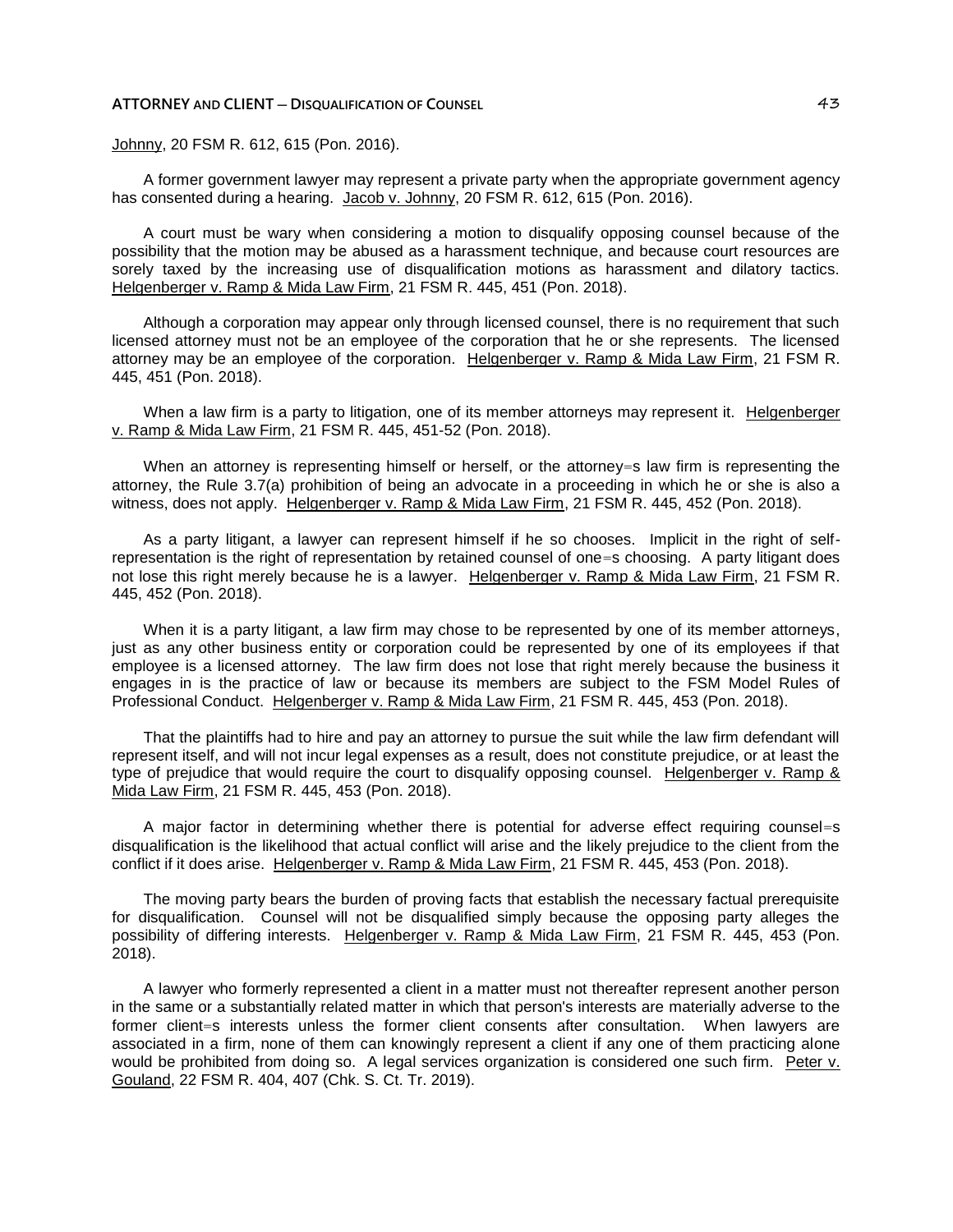A motion for disqualification of counsel solely because the client is a wealthy senator whose income exceeds the income level of a person that the legal services organization may represent is improper. A more proper remedy is to complain to the legal services organization=s executive director instead. Peter v. Gouland, 22 FSM R. 404, 407 (Chk. S. Ct. Tr. 2019).

A litigant qualifies as a former client when he spoke with two different counselors from the firm, handed over papers, discussed his case=s merits, and shared confidential information which may have resulted in an internal discussion before he was referred to another law firm. Thus, when the litigant approached the firm about representing him as a plaintiff in the very same trespass action in which the firm now defends two persons with positions adverse to him and he objects to the firm=s representation of one of the defendants, the court need not ponder the reasons behind the litigant=s objection because the firm=s continued representation of that defendant violates Rule 1.9, which prohibits a lawyer from knowingly representing a client against a former client in the same matter if the clients= interests are adverse and if the former client has not consented after consultation. Peter v. Gouland, 22 FSM R. 404, 407-08 (Chk. S. Ct. Tr. 2019).

Conflicts of interest regarding former clients are imputed to all the lawyers within a law firm. Thus, even if the former client spoke with two of the firm=s counsel without their sharing any information with the lawyer currently representing an adverse party in the matter, those conflicts are still imputed onto the current counsel since he is part of the same legal services organization. Even if current counsel lacked prior knowledge of the former client=s interactions with the firm, once he knows of this circumstance, it is unethical for him to continue to represent the adverse party in the case. Peter v. Gouland, 22 FSM R. 404, 408 (Chk. S. Ct. Tr. 2019).

When a former client has consented on the record to the law firm=s continued representation of one adverse co-defendant, the current representation of that party does not appear to violate the Model Code, although, under at least one possible future circumstance, that continued representation might do so, even after its withdrawal from representing the other adverse co-defendant. The court will therefore give counsel time to determine whether, after withdrawing from representing that client=s co-defendant, he can continue to represent that client in compliance with the code of conduct after which counsel will either file a motion to withdraw from that representation as well or do nothing and remain the counsel of record. Peter v. Gouland, 22 FSM R. 404, 408 (Chk. S. Ct. Tr. 2019).

### ─ Legal Malpractice

Although certain consequences flow from the failure to file a brief, appellees= attorneys are not otherwise under an obligation to the court to file briefs, but may be under a professional ethical obligation to their clients to do so, or may be subject to malpractice liability if an appellee is in the end prejudiced by his attorney=s failure to file. In re Sanction of Woodruff, 9 FSM R. 414, 415 (App. 2000).

When a case has been dismissed for the plaintiff=s failure to prosecute, the plaintiff=s possible remedies are either to appeal the dismissal or a Rule 60(b) motion for relief from judgment (the more viable, quicker, and usual remedy) if he wishes to have the dismissal set aside. (Filing a new case when there has been a dismissal on the merits is not a possible remedy.) Success by either method would reinstate the case at the point it was dismissed. If neither of these routes is taken successfully, the plaintiff, depending on his ability to prove that he would have succeeded at trial, may have a cause of action against his counsel. Kishida v. Aizawa, 13 FSM R. 281, 284 (Chk. 2005).

Dismissal for an attorney=s inexcusable neglect in failing to file an opening brief is handled differently in civil and criminal appeals. Appellate courts are much more reluctant to dismiss a criminal appeal for an attorney=s inexcusable neglect because a criminal defendant has no other remedy. In a civil appeal, when the appeal is dismissed for inexcusable neglect in prosecuting the appeal, if the party whose appeal is thus dismissed is thereby aggrieved, his remedy will be against his attorney. A criminal appellant has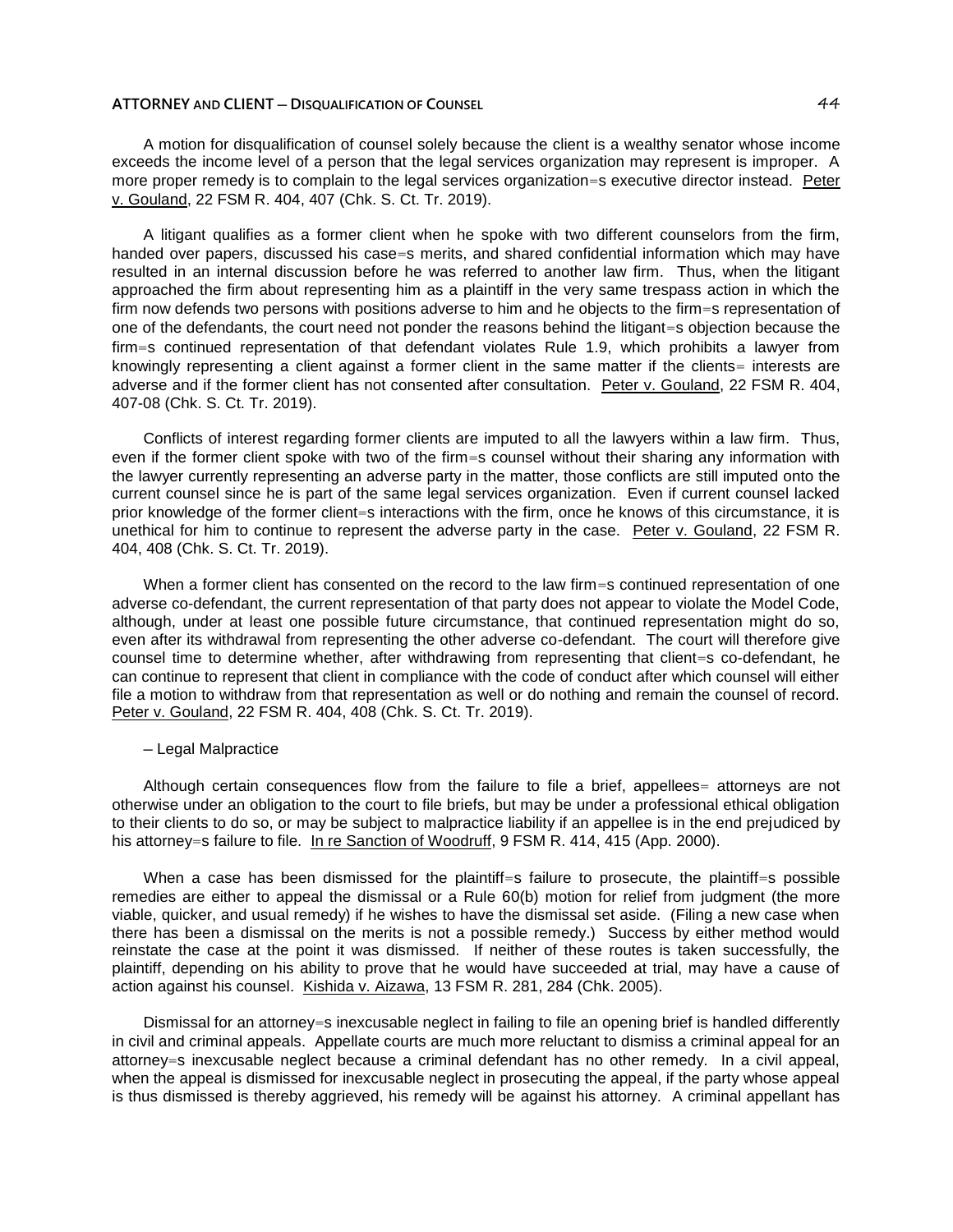### **ATTORNEY AND CLIENT ─ LEGAL MALPRACTICE** 45

no such remedy. Heirs of George v. Heirs of Dizon, 16 FSM R. 100, 114 (App. 2008).

Dismissal for an attorney=s inexcusable neglect in failing to file an opening brief must be handled differently in civil and criminal appeals. Appellate courts are much more reluctant to dismiss a criminal appeal for an attorney=s inexcusable neglect because a criminal defendant has no other remedy. When a civil appeal is dismissed for inexcusable neglect in prosecuting the appeal, if the party whose appeal is thus dismissed is thereby aggrieved, his remedy will be against his attorney. A criminal appellant has no such remedy. Palsis v. Tafunsak Mun. Gov=t, 16 FSM R. 116, 129-30 (App. 2008).

Legal malpractice is a generic term for at least three distinct causes of action available to clients who suffer damages because of their lawyers= misbehavior. Clients wronged by their lawyers may sue for damages based on breach of contract, breach of fiduciary duty, or negligence. Heirs of Tulenkun v. Simon, 16 FSM R. 636, 644 (Kos. S. Ct. Tr. 2009).

Regardless of whether the cause of action is based on negligence, breach of contract, or breach of fiduciary duty, the central purpose of the law of legal malpractice is to guard against and to remedy exploitation of the power lawyers possess over their clients= lives and property. Heirs of Tulenkun v. Simon, 16 FSM R. 636, 644 (Kos. S. Ct. Tr. 2009).

An attorney has a duty to provide competent legal advice and representation. An action against an attorney for malpractice may be brought in contract or in tort because when the attorney was chargeable with negligence or unskillfulness, his contract was violated. Heirs of Tulenkun v. Simon, 16 FSM R. 636, 644 (Kos. S. Ct. Tr. 2009).

When the plaintiffs suing their appellate attorney are seeking to recover damages in the amount they paid their attorney to handle their appeal and are not seeking to recover the amount of the land that was at issue in the appeal, the plaintiffs= claim is one for breach of contract and not legal malpractice. Heirs of Tulenkun v. Simon, 16 FSM R. 636, 644 (Kos. S. Ct. Tr. 2009).

When the court is not looking at negligence in handling the case or the manner in which the brief was written as there was no brief written or submitted to the FSM Supreme Court appellate division and when the attorney did not guarantee a specific result, promise, warrant or specify an outcome in the appeals case, the case is a "do nothing" case where the promisor-attorney had promised to perform a certain activity, to represent the plaintiffs in handling of an appeal, and the failure to complete that action exposed the promisor-attorney to liability for breach of contract. Heirs of Tulenkun v. Simon, 16 FSM R. 636, 644- 45 (Kos. S. Ct. Tr. 2009).

The most frequent attorney error that may be the subject of a successful legal malpractice action is the attorney=s failure to comply with a statute of limitation. Aunu v. Chuuk, 18 FSM R. 467, 469 n.2 (Chk. 2012).

Merely neglecting to calendar deadlines as well as maintain control over files created for undertaking client representation does not constitute excusable neglect. Instead, such actions reflect a level of activity that falls below the standards imposed upon members of the legal profession. Samuel v. Kolonia Town, 22 FSM R. 397, 399 (Pon. 2019).

#### ─ Withdrawal of Counsel

Although the trial court may grant a public defender=s motion to withdraw as counsel pursuant to FSM Model Rule of Professional Conduct 1.7(b) because the public defender adopted the son of the victim=s nephew, the trial court may deny the same public defender=s motion to relieve the entire staff of the Public Defender=s Office pursuant to Model Rule 1.10(a) because the public defender=s conflict was personal and not imputed to the Public Defender staff. Office of Public Defender v. Trial Division, 4 FSM R. 252, 254 (App. 1990).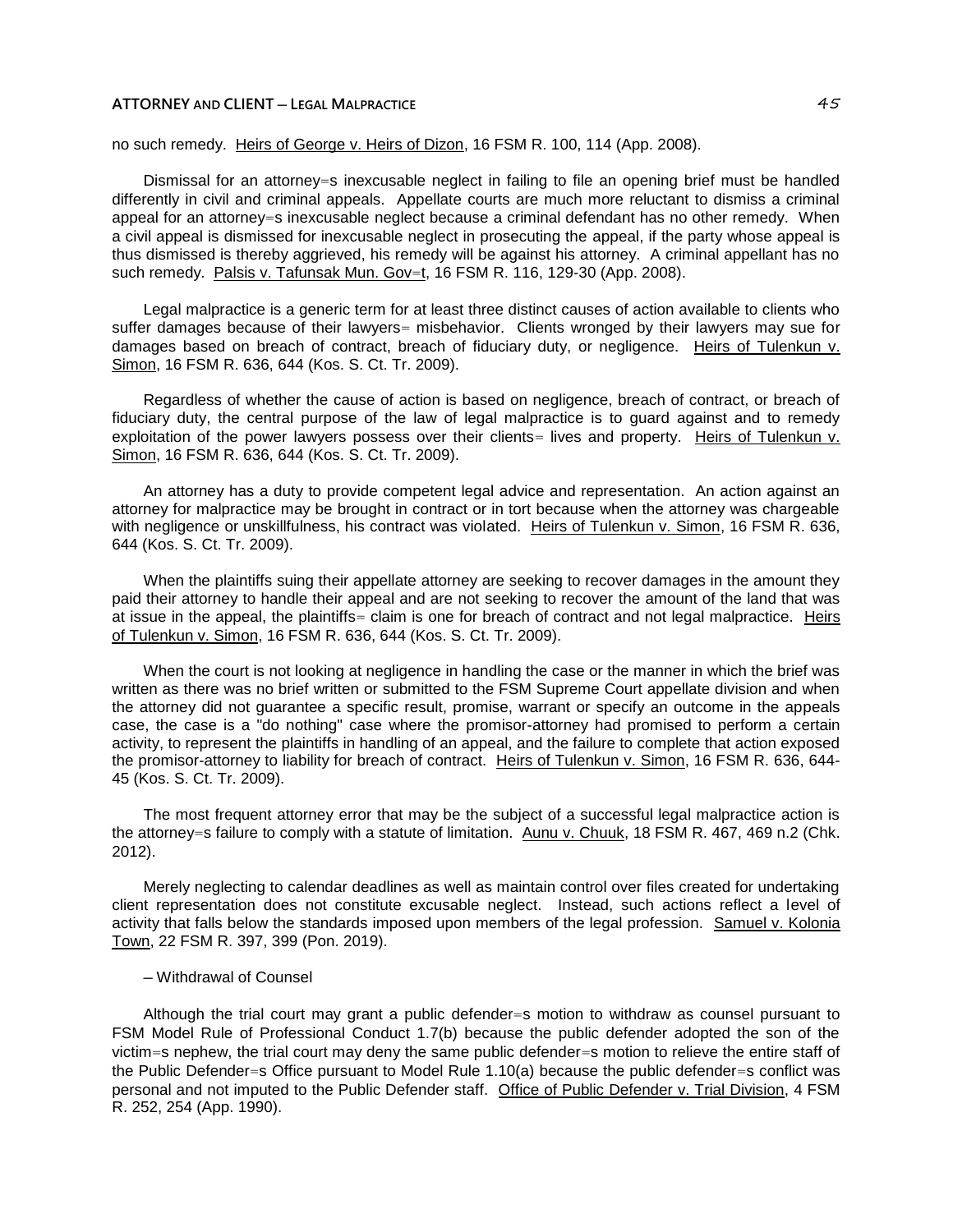### **ATTORNEY AND CLIENT ─ WITHDRAWAL OF COUNSEL** 46

Although an attorney is competent to testify as a witness on behalf of a client, testimony by an attorney representing a party, except in limited circumstances, creates a conflict of interest. An attorney under such a conflict has an ethical duty to withdraw from representation, except in limited cases, including where disqualification would cause an undue hardship to the client. Determining whether a conflict exists is primarily the responsibility of the lawyer involved. Triple J Enterprises v. Kolonia Consumer Coop. Ass=n, 7 FSM R. 385, 386 (Pon. 1996).

A trial counselor who is a member of a plaintiff class that is seeking money damages from the state has a conflict and cannot represent the state and will be allowed to withdraw. Oster v. Bisalen, 7 FSM R. 414, 415 (Chk. S. Ct. Tr. 1996).

A court cannot allow defense counsel to withdraw so that the defendant can seek new counsel to resume trial when the trial is well into the defendant=s case-in-chief and when that new counsel was not present during trial and has not heard either the prosecution=s witnesses= testimony or that of the defense witnesses who have already testified. FSM v. Jano, 9 FSM R. 470a, 470b (Pon. 2000).

Defense counsel cannot, in the middle of a criminal trial, precipitously accept other employment, without making the acceptance of employment conditional, commit himself to begin work "immediately," and then move for withdrawal because defense counsel is under an ethical obligation to continue as counsel until the criminal trial ends, even if that means postponement of his departure for new employment. FSM v. Jano, 9 FSM R. 470a, 470b (Pon. 2000).

When ordered to by a tribunal, defense counsel is ethically obligated to continue the representation even if good cause to withdraw is present. Should the criminal trial end in a conviction, new counsel may be obtained for sentencing. FSM v. Jano, 9 FSM R. 470a, 470b (Pon. 2000).

Denying withdrawal of counsel in the middle of a criminal trial is within the court=s discretion, and as long as counsel is providing effective assistance, a criminal defendant has the choice of either continuing with that counsel or representing himself pro se. FSM v. Jano, 9 FSM R. 470a, 470b (Pon. 2000).

An attorney=s motion to withdraw after advising his clients at depositions will be denied because the record contains no evidence that defendants discharged him at the depositions= end, or withdrew their authorization for him to represent them in all aspects of this proceeding; because a client=s failure to contact counsel has no effect on representation especially when counsel has provided no evidence of his efforts to contact the client; because counsel=s failure to secure a fee agreement between himself and his clients is not a basis for terminating representation; and because the case is ready for trial, and withdrawal of counsel at this juncture would materially compromise defendants= interests. Beal Bank S.S.B. v. Salvador, 11 FSM R. 349, 350 (Pon. 2003).

When the court has not been notified on the record at the representation=s start that counsel=s representation was limited, counsel then must seek the court=s permission to withdraw when he believes his representation has come to an end. He then remains counsel of record until, and if, the court grants him permission to withdraw. Atesom v. Kukkun, 11 FSM R. 400, 402 (Chk. 2003).

Counsel=s failure to follow the rules in withdrawing from a case can come back to haunt him. Atesom v. Kukkun, 11 FSM R. 400, 402 (Chk. 2003).

Counsel=s merely relying on his hope that verbally informing the clerk that he was no longer counsel would be sufficient to withdraw as counsel is not enough. Atesom v. Kukkun, 11 FSM R. 400, 402 (Chk. 2003).

When a trial counselor defendant is still considered plaintiff=s counsel since he has not withdrawn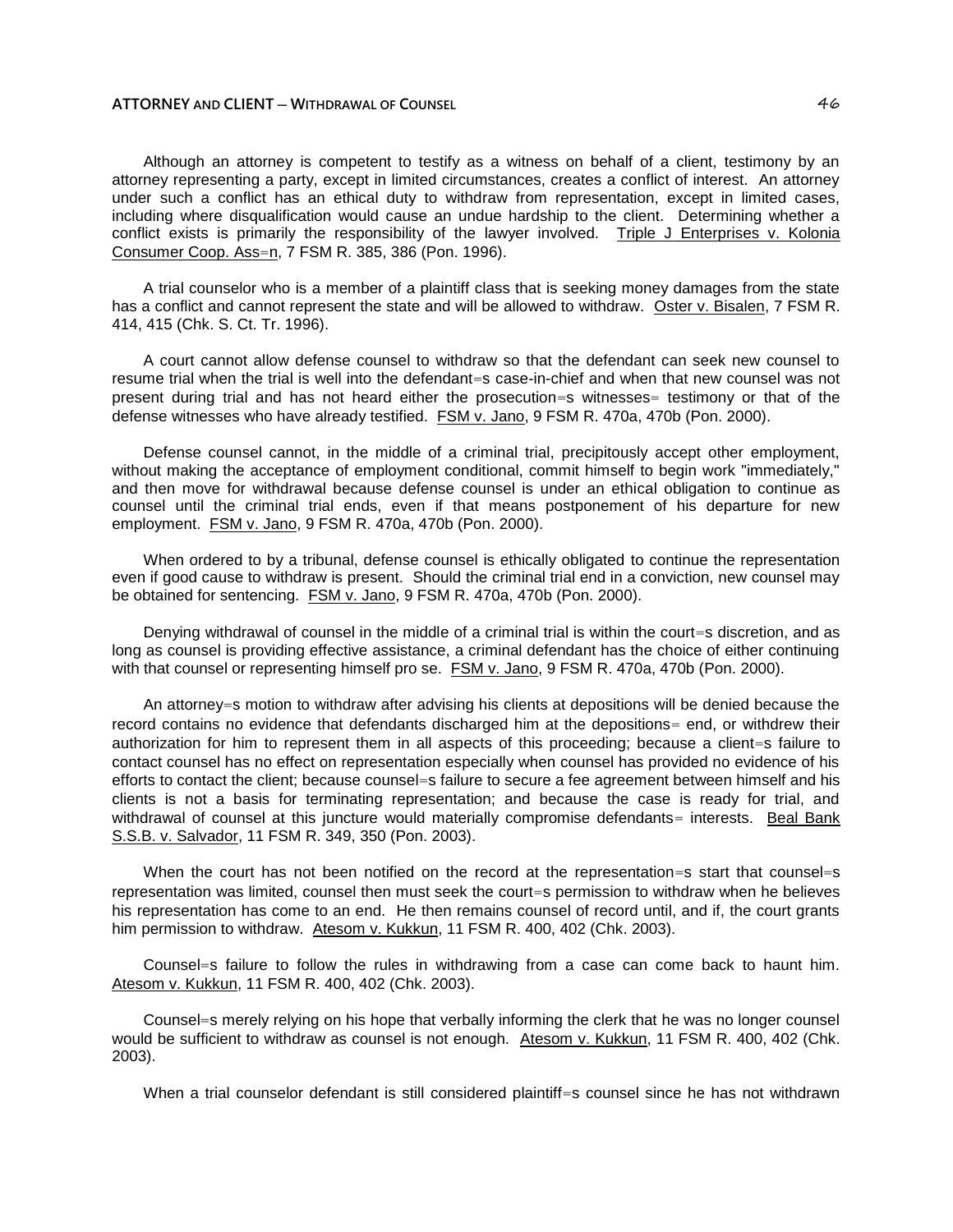### **ATTORNEY** AND **CLIENT** — **WITHDRAWAL OF COUNSEL AT ALCOHOLY AND AT**

from the plaintiff=s land matter, he should inform the plaintiff in writing of his withdrawal if he should seek to withdraw from representing the plaintiff based upon the parties= inability to work together. Ittu v. Palsis, 11 FSM R. 597, 599 (Kos. S. Ct. Tr. 2003).

When counsel who signed an answer to the amended complaint on behalf of both defendants and appeared for both defendants, only withdrew from representing one defendant, they remain counsel for the other. Jackson v. Pacific Pattern, Inc., 12 FSM R. 18, 19 (Pon. 2003).

Under the Model Rules of Professional Conduct, which regulates conduct of legal counsel admitted to practice law in the State of Kosrae, Rule 1.7 prohibits a counsel from representing a client if representation of that client may be materially limited by the counsel=s responsibilities to a third person or the counsel=s own interests. A counsel may not represent the state in prosecuting a criminal action, if the counsel=s prosecution will be materially limited by his personal relationship to the defendant. Kosrae v. Nena, 12 FSM R. 20, 23 (Kos. S. Ct. Tr. 2003).

A prosecutor=s duty is to zealously and diligently prosecute criminal charges which are supported by probable cause, in the public interest, and, in his position as a public servant, to serve the public interest, consistent with the Model Rules of Professional Conduct. If the prosecutor cannot fulfill his prosecutorial duties in a particular case due to a conflict, including a personal relationship to the defendant, then the prosecutor is obligated to withdraw from the case. Kosrae v. Nena, 12 FSM R. 20, 23 (Kos. S. Ct. Tr. 2003).

Counsel may withdraw from representation of a client if it could be accomplished without material adverse effect on the interests of the client or if: 1) the client continues conduct that the counsel believes is criminal or fraudulent, or 2) the client has used counsel=s services to commit a crime or fraud; or 3) the client fails to substantially fulfill an obligation to the counsel regarding counsel=s services and has been given warning (i.e. non-payment of fees, no cooperation in discovery); or 4) the client insists upon pursuing an objective that counsel believe is repugnant or imprudent; or 5) the representation will result in an unreasonable financial burden on the counsel, or 6) when other good cause exists. Wakuk v. Melander, 12 FSM R. 73, 74 (Kos. S. Ct. Tr. 2003).

A motion to withdraw as counsel will be denied when withdrawal from representation will have material adverse effect on the client=s interests because the matter is pending for hearing and withdrawal is sought right before the hearing, and when counsel has failed to cite to, or provide any grounds under Model Rule of Professional Conduct 1.16 as the basis for withdrawal. Wakuk v. Melander, 12 FSM R. 73, 74-75 (Kos. S. Ct. Tr. 2003).

When ordered to do so by a tribunal, a lawyer must continue representation notwithstanding good cause for terminating the representation. Dereas v. Eas, 12 FSM R. 629, 631 (Chk. S. Ct. Tr. 2004).

That an appointed lawyer is busy is insufficient to permit his withdrawal since lawyers are generally busy and because one cause of this, the lawyer=s status as a state constitutional convention delegate, is of limited duration and will end before this case progresses much further. FSM v. Kansou, 13 FSM R. 157, 158 (Chk. 2005).

That a criminal defendant is not comfortable with an appointed attorney because most of the counsel=s experience was with civil cases and has asked counsel assist him in finding an attorney or attorneys with a criminal background is insufficient to permit withdrawal of counsel since every defendant facing prosecution would like an attorney with the most criminal experience possible and with more experience than the one they have got. But none are available that the court can appoint since the amount of legal talent available in the Federated States of Micronesia and admitted to practice before the FSM Supreme Court is limited. FSM v. Kansou, 13 FSM R. 157, 158 (Chk. 2005).

Defense counsel=s delayed recognition that the victim was his second cousin, and his delayed notice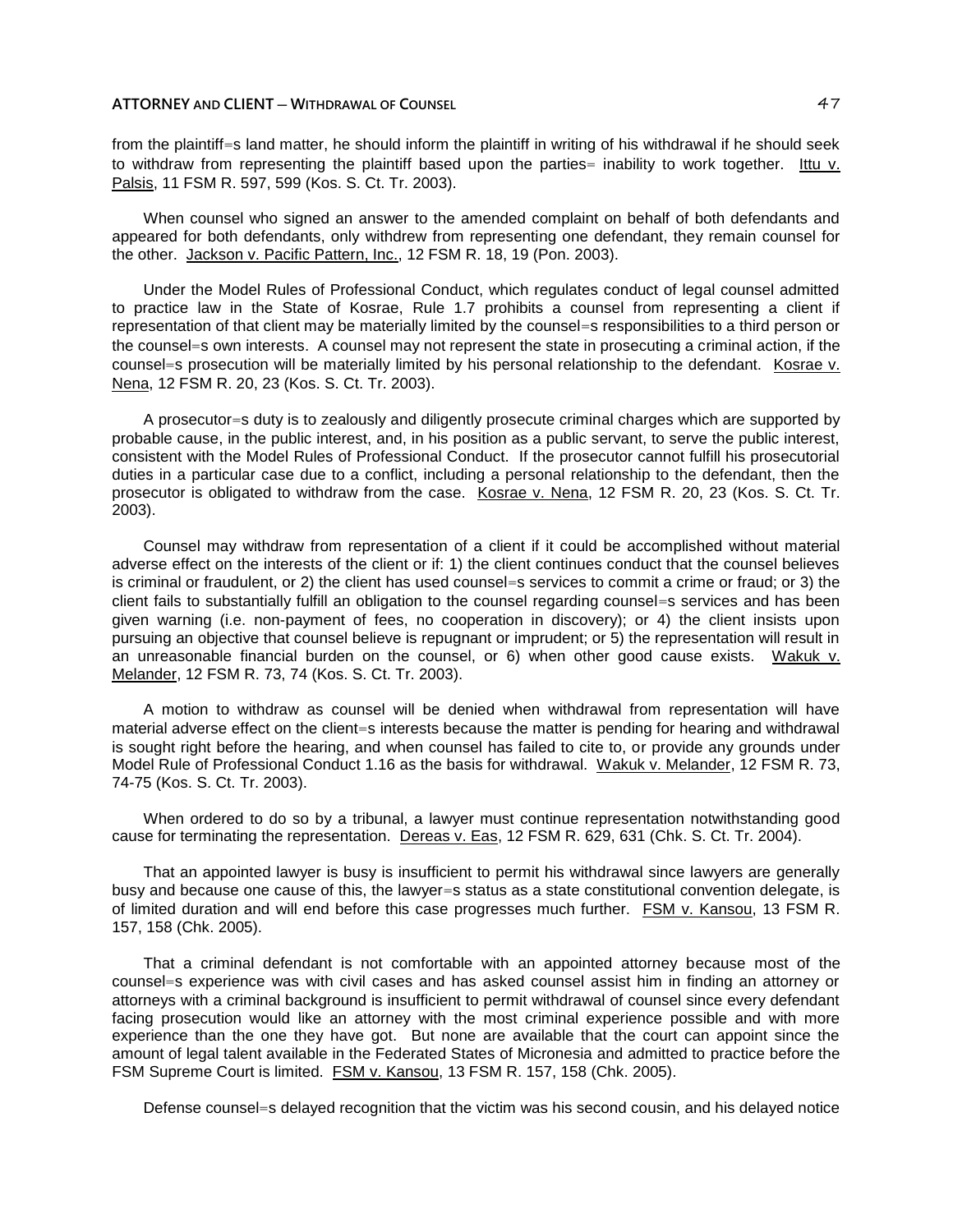### **ATTORNEY AND CLIENT ─ WITHDRAWAL OF COUNSEL** 48

to the court suggests that counsel=s relationship to the victim does not result in a conflict of interest which would require counsel=s disqualification. The court also retains its authority and discretion to deny withdrawal of counsel in the middle of a criminal proceeding. Kosrae v. Palik, 13 FSM R. 187, 189 (Kos. S. Ct. Tr. 2005).

Since, upon termination of representation, a lawyer must surrender papers and property to which the client is entitled and may retain papers as security for a fee only to the extent permitted by law, when an attorney does not contend that the parties owe him money and that he is retaining the files as security for his fee, he has no ground for retaining those files if the parties are former clients and they have asked for the files= return. Counsel may retain copies (not the originals) of any part of the files needed for future reference. McVey v. Etscheit, 14 FSM R. 207, 211-12 (Pon. 2006).

Merely mailing a client a copy of a decision is not enough to constitute a withdrawal. Something more must be done; otherwise she therefore remains his client. McVey v. Etscheit, 14 FSM R. 207, 212 (Pon. 2006).

Withdrawal does not immunize counsel from Rule 11 sanctions. Amayo v. MJ Co., 14 FSM R. 355, 363 n.4 (Pon. 2006).

When defense counsel files an answer for all defendants and then "withdraws" from representing one of the defendants because that defendant had never consulted with or consented to defense counsel=s representation, the better view is that defense counsel had never represented that defendant. Albert v. O=Sonis, 15 FSM R. 226, 230 & n.1 (Chk. S. Ct. App. 2007).

If counsel seeks to terminate representation after trial but before the appeal, steps must be taken to ensure the client=s rights are protected to the extent reasonably practicable and, even then, notwithstanding good cause for withdrawal, the court may order counsel to continue representation. Chuuk v. William, 16 FSM R. 149, 151 (Chk. S. Ct. Tr. 2008).

Counsel may not simply refuse to pursue an appeal, without taking any further action to protect the client=s rights. If counsel concludes that an appeal would not be meritorious, but the client still wishes to pursue the appeal, any withdrawal is conditioned upon the court=s approval. Such approval may be conditioned on counsel=s filing of an AAnders brief@ referring to anything in the record that may arguably support appeal, whereupon the court should only grant withdrawal if it finds the appeal to be frivolous. Counsel may withdraw without the court=s permission only if counsel was appointed solely to act as trial counsel. Chuuk v. William, 16 FSM R. 149, 152 (Chk. S. Ct. Tr. 2008).

When the public defender is the attorney of record in this case, unless and until the court recognizes his withdrawal, neither counsel nor his office is relieved of the duty of ensuring adequate representation for the client=s appeal. The trial court may leave to the appellate court any ruling on whether the Public Defender=s office may withdraw its representation of an appellant and what additional steps, if any, may be required before such withdrawal is approved. Chuuk v. William, 16 FSM R. 149, 152 (Chk. S. Ct. Tr. 2008).

Counsel may be permitted to withdraw once they have fulfilled the conditions set by the court. Kuch v. Mori, 18 FSM R. 337, 338 (Chk. S. Ct. App. 2012).

The court does not have to permit counsel=s withdrawal if the client will be left in a position where the client=s interests are impaired or where there is a material adverse effect on him. Lee v. FSM, 18 FSM R. 558, 562 (Pon. 2013).

The FSM ethical rules governing attorney conduct when seeking to withdraw provide that, except when ordered by a tribunal to continue representation notwithstanding good cause for terminating the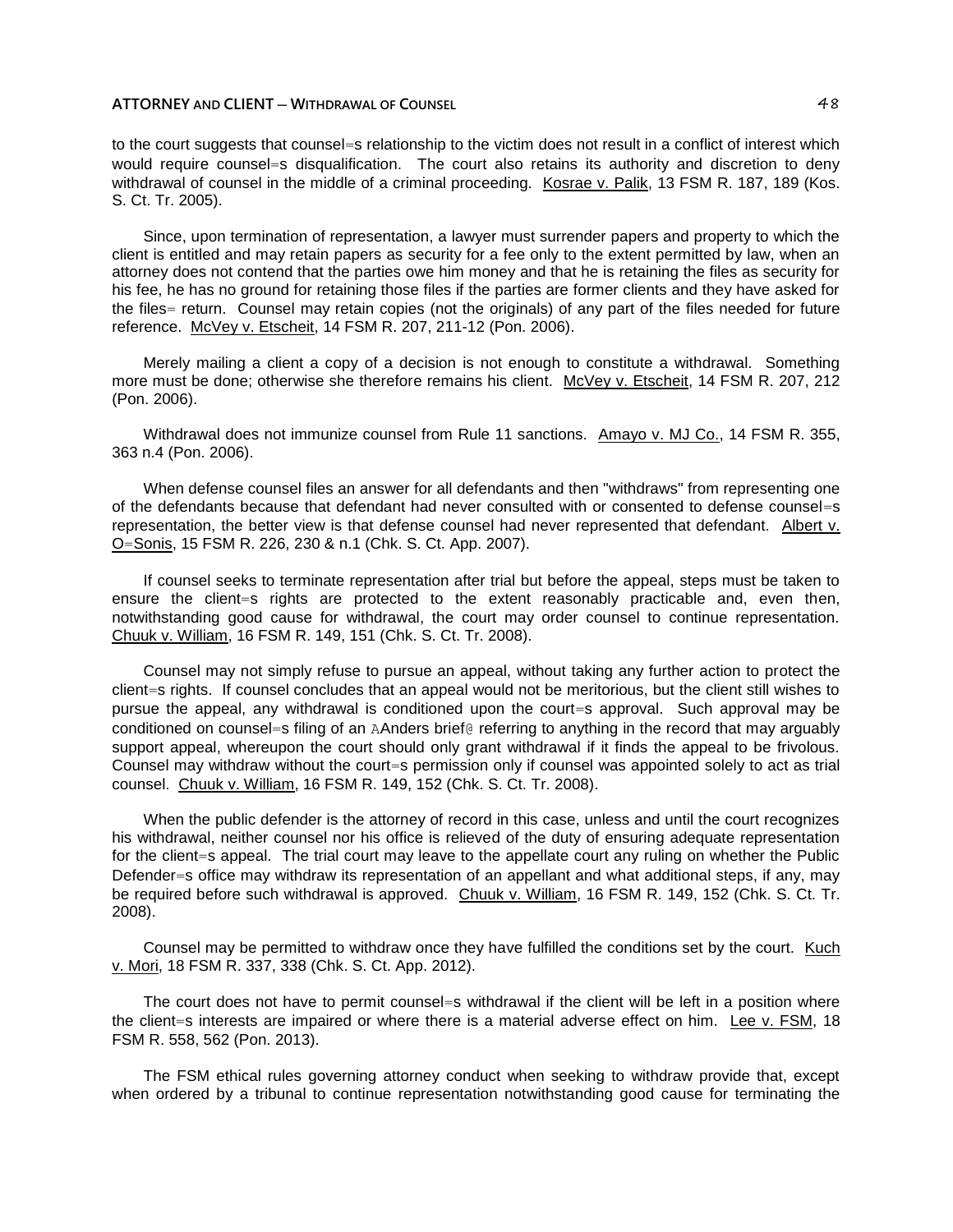# **ATTORNEY** AND **CLIENT** — **WITHDRAWAL OF COUNSEL AND**   $49$

representation, a lawyer may withdraw from representing a client if withdrawal can be accomplished without material adverse effect on the client=s interests, or if the representation will result in an unreasonable financial burden on the lawyer or has been rendered unreasonably difficult by the client. FSM Dev. Bank v. Tropical Waters Kosrae, Inc., 18 FSM R. 569, 571 (Kos. 2013).

When a lawyer is permitted to withdraw because maintaining the litigation has become too costly, finding substitute counsel may well prove to be difficult or even impossible. FSM Dev. Bank v. Tropical Waters Kosrae, Inc., 18 FSM R. 569, 571 (Kos. 2013).

The court will deny an attorney=s motion to withdraw for financial reasons when substitute counsel certainly cannot be found in time for the pre-judgment possession hearing or the depositions and the prejudgment possession cannot and will not be delayed because it is statutorily an expedited proceeding. FSM Dev. Bank v. Tropical Waters Kosrae, Inc., 18 FSM R. 569, 571-72 (Kos. 2013).

An attorney=s motion to withdraw as counsel may be denied when the legal issue before the court is difficult for a pro se litigant to adequately address. FSM Dev. Bank v. Tropical Waters Kosrae, Inc., 18 FSM R. 569, 572 (Kos. 2013).